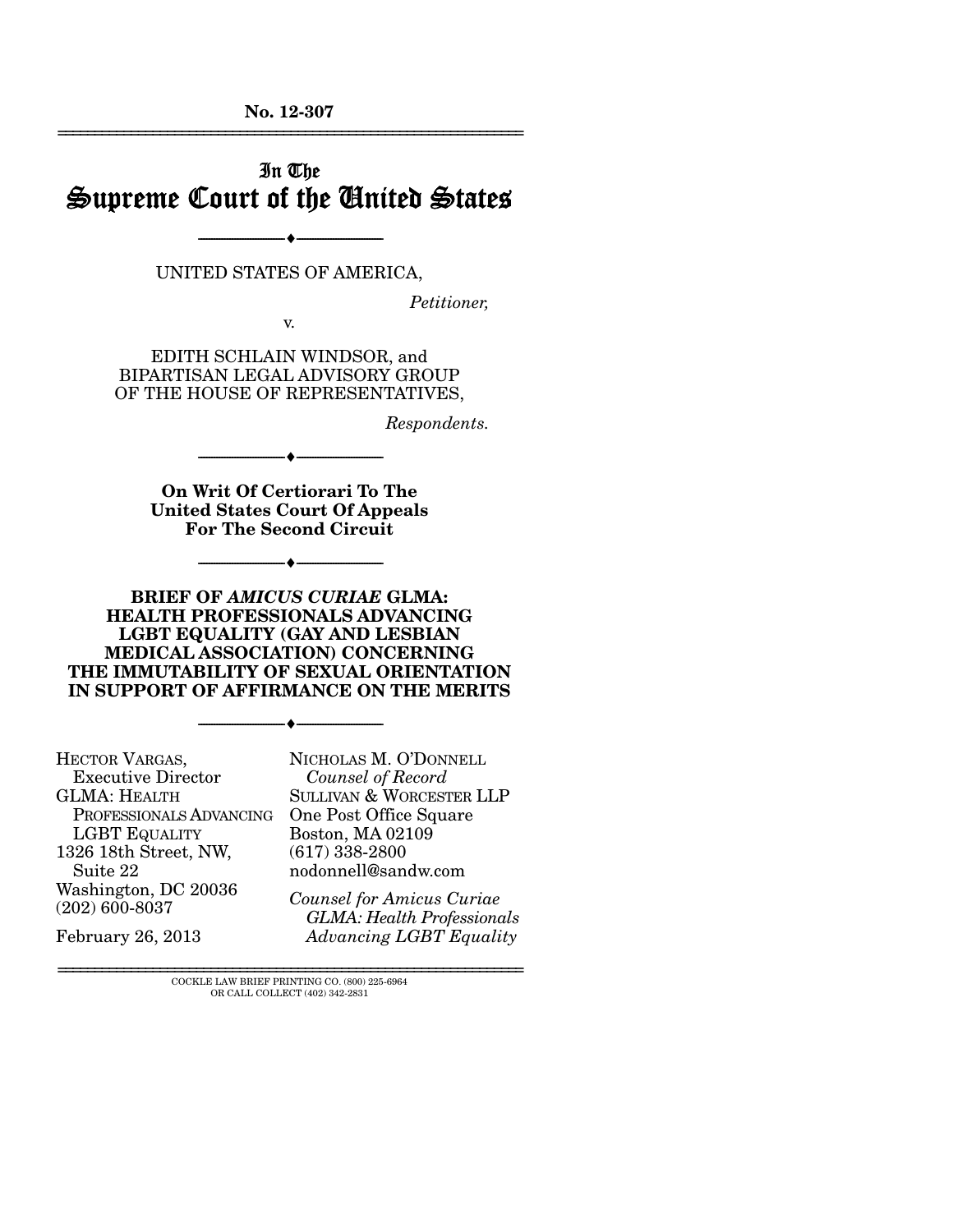# TABLE OF CONTENTS

|      |             | STATEMENT OF INTEREST OF AMICUS CU-<br>RIAE GLMA: HEALTH PROFESSIONALS<br>ADVANCING LGBT EQUALITY | $\mathbf{1}$   |
|------|-------------|---------------------------------------------------------------------------------------------------|----------------|
|      |             | INTRODUCTION AND SUMMARY OF THE AR-                                                               |                |
|      |             |                                                                                                   | 3              |
|      |             |                                                                                                   | $\overline{4}$ |
| I.   |             | IMMUTABILITY IS NOT A REQUIRED<br>ELEMENT TO APPLY HEIGHTENED                                     | 4              |
| II.  |             | THE COURT HAS NOT VIEWED SEX-<br>UAL ORIENTATION AS BEHAVIORAL                                    | 8              |
| III. |             | <b>SEXUAL ORIENTATION IS AN INNATE</b><br>HUMAN CHARACTERISTIC                                    | 12             |
|      | $A_{\cdot}$ | Twin Studies Confirm the Biological<br>Component of Sexual Orientation                            | 13             |
|      | В.          | Pedigree Studies Have Found that<br>Sexual Orientation is Heritable in                            | 16             |
|      | C.          | Fraternal Birth Order Effect Confirms Bi-<br>ological Origin of Sexual Orientation                | 17             |
|      |             | D. Pre-Natal Hormone Levels Affect Sex-                                                           | 19             |
|      |             | 1. Congenital Adrenal Hyperplasia                                                                 | 21             |
|      |             |                                                                                                   | 23             |
|      | Е.          | Analysis of Male Genetic Material In-<br>dicates that Sexual Orientation is Her-                  | 24             |
|      |             |                                                                                                   |                |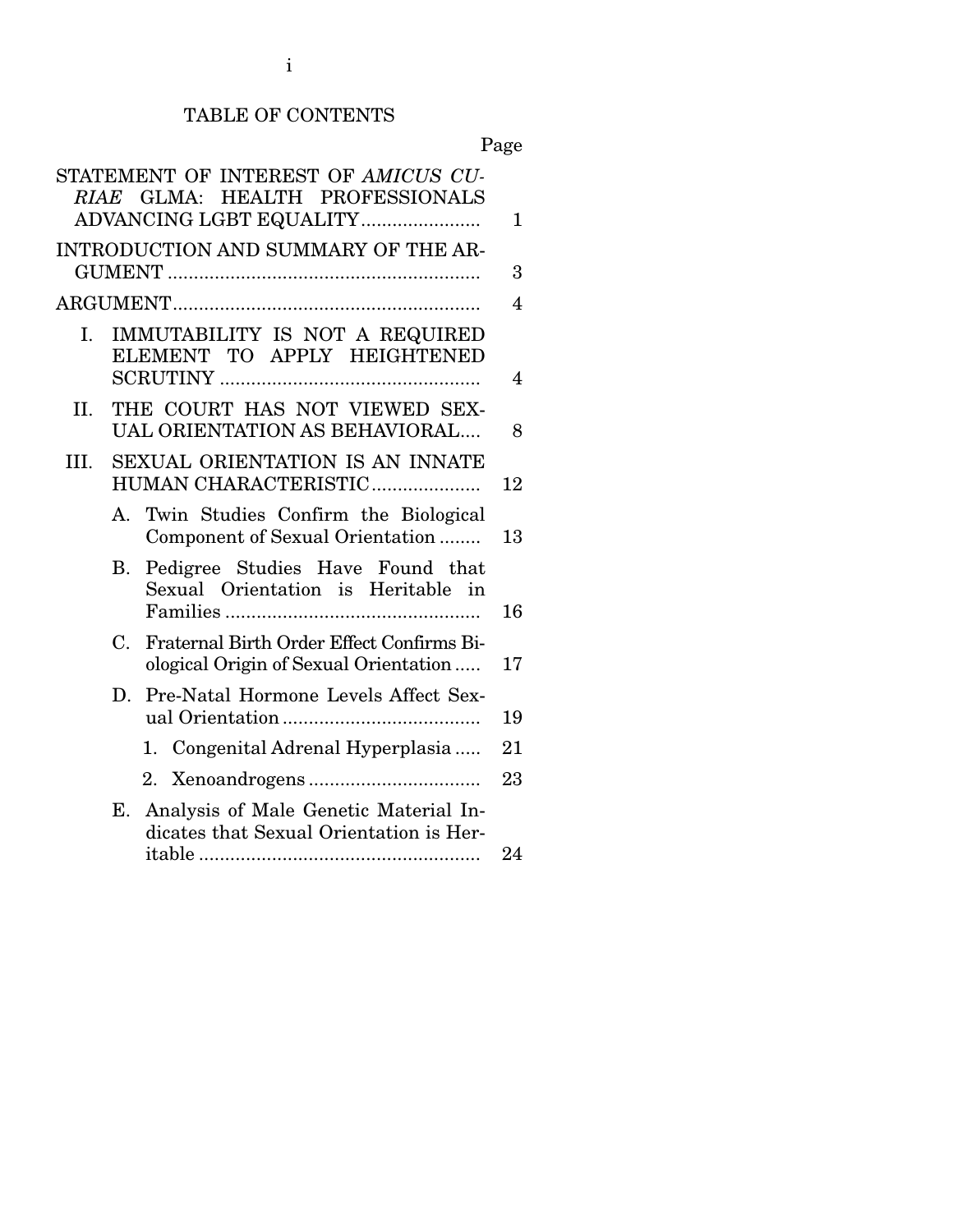## TABLE OF CONTENTS – Continued

|     |    |                                                                                                                        | Page   |
|-----|----|------------------------------------------------------------------------------------------------------------------------|--------|
|     | F. | Brain Studies Show the Biologic Roots                                                                                  | 25     |
|     |    | G. The Overwhelming Majority of Hu-<br>mans Self-Describe Their Sexual Ori-                                            | 26     |
| IV. |    | MISGUIDED EFFORTS TO CHANGE<br>SEXUAL ORIENTATION PROVE THE<br>INNATENESS OF THE TRAIT                                 | 27     |
| V.  |    | THE STUDIES CITED BY SUPPORTERS<br>OF DOMA FAIL TO DEMONSTRATE<br>THAT SEXUAL ORIENTATION IS BE-                       | $32\,$ |
|     |    | A. Petitioners' Repeated Reliance on the<br>Work of Lisa Diamond Actually Dem-<br>onstrates that Sexual Orientation is | 32     |
|     |    | B. Petitioners' Other Studies Do Not Sup-<br>port the Conclusion that Sexual Orien-                                    | 38     |
|     |    |                                                                                                                        | 39     |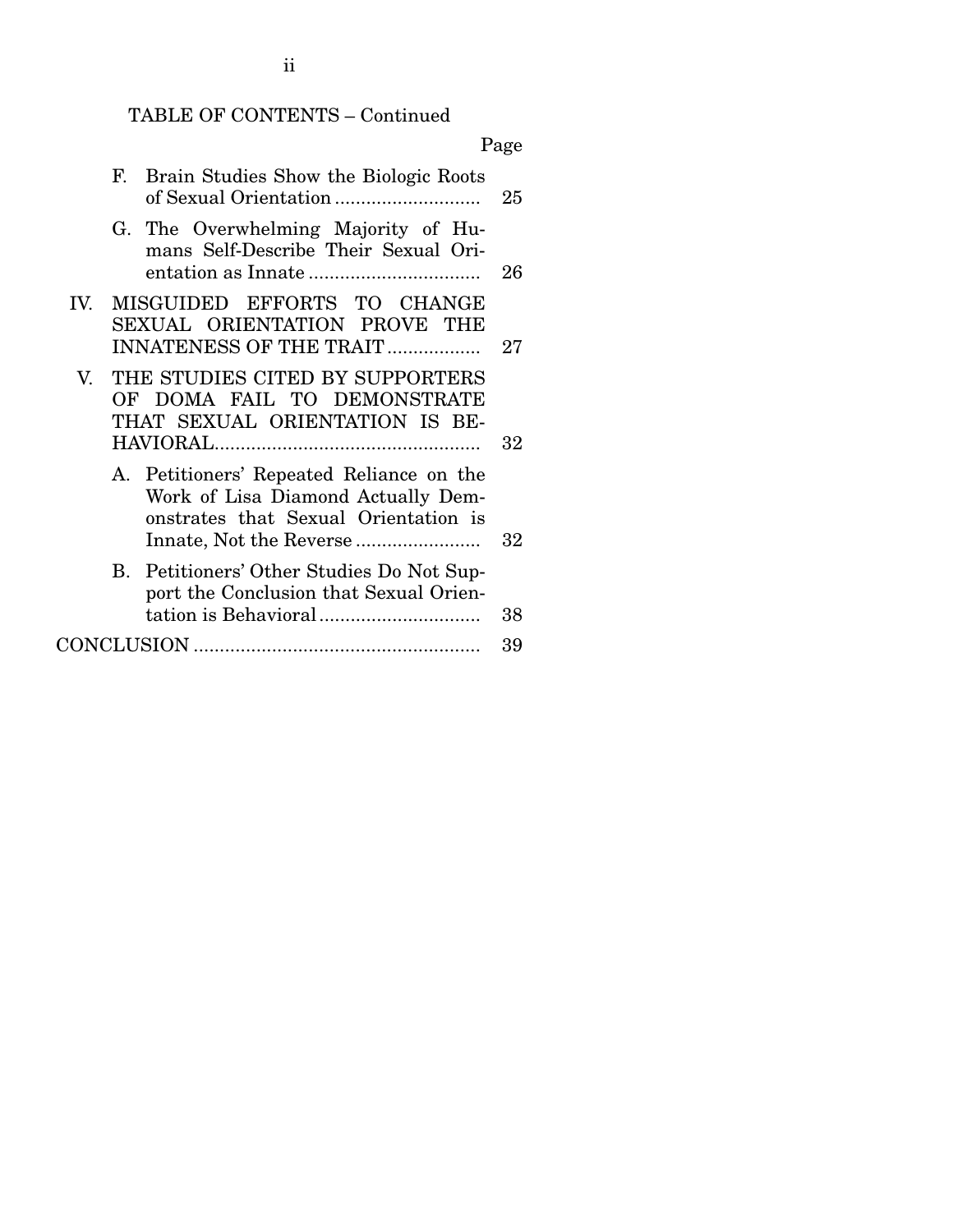## Page

# CASES

| Ben-Shalom v. Marsh, 881 F.2d 454 (7th Cir.                                                        |
|----------------------------------------------------------------------------------------------------|
|                                                                                                    |
| Bowers v. Hardwick, 478 U.S. 186 (1986)10                                                          |
| Christian Legal Society Chapter of the Univer-<br>sity of California, Hastings Coll. of Law v.     |
| City of Cleburne, Texas v. Cleburne Living                                                         |
| Equality Foundation of Greater Cincinnati, Inc.<br>v. Cincinnati, 54 F.3d 261 (6th Cir. 1995)10    |
| Frontiero v. Richardson, 411 U.S. 677 (1973)6                                                      |
| Golinski v. Office of Personnel Mgmt., Nos. 12-<br>15388 and 12-15409 (9th Cir. June 11, 2012),    |
| Golinski v. United States Office of Personnel<br>Mgmt., 824 F. Supp. 2d 968 (N.D. Cal. 2012) 6, 11 |
| Graham v. Richardson, 403 U.S. 365 (1971)7                                                         |
| Hernandez-Montiel v. Immigration and Natu-                                                         |
| ralization Service, 225 F.3d 1084 (9th Cir.                                                        |
| High Tech Gays v. Defense Industrial Security<br>Clearance Office, 895 F.2d 563 (9th Cir. 1990)10  |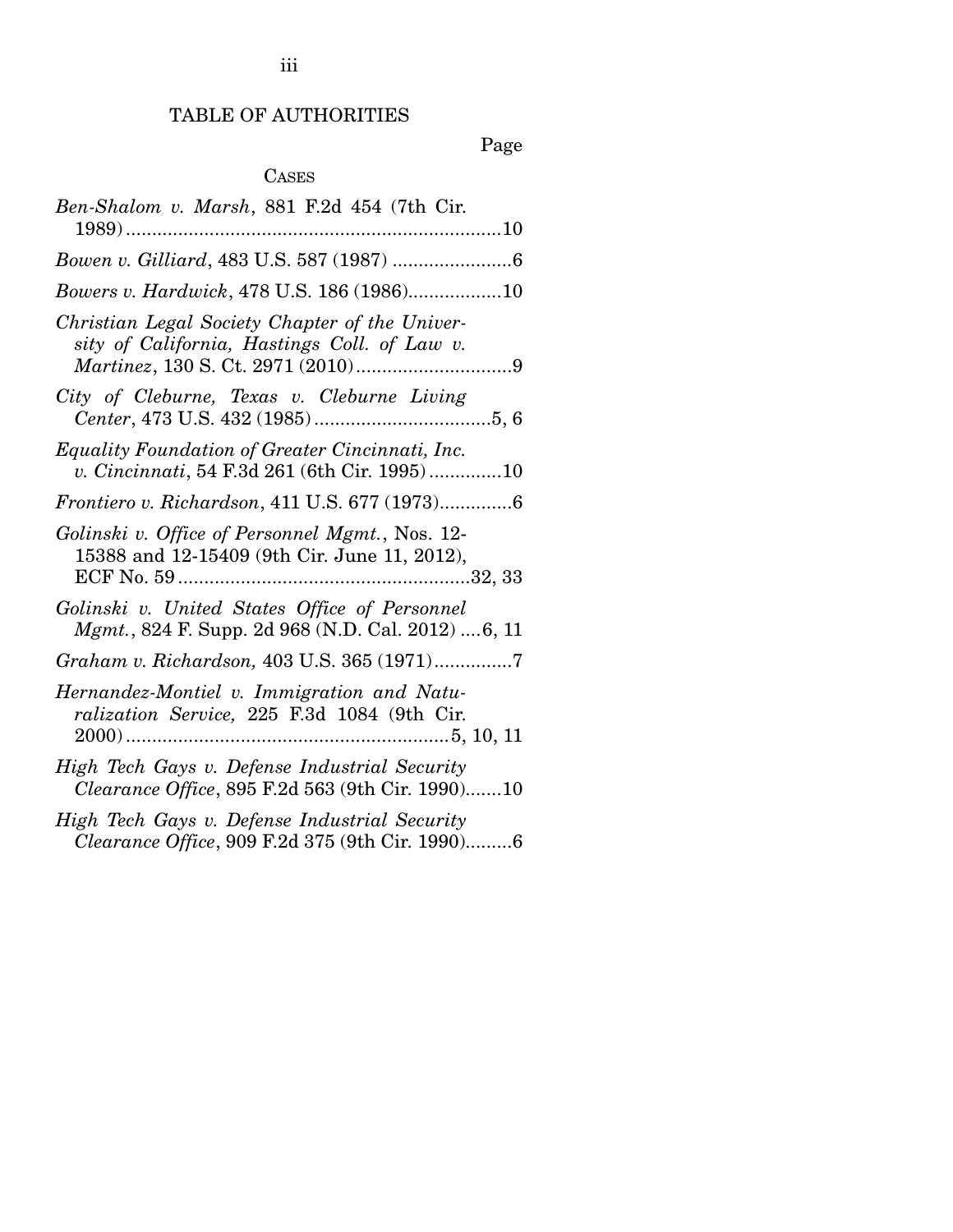TABLE OF AUTHORITIES – Continued

| Page                                                           |
|----------------------------------------------------------------|
| Karouni v. Gonzales, 399 F.3d 1163 (9th Cir.<br>11<br>$2005)$  |
| Kerrigan v. Commissioner of Pub. Health, 289                   |
| Lawrence v. Texas, 539 U.S. 558 (2003)8, 9, 10                 |
| In re Marriage Cases, 43 Cal. 4th 757, 183 P.2d                |
|                                                                |
|                                                                |
| Njenga v. United States Attorney General, 216                  |
|                                                                |
| Pedersen v. Office of Personnel Management,                    |
| Perry v. Schwarzenegger, 704 F. Supp. 2d 921                   |
| San Antonio Independent School District v.                     |
| United States v. Carolene Products Company,                    |
| Watkins v. United States Army, 875 F.2d 699<br>(9th Cir. 1989) |
| Weber v. Aetna Casualty & Surety Company,                      |
| Windsor v. United States, 699 F.3d 169 (2d Cir.                |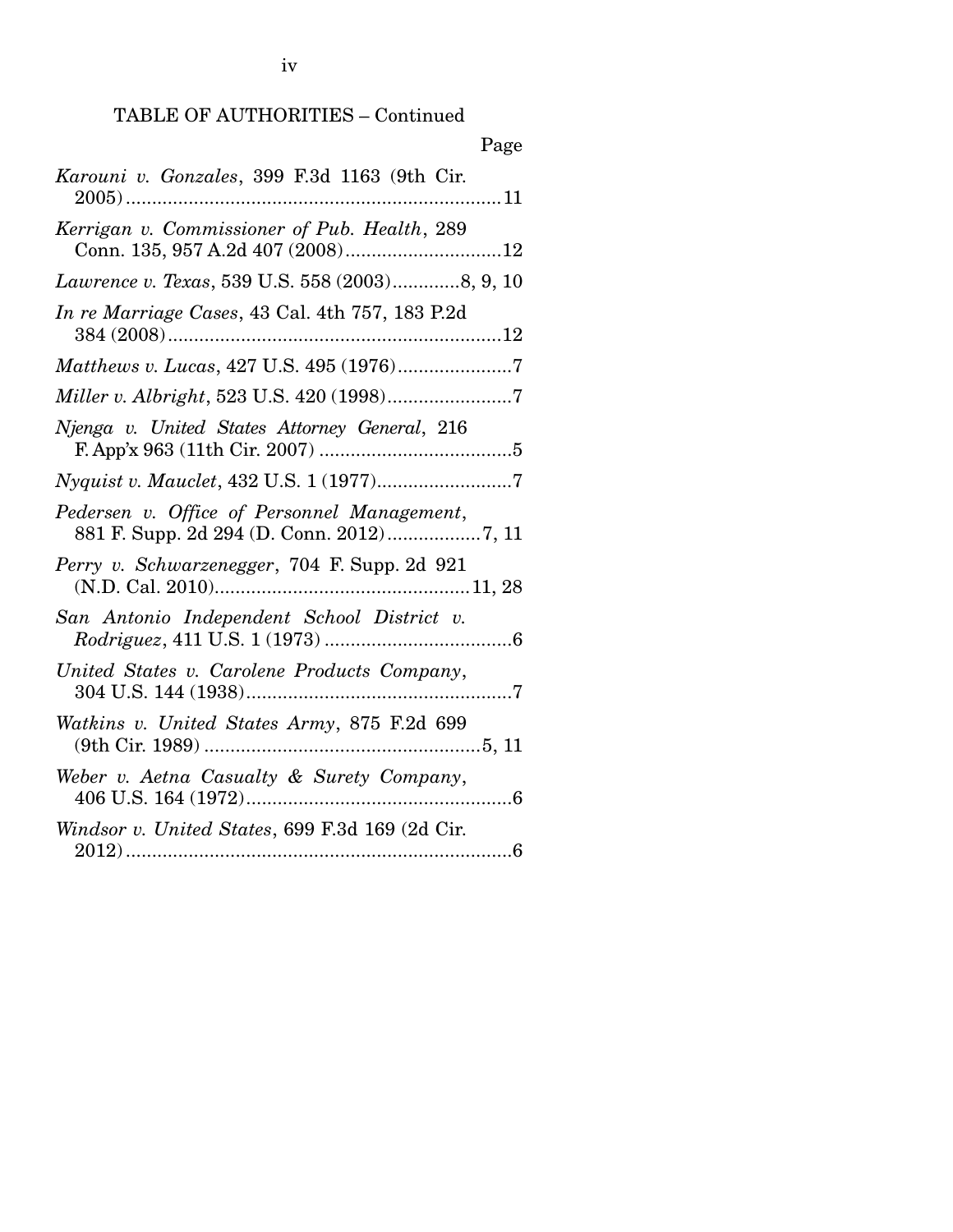Page

*Woodward v. United States*, 871 F.2d 1068 (9th Cir. 1989) ................................................................. 10

*Zavaleta-Lopez v. Attorney General of United States*, 360 F. App'x 331 (3d Cir. 2010) ..................... 5

#### **STATUTES**

1 U.S.C. § 7 (1996) .............................................. *passim*

#### OTHER AUTHORITIES

- Adelson, S.A., et al., *Practice Parameters on Gay, Lesbian, or Bisexual Sexual Orientation*, *Gender Nonconformity, and Gender Discordance in Children and Adolescents*, JOURNAL OF THE AMERICAN ACADEMY OF CHILD AND ADOLESCENT PSYCHIATRY (Sept. 2012) .............. 29
- Allen, L.S., et al., *Sexual Orientation and the Size of the Anterior Commissure in the Human Brain*, *Proceedings*, NATIONAL ACADEMY OF SCIENCES (Aug. 1992) ......................................... 25
- American Academy of Pediatrics*, Policy Statement, Homosexuality and Adolescence*, AMER-ICAN ACADEMY OF PEDIATRICS (1993)...........................29
- AMERICAN PSYCHOLOGICAL ASSOCIATION, REPORT OF THE AMERICAN PSYCHOLOGICAL ASSOCIATION TASK FORCE ON APPROPRIATE THERAPEUTIC RESPONSES TO SEXUAL ORIENTATION (2009) ....... 28, 30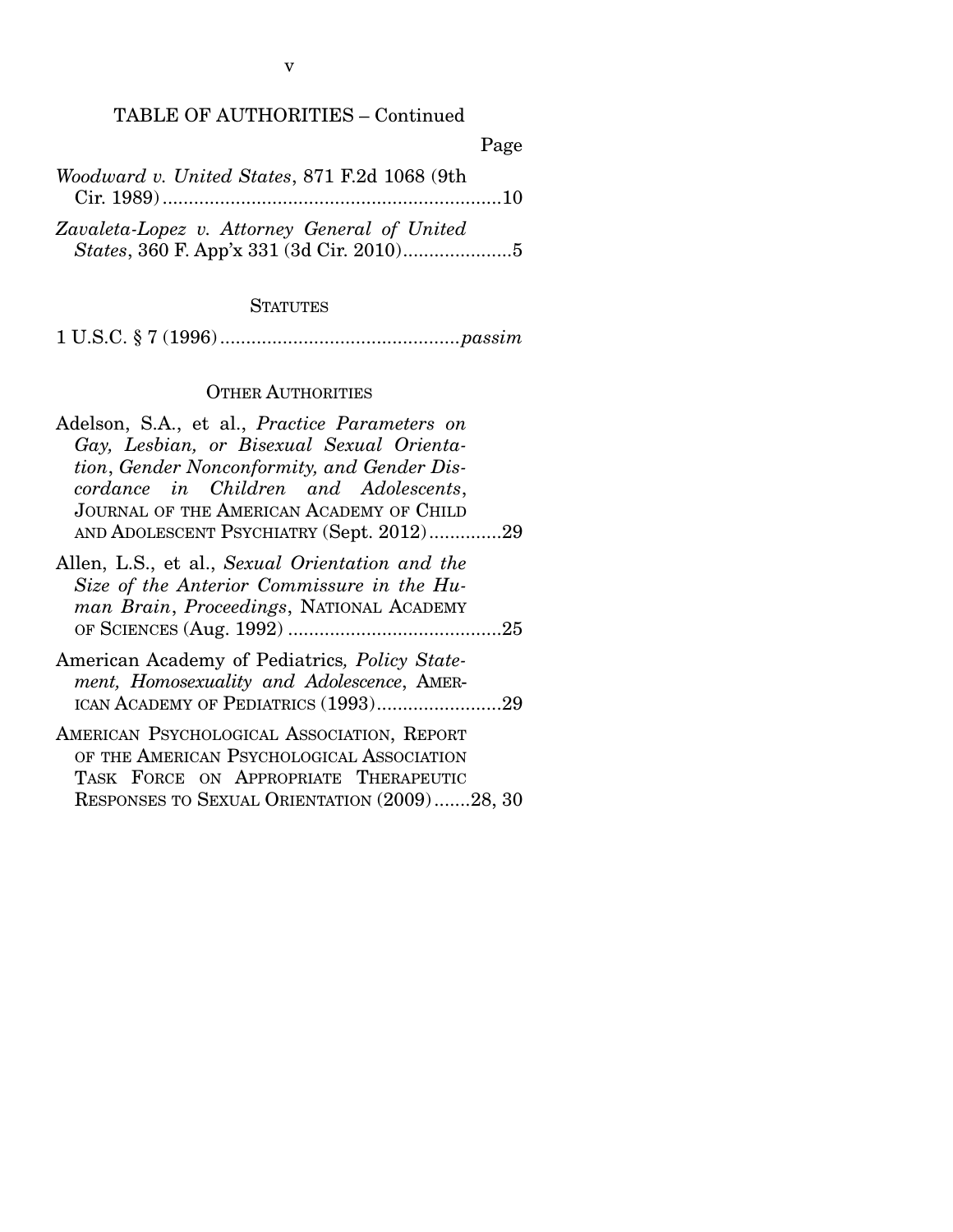# TABLE OF AUTHORITIES – Continued

| Bagemihl, B., BIOLOGICAL EXUBERANCE: ANIMAL<br>HOMOSEXUALITY AND NATURAL DIVERSITY                                                                                                    |
|---------------------------------------------------------------------------------------------------------------------------------------------------------------------------------------|
| Bailey, J.M., et al., A Genetic Study of Male<br>Sexual Orientation, ARCHIVES OF GENERAL                                                                                              |
| Bailey, J.M., et al., A Family History Study of<br>Male Sexual Orientation Using Three Inde-<br>pendent Samples, BEHAVIOR GENETICS (1999) 16, 26                                      |
| Bailey, J.M., et al., Genetic and Environmental<br>Influences on Sexual Orientation and Its<br>Correlates in an Australian Twin Sample,<br>JOURNAL OF PERSONALITY AND SOCIAL PSY-     |
| Baron, M., Genetics and Human Sexual Orien-<br>tation, BIOLOGICAL PSYCHIATRY (June 1993)15                                                                                            |
| Bearman, P., et al., Opposite-Sex Twins and<br>Adolescent Same-Sex Attraction, 107 AMERI-<br>CAN JOURNAL OF SOCIOLOGY 1179 (2002) 38                                                  |
| Blanchard, R., Fraternal Birth Order and the<br>Maternal Immune Hypothesis of Male Homo-<br>sexuality, HORMONES AND BEHAVIOR (Sept.                                                   |
| Blanchard, R., Quantitative and Theoretical Anal-<br>yses of the Relation Between Older Brothers<br>and Homosexuality in Men, JOURNAL OF THE-<br>ORETICAL BIOLOGY (Sept. 21, 2004) 17 |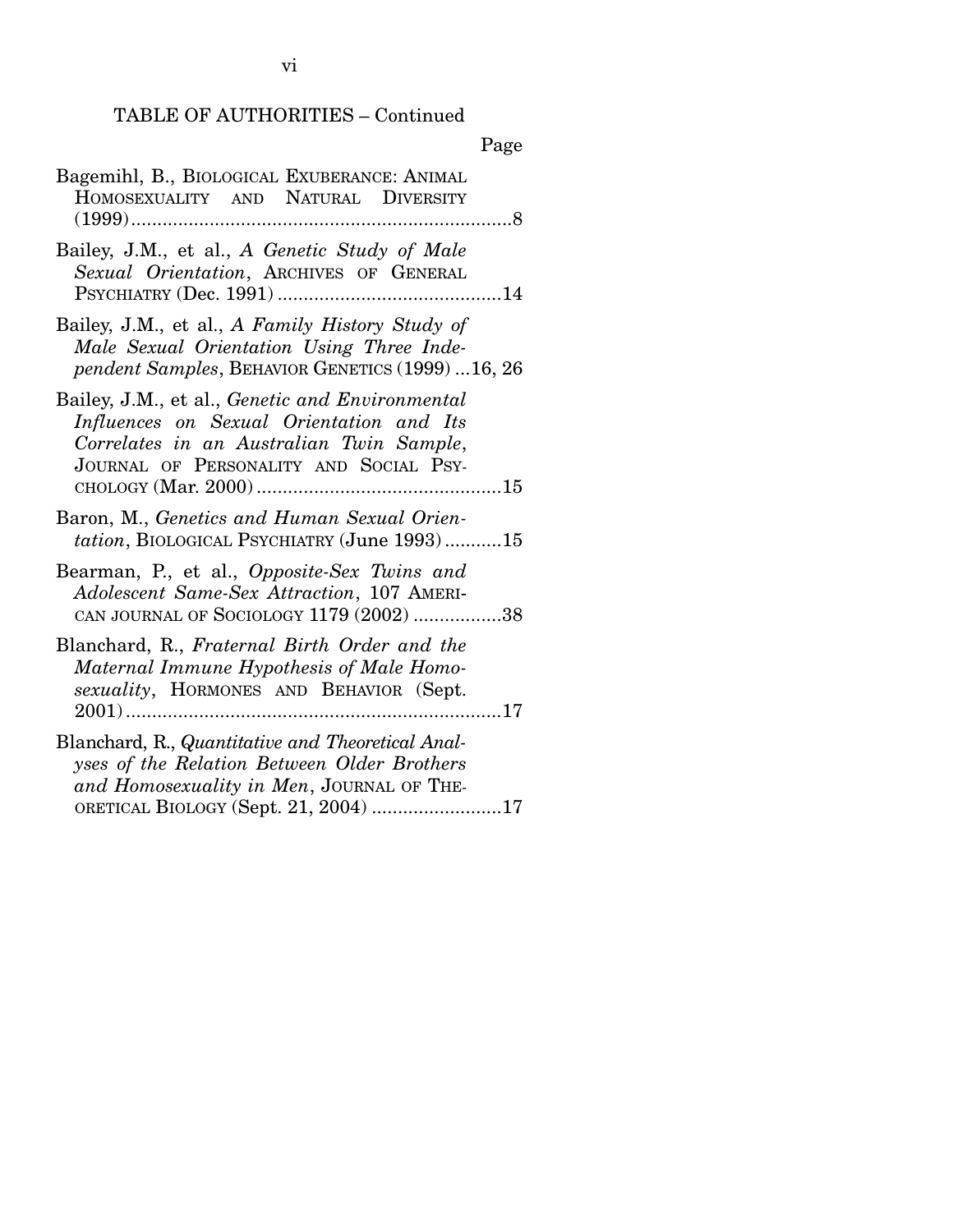# TABLE OF AUTHORITIES – Continued

| Bogaert, A.F., et al., Sexual Orientation, Frater-<br>nal Birth Order, and the Maternal Immune<br>Hypothesis, FRONTIERS IN NEUROENDOCRINOLOGY<br>17                                                                               |
|-----------------------------------------------------------------------------------------------------------------------------------------------------------------------------------------------------------------------------------|
| Bouchard, T.J., et al., Sources of Human Psy-<br>chological Differences: the Minnesota Study<br>of Twins Reared Apart, SCIENCE (Oct. 12,<br>$1990)$                                                                               |
| Breedlove S.M., Organizational Hypothesis:<br>Instances of the Fingerpost, ENDOCRINOLOGY<br>22                                                                                                                                    |
| Carey, Benedict, Psychiatry Giant Sorry for<br>Backing Gay 'Cure', NEW YORK TIMES (May<br>$18, 2012)$<br>31                                                                                                                       |
| Cohen-Bendahan, C.C., et al., Is There an<br>Effect of Prenatal Testosterone on Aggression<br>and Other Behavioral Traits? A Study Com-<br>paring Same-Sex and Opposite-Sex Twin<br>Girls, HORMONES & BEHAVIOR $47$ (Feb. 2005)20 |
| Cohen-Bendahan, C.C., et al., Prenatal Expo-<br>sure to Testosterone and Functional Cerebral<br>Lateralization: A Study In Same-Sex and<br><i>Opposite-Sex Twin Girls</i> , PSYCHONEUROENDO-                                      |
| Culbert, K.M., et al., Prenatal Hormone Expo-<br>sure and Risk for Eating Disorders: A Com-<br>parison of Opposite-Sex and Same-Sex Twins,<br>ARCHIVES OF GENERAL PSYCHIATRY (Mar.                                                |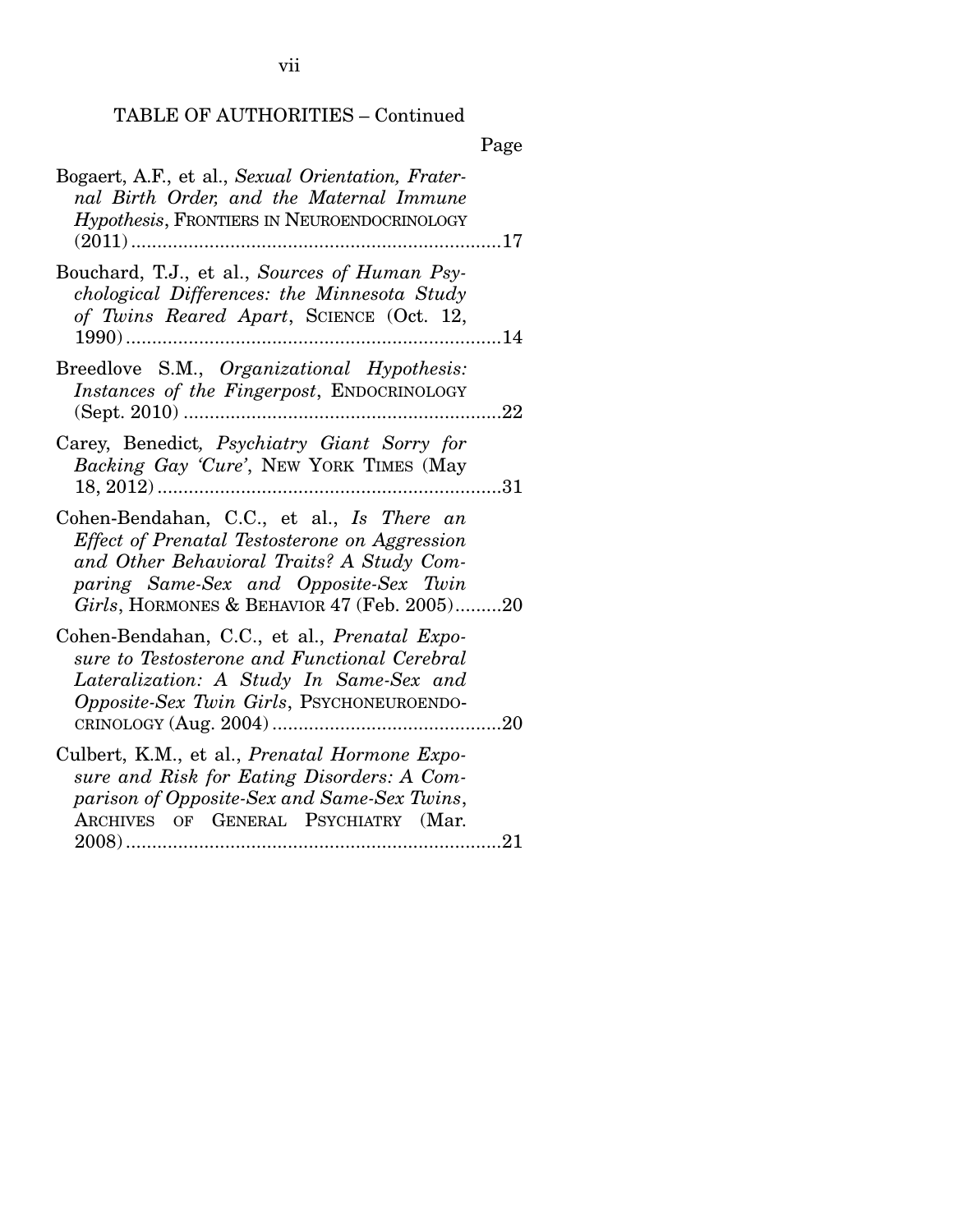viii

# TABLE OF AUTHORITIES – Continued

| Dempsey P.J., et al., <i>Increased Tooth Crown</i><br>Size in Females With Twin Brothers: Evi-<br>dence For Hormonal Diffusion Between Hu-<br>man Twins in Utero, AMERICAN JOURNAL OF<br>HUMAN BIOLOGY: THE OFFICIAL JOURNAL OF<br>THE HUMAN BIOLOGY COUNCIL (Sept. 1999) 21                                        |
|---------------------------------------------------------------------------------------------------------------------------------------------------------------------------------------------------------------------------------------------------------------------------------------------------------------------|
| Dessens, A.B., et al., <i>Prenatal Exposure to Anti-</i><br>convulsants and Psychosexual Development,<br>ARCHIVES OF SEXUAL BEHAVIOR (Feb. 1999)23                                                                                                                                                                  |
| Dessens, A.B., et al., Association of Prenatal<br>Phenobarbital and Phenytoin Exposure with<br>Genital Anomalies and Menstrual Disorder,                                                                                                                                                                            |
| Dewing, P., et al., Disorders of Gonadal Devel-<br>opment, SEMIN. REPROD. MED. (Aug. 2002) 20                                                                                                                                                                                                                       |
| Diamond, L.M., Sexual Identity, Attractions,<br>and Behavior Among Young Sexual-Minority<br>Women Over a 2-Year Period, 36 DEVELOP-<br>MENTAL PSYCHOLOGY 241 (2000)33, 34                                                                                                                                           |
| Diamond, L.M., What We Got Wrong about Sexual<br>Identity Development: Unexpected Findings<br>from a Longitudinal Study of Young Women,<br>in Sexual Orientation and Mental Health:<br>Examining Identity and Development in Les-<br>bian, Gay, and Bisexual People 79 (A.M.<br>Omoto & H.S. Kurtzman, eds. 2005)35 |
| Diamond, L.M., Female Bisexuality from Ado-<br>lescence to Adulthood: Results from a 10-Year<br>Longitudinal Study, DEVELOPMENTAL PSYCHOL-<br>OGY (2008)<br>34                                                                                                                                                      |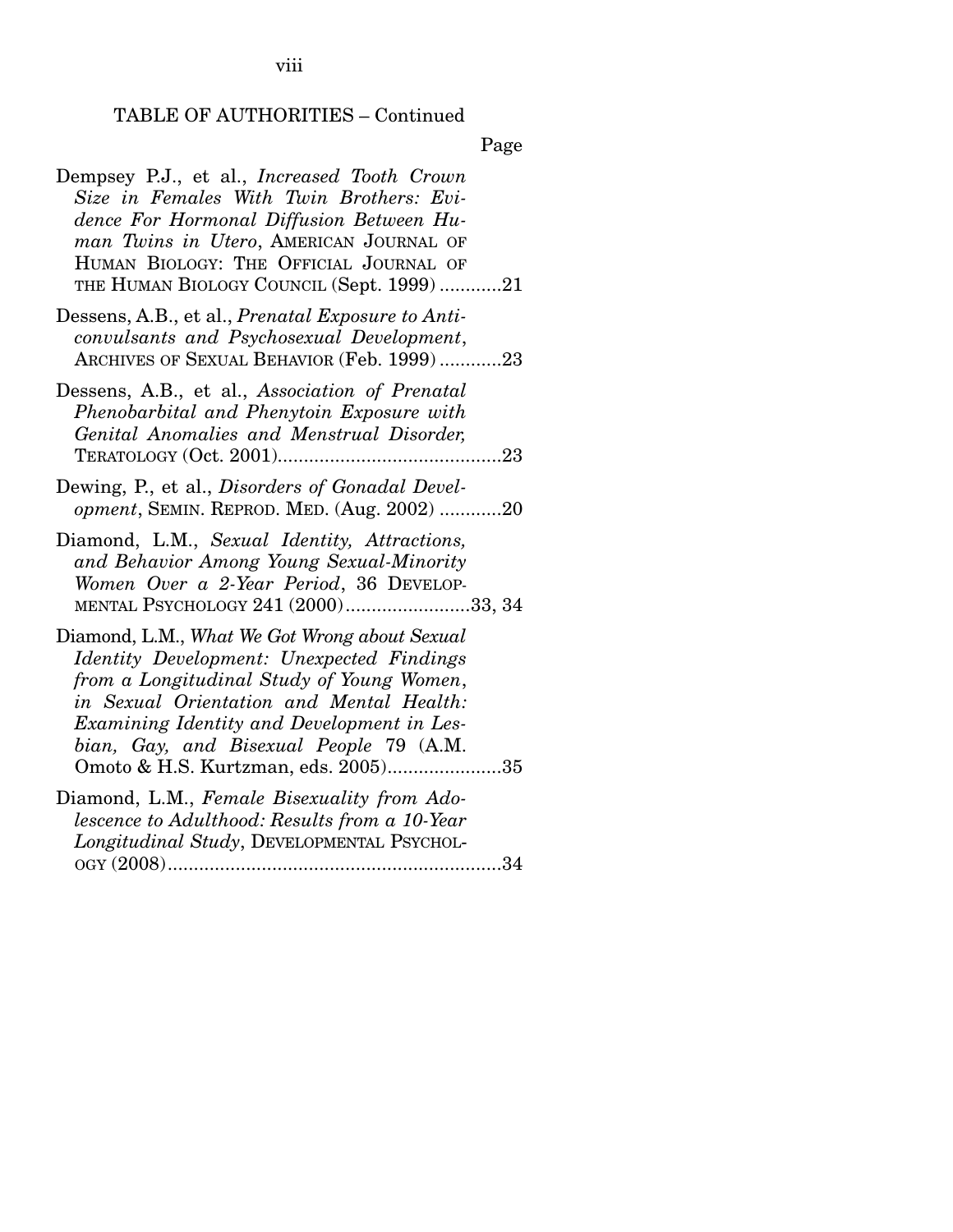## TABLE OF AUTHORITIES – Continued

|--|

| Diamond, L.M., Expert Affidavit of Lisa M.<br>Diamond, PhD, No. 3:10-cv-01750-VLB (D.<br>Conn.), Sept. 14, 2011, ECF No. 9937                                                                         |
|-------------------------------------------------------------------------------------------------------------------------------------------------------------------------------------------------------|
| Ehrhardt, A.A., et al., Sexual Orientation After<br>Prenatal Exposure to Exogenous Estrogen,<br>ARCHIVES OF SEXUAL BEHAVIOR (Feb. 1985)23                                                             |
| Ehrhardt, A.A., et al., Psychosexual Develop-<br>ment: An Examination of the Role of Prenatal<br>Hormones, CIBA FOUNDATION SYMPOSIUM                                                                  |
| Garnets, L.D., et al., A New Paradigm for<br>Women's Sexual Orientation: Implications for<br><i>Therapy</i> , 24 WOMEN & THERAPY 111 (2001)39                                                         |
| Graham, T.C., The Shifting Doctrinal Face of<br><i>Immutability</i> , 19 VIRGINIA JOURNAL OF SOCIAL                                                                                                   |
| Haldeman, D., The Practice and Ethics of Sex-<br>ual Orientation Conversion Therapy, JOUR-<br>NAL OF CONSULTING & CLINICAL PSYCHOLOGY<br>$\dots 28$<br>$(1994)$                                       |
| Hamer, D.H., et al., A Linkage Between DNA<br>Markers on the X Chromosome and Male<br>Sexual Orientation, SCIENCE (Jul. 1993)24                                                                       |
| Herek, G.M., et al., <i>Demographic</i> , <i>Psychologi-</i><br>cal, and Social Characteristics of Self-<br>Identified Lesbian, Gay, and Bisexual Adults<br>in a US Probability Sample, SEXUALITY RE- |

ix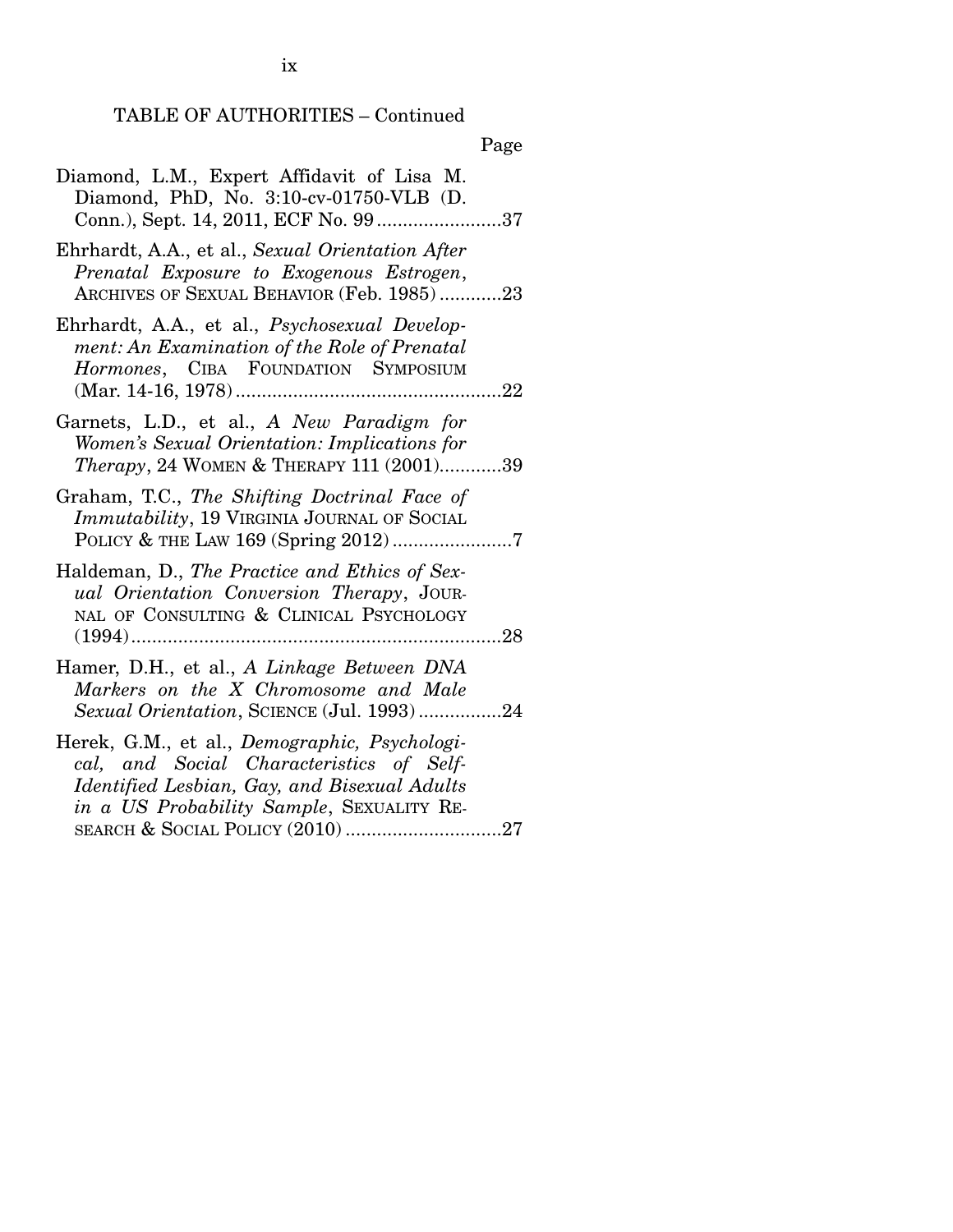x

# TABLE OF AUTHORITIES – Continued

| Hines, M., et al., Androgen and the Development<br>of Human Sex-Typical Behavior: Rough-and-<br>Tumble Play and Sex of Preferred Playmates<br>in Children With Congenital Adrenal Hy-<br>perplasia (CAH), CHILD DEVELOPMENT (Aug.<br>$1994)$<br>22 |
|----------------------------------------------------------------------------------------------------------------------------------------------------------------------------------------------------------------------------------------------------|
| HUFFINGTON POST, The Doctor is Out and Out-<br>spoken: An Interview with Dr. Lisa Diamond                                                                                                                                                          |
| Iemmola, F., et al., New Evidence of Genetic<br>Factors Influencing Sexual Orientation in<br>Men, ARCHIVES OF SEXUAL BEHAVIOR (2009) 18                                                                                                            |
| Jannini, E.A., et al., Male Homosexuality:<br>Nature or Culture? CONTROVERSIES IN SEXUAL                                                                                                                                                           |
| Kirk, K.M., et al., Measurement Models for Sex-<br>ual Orientation in a Community Twin Sam-<br>ple, BEHAVIOR GENETICS (2000) 14                                                                                                                    |
| Langstrom, N., et al., Genetic and Environmen-<br>tal Effects of Same-Sex Sexual Behavior: A<br>Population Study of Twins in Sweden, AR-<br>CHIVES OF SEXUAL BEHAVIOR (2010)36                                                                     |
| LeVay, S.A., Difference in Hypothalamic Struc-<br>ture Between Heterosexual and Homosexual                                                                                                                                                         |
| Marcosson, S.A., Constructive Immutability, 3<br>UNIVERSITY OF PENNSYLVANIA JOURNAL OF                                                                                                                                                             |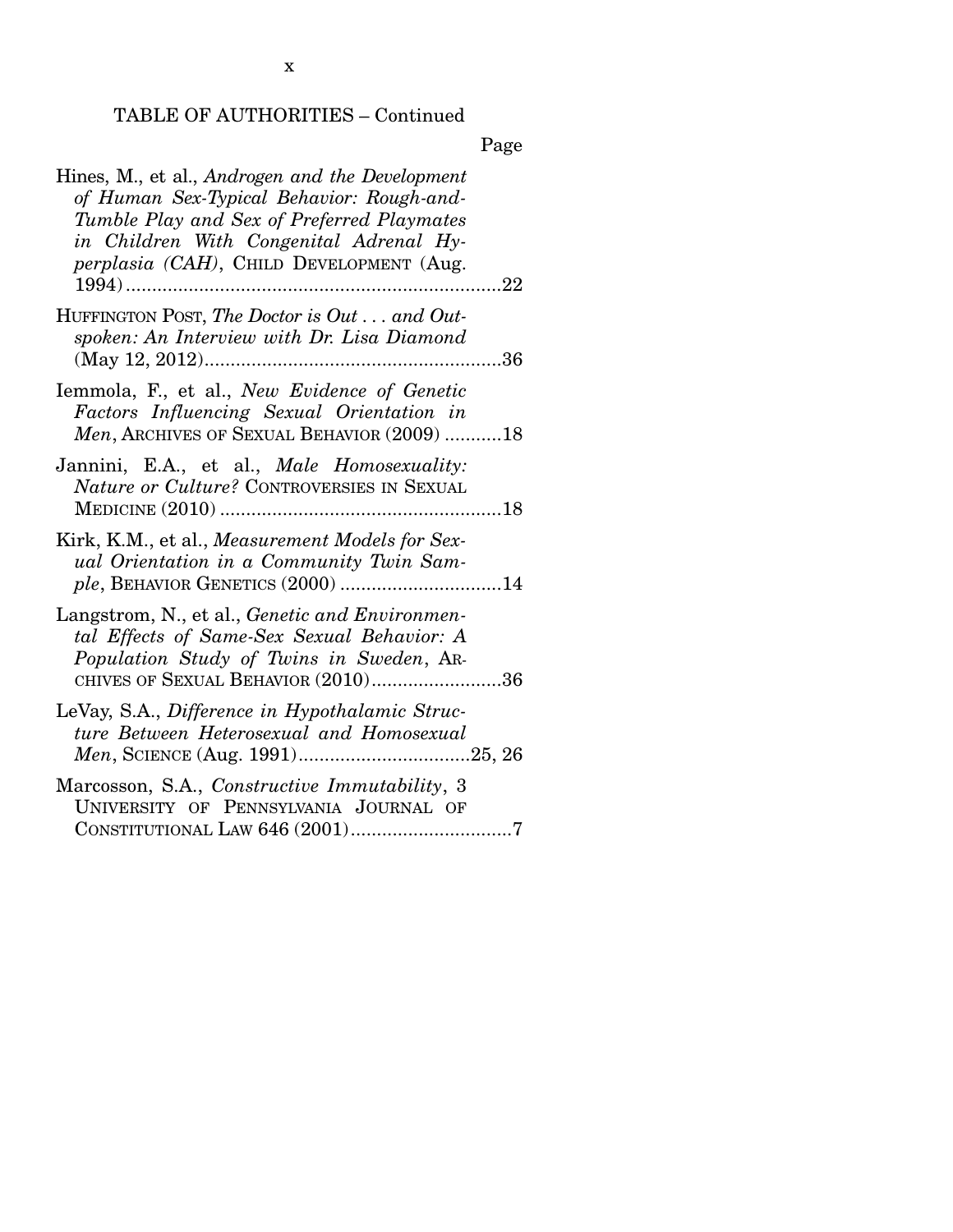## TABLE OF AUTHORITIES – Continued

| Meyer-Bahlburg H.F., et al., Gender Develop-<br>ment in Women With Congenital Adrenal Hy-<br>perplasia as a Function of Disorder Severity,<br>ARCHIVES OF SEXUAL BEHAVIOR (Dec. 2006) 22                                               |
|----------------------------------------------------------------------------------------------------------------------------------------------------------------------------------------------------------------------------------------|
| Meyer-Bahlburg, H.F., et al., Sexual Orien-<br>tation in Women With Classical or Non-<br>Classical Congenital Adrenal Hyperplasia as<br>a Function of Degree of Prenatal Androgen<br><i>Excess</i> , ARCHIVES OF SEXUAL BEHAVIOR (Feb. |
| Money, J., et al., <i>Bisexually Concordant, Hetero-</i><br>sexually and Homosexually Discordant: A<br>Matched-Pair Comparison of Male and Fe-<br>male Adrenogenital Syndrome, PSYCHIATRY<br>$(May 1987)$                              |
| Mustanski B.S., et al., A Critical Review of<br>Recent Biological Research on Human Sexual<br>Orientation, ANNUAL REVIEW OF SEX RE-                                                                                                    |
| Mustanski, B.S., et al., A Genomewide Scan of<br>Male Sexual Orientation, HUMAN GENETICS                                                                                                                                               |
| Mustanski B.S., et al., Mental Health Disor-<br>ders, Psychological Distress, and Suicidality<br>in a Diverse Sample of Lesbian, Gay, Bisexu-<br>al, and Transgender Youths, AMERICAN JOUR-<br>NAL OF PUB. HEALTH (Dec. 2010)16        |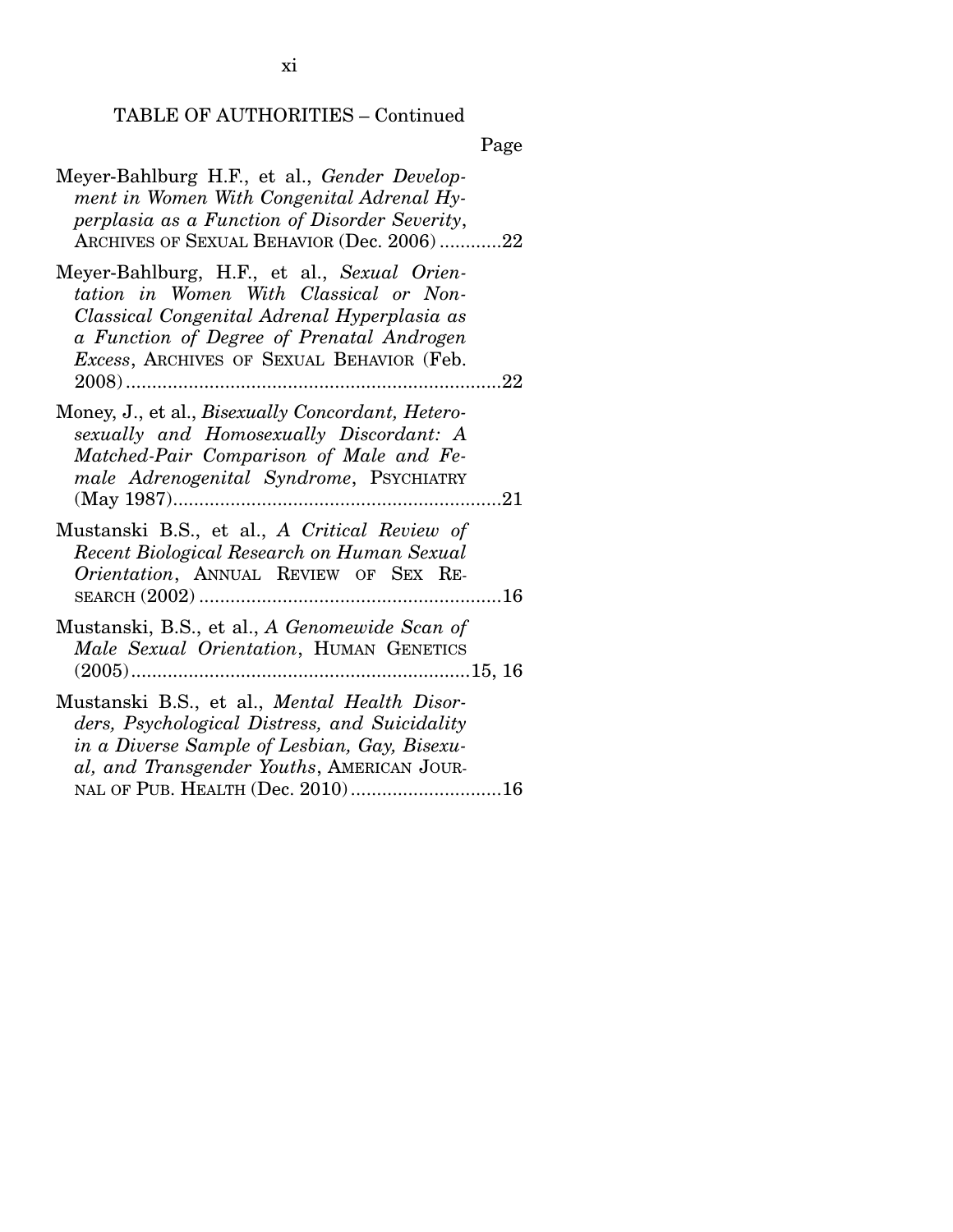TABLE OF AUTHORITIES – Continued

Page

| Newcomb M.E., et al., <i>Examining Risk and</i><br>Protective Factors for Alcohol Use in Lesbian,<br>Gay, Bisexual, and Transgender Youth: A<br>Longitudinal Multilevel Analysis, JOURNAL<br>OF STUDIES ON ALCOHOL AND DRUGS (2012)16 |
|---------------------------------------------------------------------------------------------------------------------------------------------------------------------------------------------------------------------------------------|
| Nordenskjold, A., et al., Type of Mutation and<br>Surgical Procedure Affect Long-Term Quality<br>of Life For Women With Congenital Adrenal<br>Hyperplasia, JOURNAL OF CLINICAL ENDOCRI-<br>NOLOGY & METABOLISM (Feb. 2008)23          |
| Nygren, U., et al., <i>Voice Characteristics in Wom-</i><br>en With Congenital Adrenal Hyperplasia Due<br>to 21-Hydroxylase Deficiency, CLINICAL EN-                                                                                  |
| O'Hanlan K.A., Health Policy Considerations<br>For Our Sexual Minority Patients, OBSTET.                                                                                                                                              |
| O'Hanlan K.A., Do We Really Mean Preventive<br>Medicine for All? AM. J. PREV. MED. (1996)2                                                                                                                                            |
| O'Hanlan K.A., Domestic Partnership Benefits<br>at Medical Universities, JOURNAL OF THE<br>AMERICAN MEDICAL ASSOCIATION (1999)2                                                                                                       |
| Pasterski, V., et al., <i>Increased Aggression and</i><br>Activity Level in 3- to 11-Year-Old Girls With<br>Congenital Adrenal Hyperplasia (CAH), HOR-<br>MONES AND BEHAVIOR (Sept. 2007) 22                                          |
| Pattatucci, A.M.L., et al., Development and<br>Familiality of Sexual Orientation in Females,<br>BEHAVIOR GENETICS (Sept. 1995)16                                                                                                      |

xii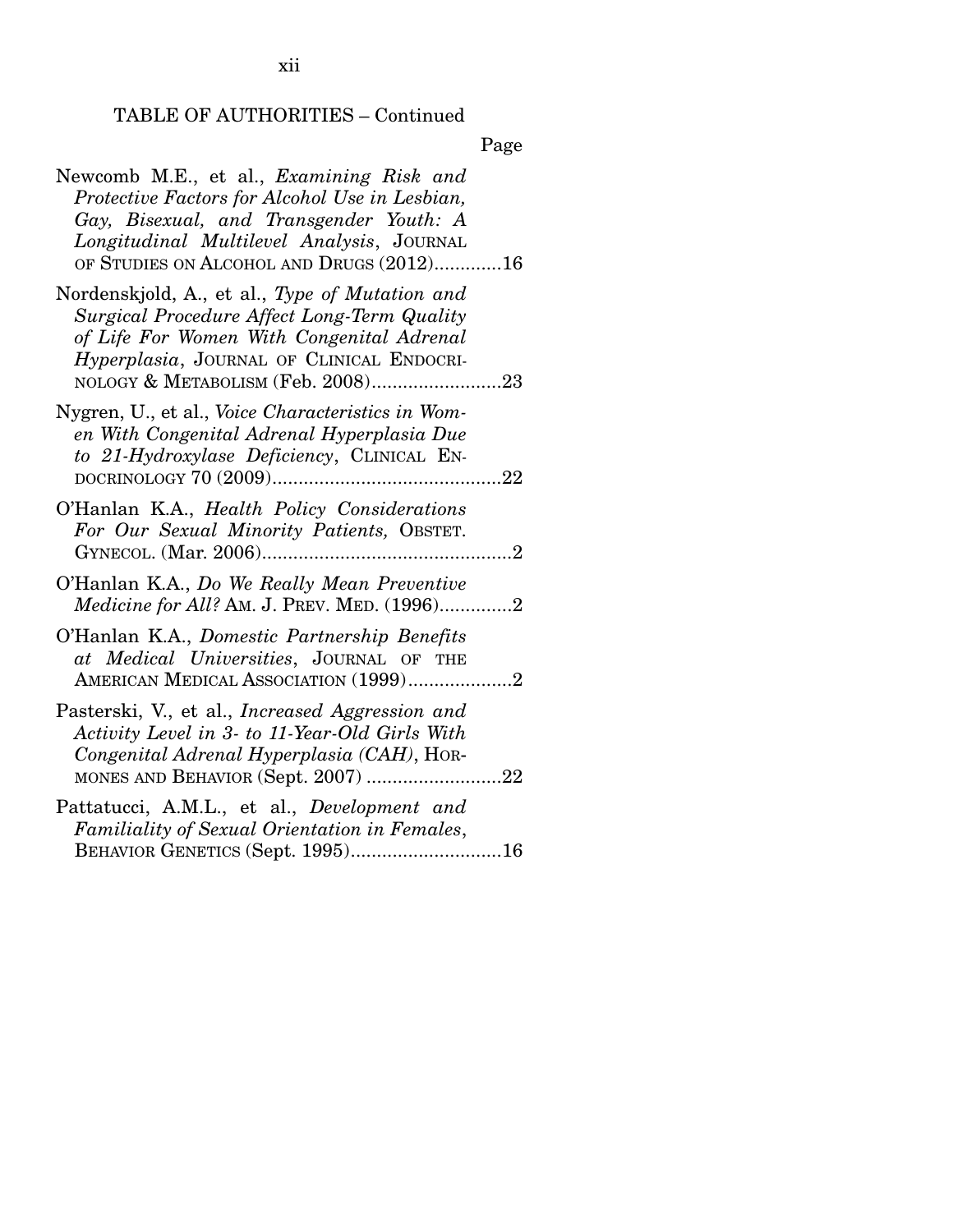xiii

# TABLE OF AUTHORITIES – Continued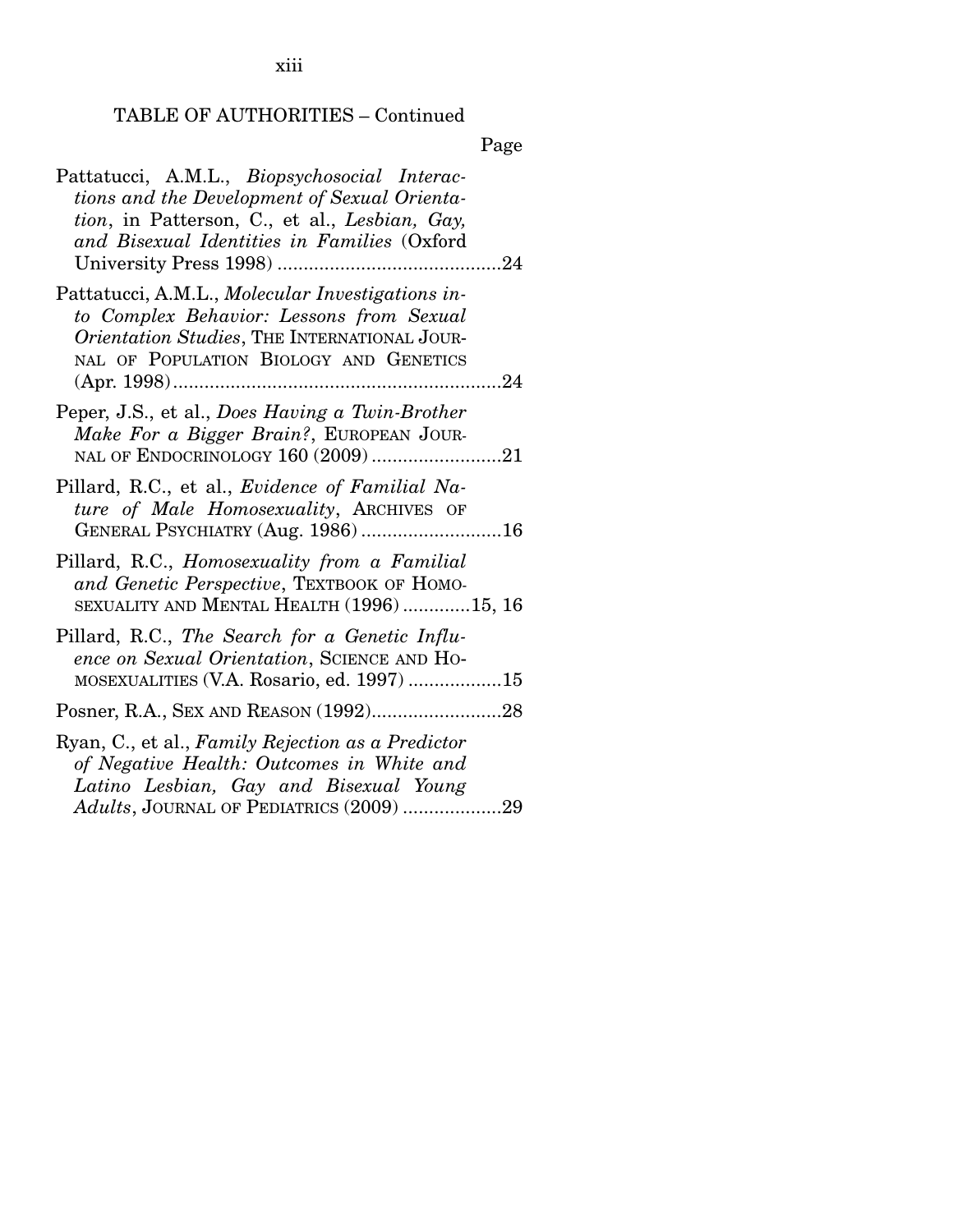xiv

## TABLE OF AUTHORITIES – Continued

| Shapiro, M.R., Treading the Supreme Court's<br>Murky Immutability Waters, 38 GONZAGA L.                                                                                             |  |
|-------------------------------------------------------------------------------------------------------------------------------------------------------------------------------------|--|
| Swaab, D.F., et al., An Enlarged Suprachiasmatic<br>Nucleus in Homosexual Men, BRAIN RE-                                                                                            |  |
| Swaab, D.F., et al., Sexual Differentiation of the<br>Human Brain in Relation to Gender Identity<br>and Sexual Orientation, FUNCTIONAL NEU-                                         |  |
| Turner, W.J., <i>Homosexuality</i> , <i>Type 1: An Xq28</i><br>Phenomenon, ARCHIVES OF SEXUAL BEHAVIOR                                                                              |  |
| Voracek, M., et al., Digit Ratio (2D:4D) in<br>Twins: Heritability Estimates and Evidence<br>For a Masculinized Trait Expression in Women<br>From Opposite-Sex Pairs, PSYCHOLOGICAL |  |
| Whitam, F.L., et al., <i>Homosexual Orientation in</i><br>Twins: A Report on 61 Pairs and Three Tri-<br>plet Sets, ARCHIVES OF SEXUAL BEHAVIOR<br>. 14                              |  |
| Yoshino, K., Assimilationist Bias in Equal<br>Protection: The Visibility Presumption and<br>the Case of "Don't Ask, Don't Tell", 108 YALE                                           |  |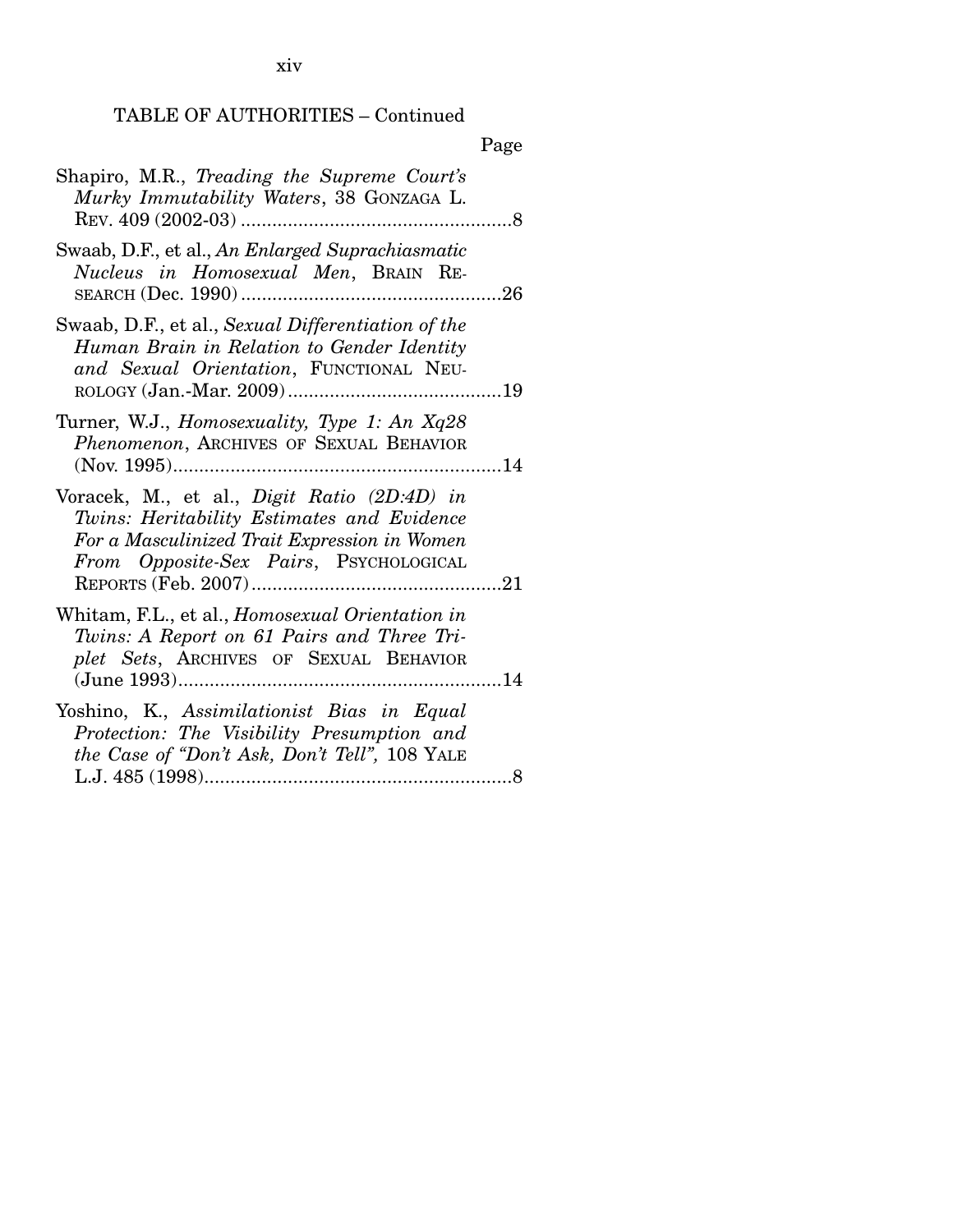### **STATEMENT OF INTEREST OF** *AMICUS CURIAE* **GLMA: HEALTH PROFESSIONALS ADVANCING LGBT EQUALITY**

*Amicus Curiae*<sup>1</sup> GLMA: Health Professionals Advancing LGBT Equality ("GLMA") is the largest and oldest association of lesbian, gay, bisexual and transgender ("LGBT") healthcare and health professionals of all disciplines, including physicians, nurses, physician assistants, behavioral health specialists and researchers. GLMA's mission is to ensure equality in healthcare for LGBT individuals and healthcare professionals, using the medical and health expertise of GLMA members in public policy and advocacy, professional education, patient education and referrals, and the promotion of research. GLMA was founded in 1981 as the American Association of Physicians for Human Rights (changing its name to the Gay and Lesbian Medical Association in 1994), in part as a response to the call to advocate for policy and services to address the growing health crisis that would become the HIV/AIDS epidemic. Since then, GLMA's mission has broadened to address the full range of

<sup>&</sup>lt;sup>1</sup> Counsel for all parties consented to the filing of this brief by letters on file with the Clerk of the Court, and have received directly notice of the *Amicus Curiae*'s intention to file this brief pursuant to Rule 37 of this Court. No counsel for any party authored this brief in whole or in part, and neither any such counsel nor any party nor any person or entity other than *Amicus Curiae* or their members or their counsel made a monetary contribution intended to fund the preparation or submission of this brief.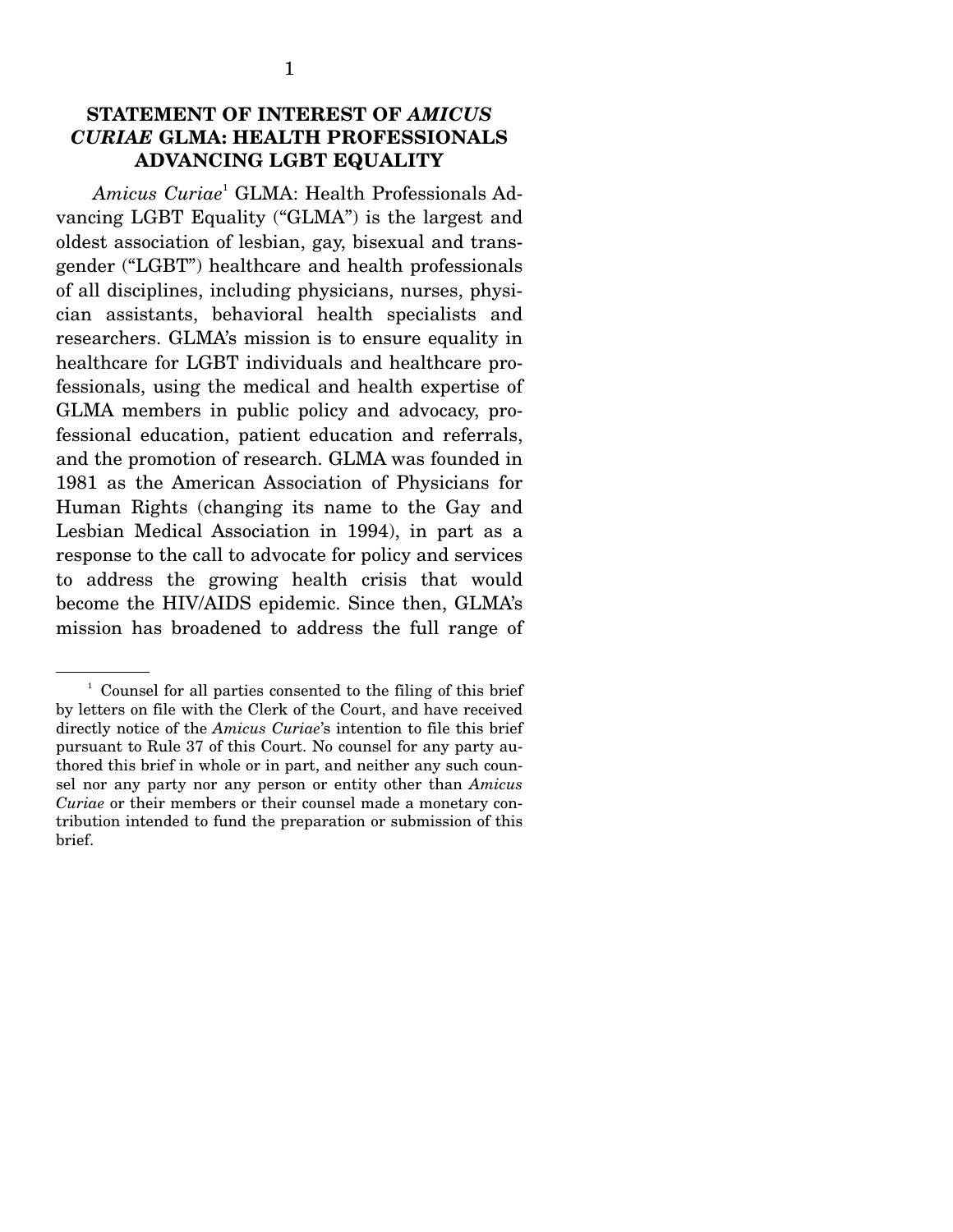health issues affecting LGBT people, including ensuring that all healthcare providers provide a welcoming environment to LGBT individuals and their families and are competent to address specific health disparities affecting LGBT people.

 GLMA's 2008 publication, *Same-Sex Marriage*  a*nd Health* (O'Hanlan, K., et al.),<sup>2</sup> documents the large body of scientific research indicating that the denial of marriage rights to gay men and lesbians can negatively impact their health and well-being and that of their children. The denial of marriage rights

<sup>&</sup>lt;sup>2</sup> Kate O'Hanlan M.D., a Gynecologic Oncology surgeon, and past President of GLMA, has made significant contributions to the field of sexual orientation and marriage equality, contributions that added greatly to GLMA's submission as *Amicus Curiae*. Dr. O'Hanlan wrote a comprehensive equal employment policy that was implemented at Stanford University in 1992, and co-authored *Homophobia As a Health Hazard: Report of the GLMA*. She wrote the American Medical Women's Association policy endorsing same-gender civil marriage in 1994. In 2007, she authored the American College of Obstetricians and Gynecologists District IX endorsement of marriage equality, and published a review of policies about civil marriage equality. She is a Fellow of the Rockway Institute, and gives invited lectures about the science of gender identity and sexual orientation at grand rounds in universities and medical schools. O'Hanlan K.A., *Health Policy Considerations For Our Sexual Minority Patients,* OBSTET. GYNECOL. (Mar. 2006); O'Hanlan K.A., *Do We Really Mean Preventive Medicine for All?* AM. J. PREV. MED. (1996); O'Hanlan K.A., *Domestic Partnership Benefits at Medical Universities*, JOURNAL OF THE AMERICAN MEDICAL ASSOCIATION  $(1999)$ . The study cited above is available at http://glma.org/ document/docWindow.cfm?fuseaction=document.viewDocument& documentid=146&documentFormatId=236.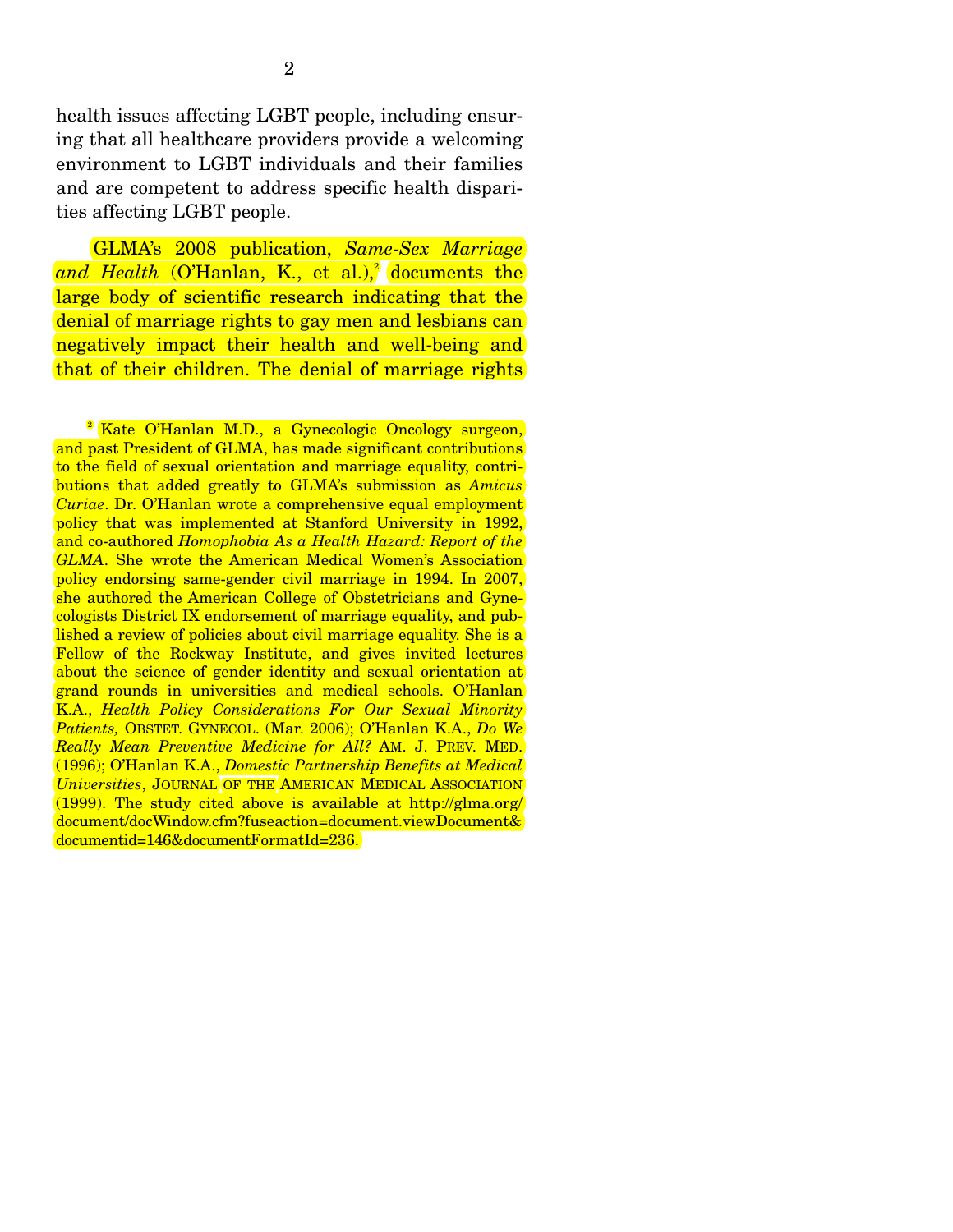to same-sex couples is a form of discrimination that perpetuates stigma. Because marriage can help protect and promote the mental and physical health of lesbians and gay men and their children, GLMA supports efforts to secure marriage equality for samesex couples.

## **INTRODUCTION AND SUMMARY OF THE ARGUMENT**

--------------------------------- ---------------------------------

 GLMA submits this brief as *Amicus Curiae* to make clear the scientific and clinical record concerning sexual orientation. Put simply, sexual orientation is an innate human characteristic that is treated unequally in the discrimination against same-sex marriage by the Defense of Marriage Act, 1 U.S.C. § 7 ("DOMA") which, accordingly, cannot survive any constitutional scrutiny that addresses immutability. Although proving that a particular characteristic is immutable is not a required element to apply heightened scrutiny to a discriminatory statute, the Court's prior protection of immutable traits is particularly apt in the case of DOMA, which singles out a community for one of its inherent characteristics in withholding the imprimatur of marriage-based benefits. *All* credible study of sexual orientation establishes that genetic, hereditary and biological influences are major factors in determining sexual orientation. By contrast, petitioners confuse research that shows a spectrum of sexual *attraction* with the conclusion that sexual *orientation* is fluid and changeable. This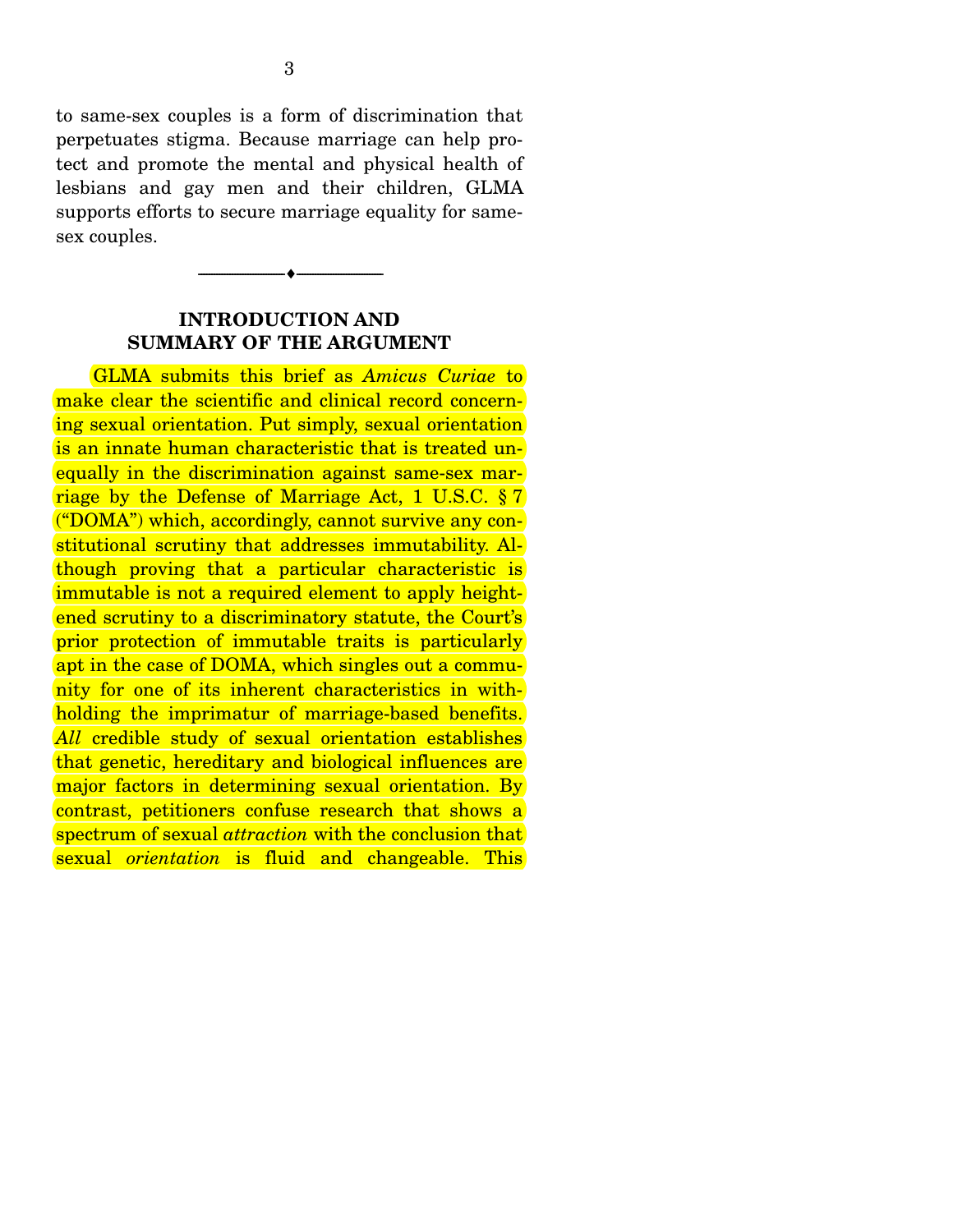fallacy is best highlighted by petitioners' and their amici's citations to research in which respondents changed from "uncertain" to one category or another as evidence that those participants' sexual orientations changed.

 Scientists have studied the determining factors of sexual orientation from a variety of perspectives. These included family studies, twin studies, sibling studies, brain studies, and surveys. None – not one – shows the post-natal, behavioral conclusion advocated by the petitioners. Moreover, misguided attempts to change individuals' sexual orientation have had results that ranged from ineffective at best to tragic at worst, further underscoring the innate nature of sexual orientation. To reinstate DOMA would be to persecute a group of Americans solely on the basis of something about themselves that is fundamentally determined.

#### **ARGUMENT**

--------------------------------- ---------------------------------

## **I. IMMUTABILITY IS NOT A REQUIRED EL-EMENT TO APPLY HEIGHTENED SCRU-TINY**

 Petitioners argue that to apply heightened scrutiny to DOMA, respondents were required to prove in the District Court that sexual orientation is an immutable characteristic. *See, e.g.*, *Amicus Curiae* Brief of Dr. Paul McHugh in Support of Hollingsworth and Bipartisan Legal Advocacy Group Addressing the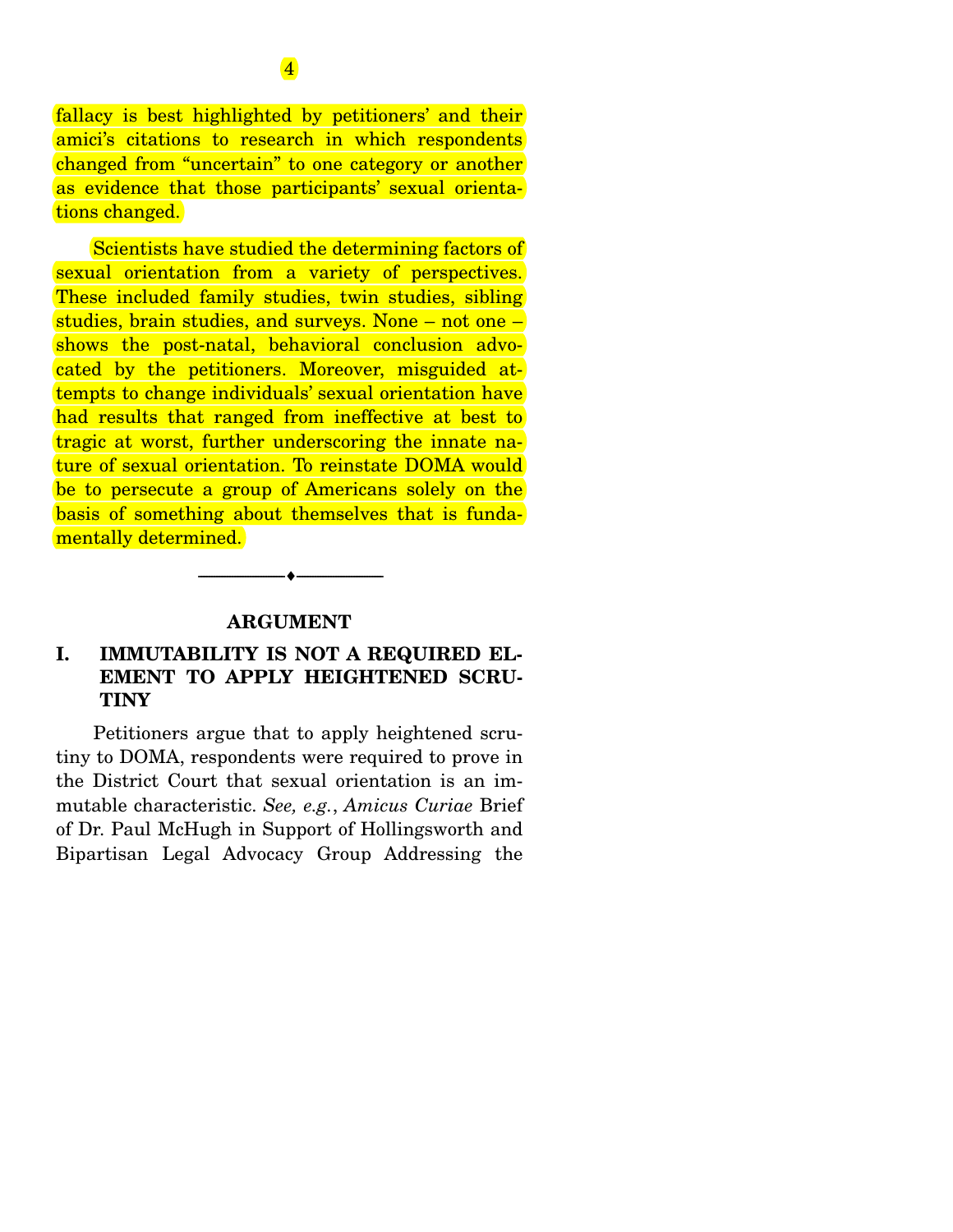Merits and Supporting Reversal. This is incorrect.<sup>3</sup> If the government discriminates against a suspect or quasi-suspect class, courts will review the law with heightened scrutiny. *City of Cleburne, Tex. v. Cleburne Living Ctr.*, 473 U.S. 432, 437, 440-41 (1985). The Court views classifications based on race, national origin, and alienage as "suspect" and applies strict scrutiny where the government discriminates on these bases. *See id.* at 440-41. The Court views gender and illegitimacy classifications as "quasisuspect," applying intermediate scrutiny. *See id.* The Court takes into account four factors when determining whether a class is suspect or quasi-suspect, and

<sup>3</sup> Petitioners' amici are also incorrect when they assert (assuming immutability is a necessary prerequisite to suspect status) that the only "immutable characteristics" are those that result solely as an "accident of birth." *See* McHugh at 14-15. Rather, as numerous courts have held, a characteristic should be considered immutable if it is "so fundamental to the identities or consciences of its members that members either cannot or should not be required to change it." *Hernandez-Montiel v. I.N.S.*, 225 F.3d 1084, 1093 (9th Cir. 2000); *see also Njenga v. United States Attorney General*, 216 F. App'x 963, 966-67 (11th Cir. 2007) (immutable characteristics are fundamental to individual identities or consciences); *Zavaleta-Lopez v. Attorney General of United States*, 360 F. App'x 331, 333 (3d Cir. 2010) ("immutable characteristics [are those] such as race, gender, or a prior position, status, or condition, or characteristics that are capable of being changed but are of such fundamental importance that persons should not be required to change them, such as religious beliefs."). In other words, a trait is immutable if "changing it would involve great difficulty, such as requiring a major physical change or a traumatic change of identity." *Watkins v. United States Army*, 875 F.2d 699, 726 (9th Cir. 1989) (Norris, J., concurring).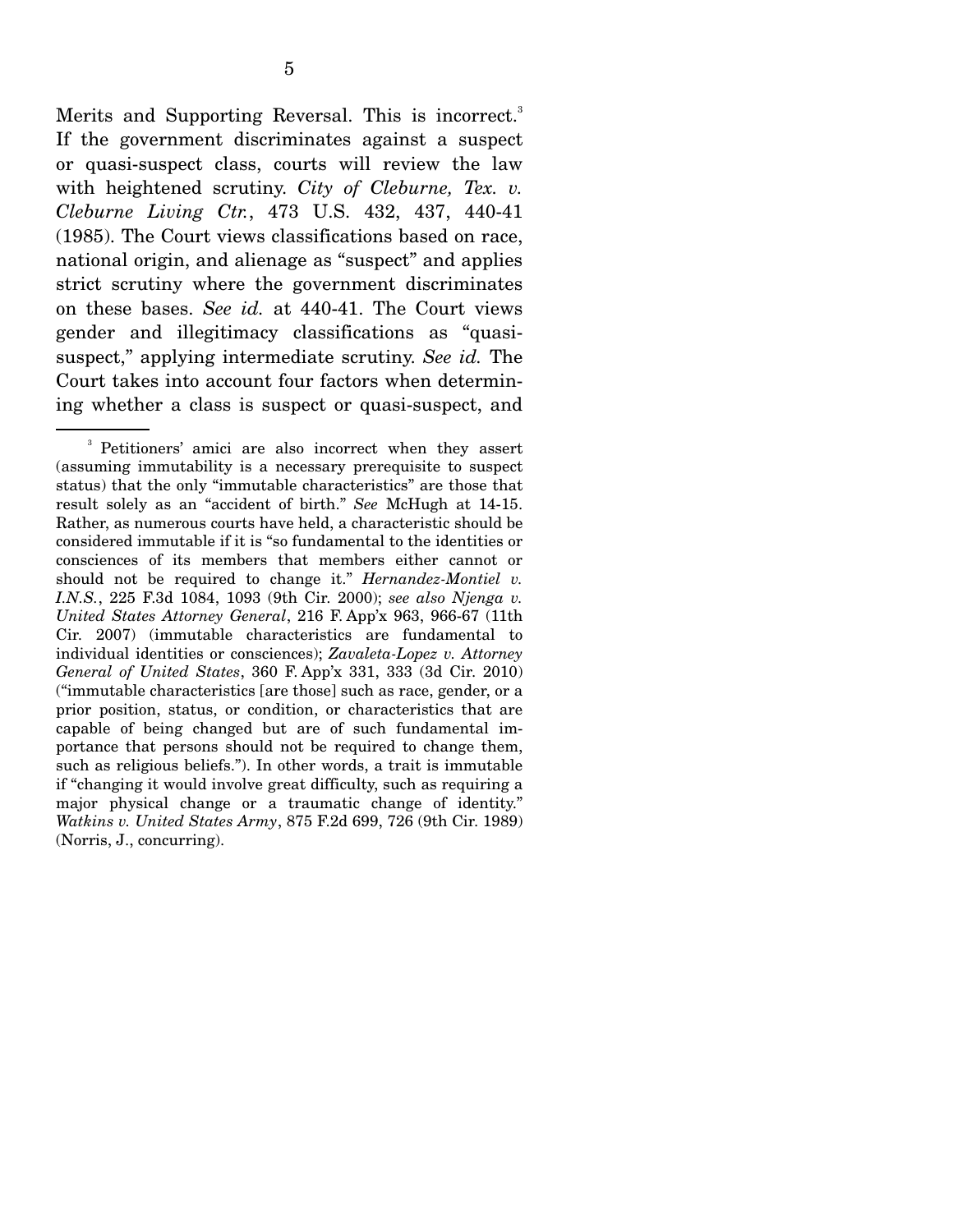thus entitled to heightened scrutiny: historical discrimination; defining characteristics relative to the ability to contribute to society; "obvious, immutable, or distinguishing characteristics;" and minority status and/or lack of political power. *Frontiero v. Richardson*, 411 U.S. 677, 686 (1973) (plurality opinion); *Windsor v. United States*, 699 F.3d 169, 181-82 (2d Cir. 2012); *see also Bowen v. Gilliard*, 483 U.S. 587, 602 (1987); *Cleburne*, 473 U.S. at 440-41; *Golinski v. United States Office of Pers. Mgmt.*, 824 F. Supp. 2d 968, 983 (N.D. Cal. 2012). Discrimination is " 'more clearly unfair'" when it is based on a characteristic over which people have no control, as those people are not responsible for the characteristic and have no ability to change it. *Id.* at 436 (quoting *High Tech Gays v. Def. Indus. Sec. Clearance Office*, 909 F.2d 375, 377 (9th Cir. 1990)). Differentiating among people based on an immutable characteristic violates " 'the basic concept of our system that legal burdens should bear some relationship to individual responsibility.<sup>"</sup> Frontiero, 411 U.S. at 686 (quoting *Weber v. Aetna Cas. & Sur. Co.*, 406 U.S. 164, 175 (1972)).

 To the contrary, the Court has frequently defined the "traditional indicia of suspectness" without reference to immutability. *See, e.g.*, *San Antonio Ind. Sch. Dist. v. Rodriguez*, 411 U.S. 1, 28 (1973) (defining the "traditional indicia of suspectness" as those marking a class "saddled with such disabilities, or subjected to such a history of purposeful unequal treatment, or relegated to such a position of political powerlessness as to command extraordinary protection from the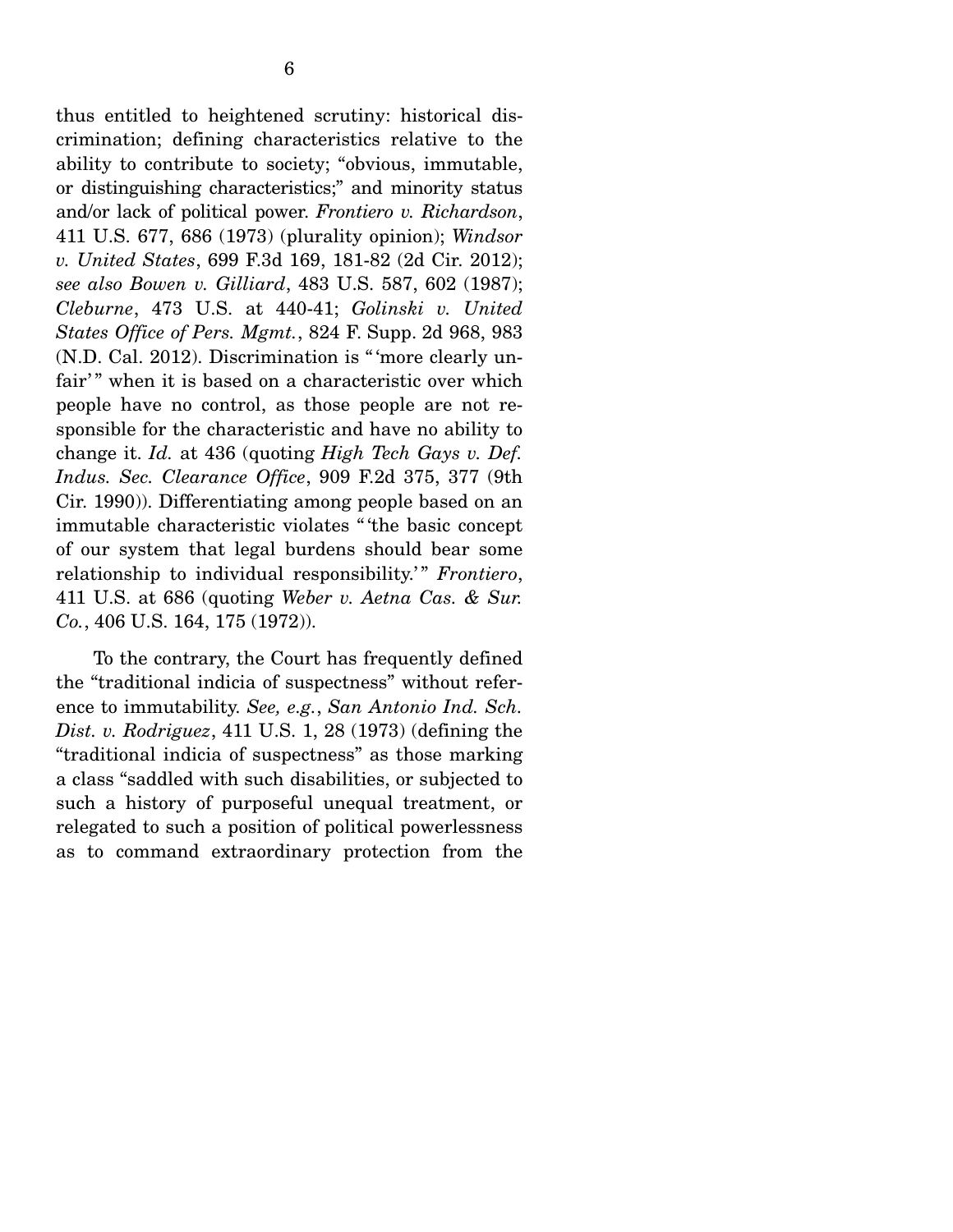majoritarian political process."). And the Court has, on several occasions, labeled groups that are defined by a changeable characteristic as a suspect class – without so much as mentioning the concept of immutability. In *Graham v. Richardson*, 403 U.S. 365 (1971), for example, the Court deemed aliens a suspect class, despite the fact that non-citizens can and often do become citizens of their own initiative. *Id.* at 372; *see also Nyquist v. Mauclet*, 432 U.S. 1, 9 n.11 (1977) (rejecting the dissent's argument that "strict scrutiny is inappropriate because under § 661 (3) a resident alien can voluntarily withdraw from disfavored status"). Similarly, the Court recognizes illegitimate children as a quasi-suspect class. *Matthews v. Lucas*, 427 U.S. 495, 505-06 (1976). This despite the fact that illegitimacy, at least for legal purposes, is also a mutable characteristic. *See, e.g., Miller v. Albright*, 523 U.S. 420, 431 (1998) (recognizing that an illegitimate child can be legitimated through actions of the father); *Pedersen v. Office of Pers. Mgmt.*, 881 F. Supp. 2d 294, 320 (D. Conn. 2012).

 Indeed, of the four factors supporting immutability set forth in *United States v. Carolene Products Company*, 304 U.S. 144 (1938), "immutability is the one that the Court has most readily abandoned, and that scholars have most persistently criticized." Graham, T.C., *The Shifting Doctrinal Face of Immutability*, 19 VA. J. SOC. POL'Y & L. 169, 179 (Spring 2012); *see also* Marcosson, S.A., *Constructive Immutability*, 3 U. PA. J. CONST. L. 646, 647 (2001) (noting that the concept of immutability has been in decline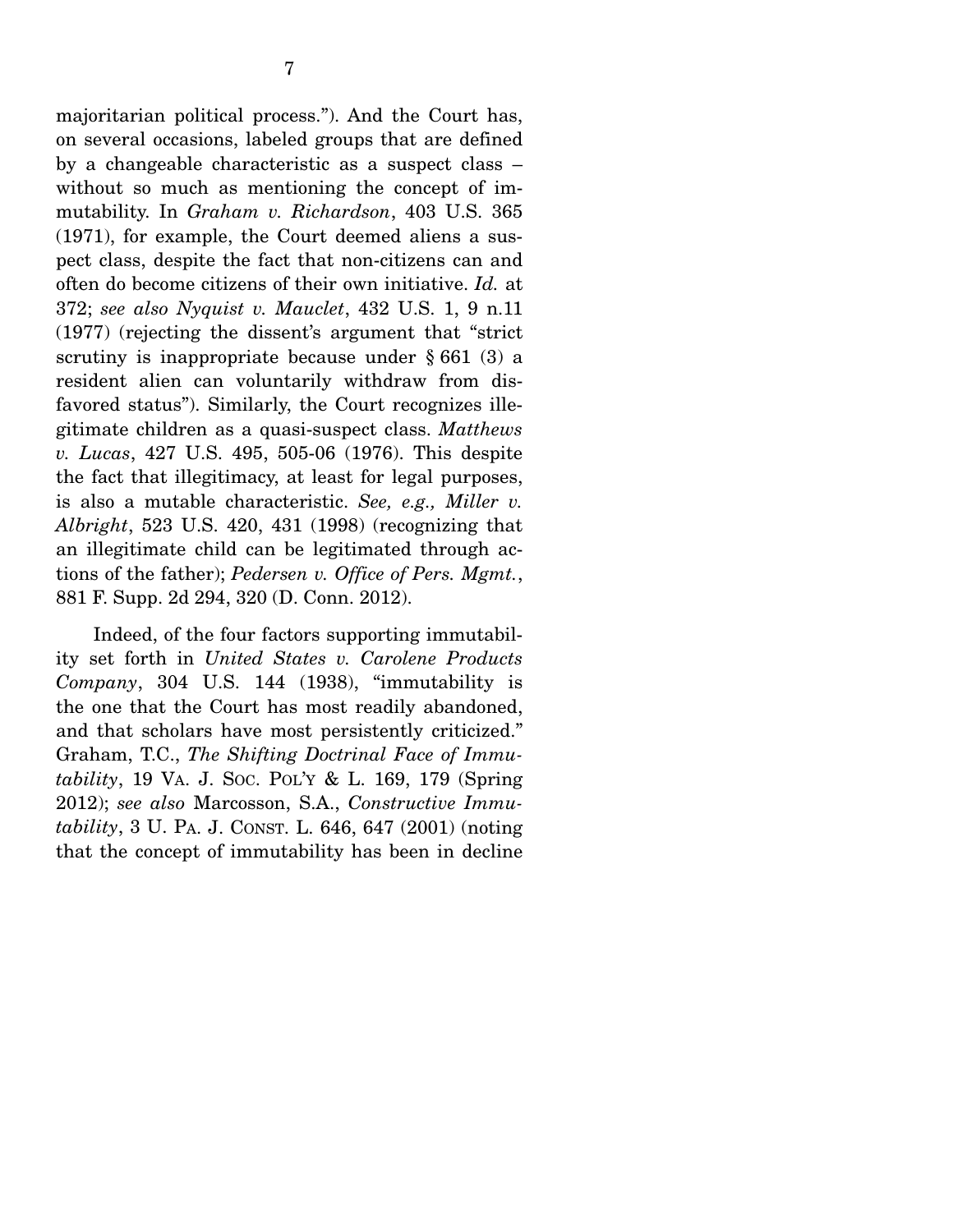in Supreme Court equal protection analysis and may even be considered irrelevant); Shapiro, M.R., *Treading the Supreme Court's Murky Immutability Waters*, 38 GONZ. L. REV. 409, 412 (2002-03) (asserting that the Supreme Court appears interested in "phasing out the immutability concept"). $4$ 

In short, this Court's precedents manifest that immutability is simply not a required factor in the Court's calculus when defining a suspect or quasisuspect class.

### **II. THE COURT HAS NOT VIEWED SEXUAL ORIENTATION AS BEHAVIORAL**

 Although the Court has never specifically addressed, in an equal protection analysis, whether laws discriminating on the basis of sexual orientation should be subject to heightened scrutiny, it has also declined the opportunity to hold sexual orientation to be behavioral. The Court's decision in *Lawrence v.*  Texas stated that: "[w]hen homosexual *conduct*<sup>5</sup> is

<sup>4</sup> *See also* Yoshino*,* K., *Assimilationist Bias in Equal Protection: The Visibility Presumption and the Case of "Don't Ask, Don't Tell"*, 108 YALE L.J. 485, 490-91 (1998) (criticizing the concept of immutability and arguing for its demise in constitutional analysis).

<sup>&</sup>lt;sup>5</sup> Further to the points in Section III, below, Bruce Bagemihl's book BIOLOGICAL EXUBERANCE: ANIMAL HOMOSEXUALI-TY AND NATURAL DIVERSITY (1999) revealed that over 450 species of animals (birds, mammals, lizards, insects) engage in repeated sexual behaviors with their same sex, in the presence of opposite (Continued on following page)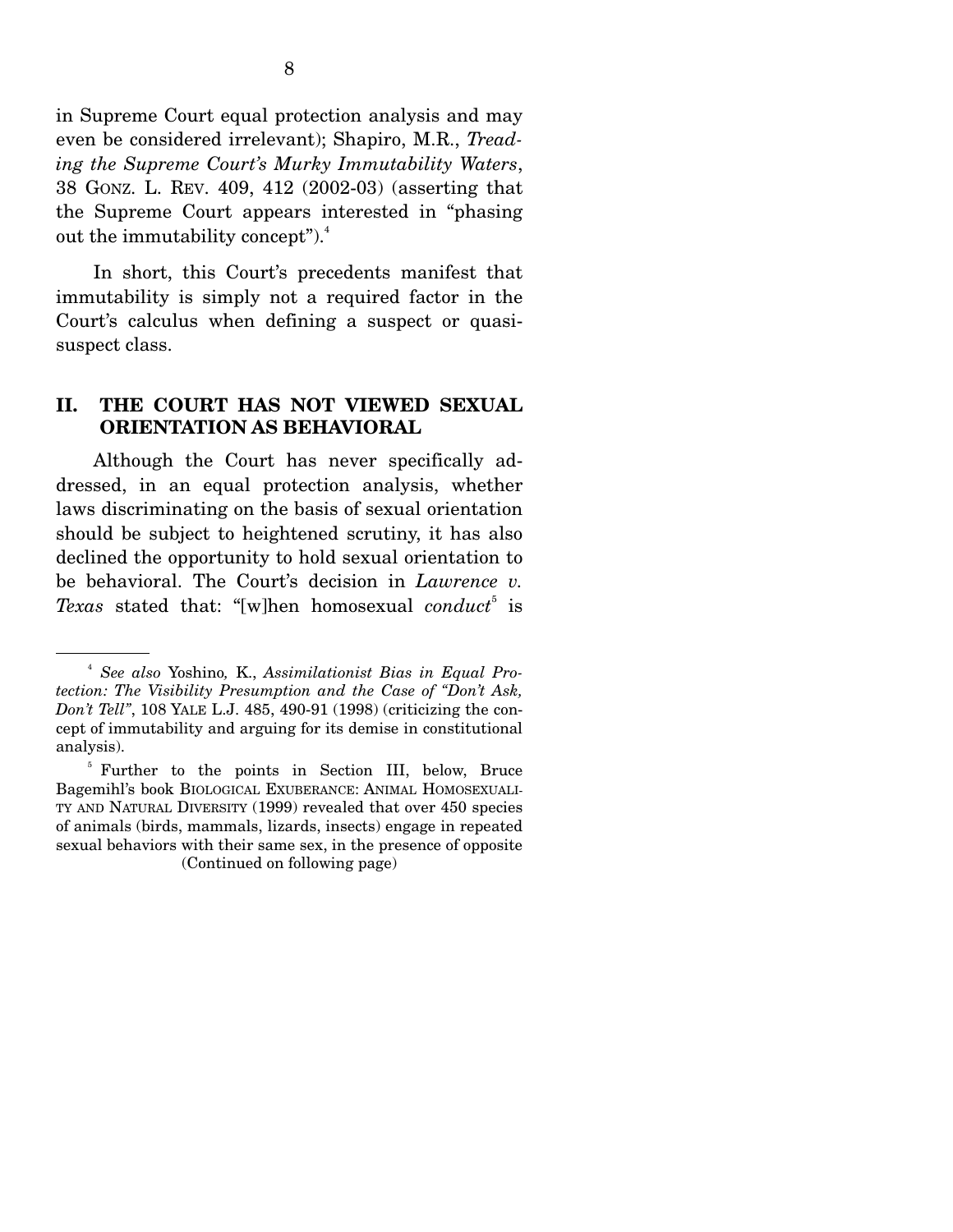made criminal by the law of the State, that declaration in and of itself is an invitation to subject homosexual *persons* to discrimination both in the public and in the private spheres." 539 U.S. 558, 575 (2003) (emphasis added). Similarly, in Justice O'Connor's concurrence, decided upon equal protection grounds, she states, "[w]hile it is true that the law applies only to conduct, the conduct targeted by this law is conduct that is closely correlated with being homosexual. Under such circumstances, Texas's sodomy law is targeted at more than conduct. It is instead directed toward gay persons *as a class*." *Id.* at 583 (O'Connor, J., concurring) (emphasis added).

 In a related vein, the Court found that "[o]ur decisions have declined to distinguish between status and conduct in this context," *i.e.,* sexual orientation. The Court rejected the Christian Legal Society's ("CLS") claim that Hastings College of Law ("Hastings") violated its First Amendment rights by refusing to recognize CLS as a registered student organization for requiring agreement with the belief that sexual activity should not occur outside of marriage between a man and a woman. *Christian Legal Soc'y Chapter of the Univ. of Cal., Hastings Coll. of Law v. Martinez*, 130 S. Ct. 2971, 2990 (2010).

sex potentials, some in life-long pairings. This evidence was cited by the Court in *Lawrence*.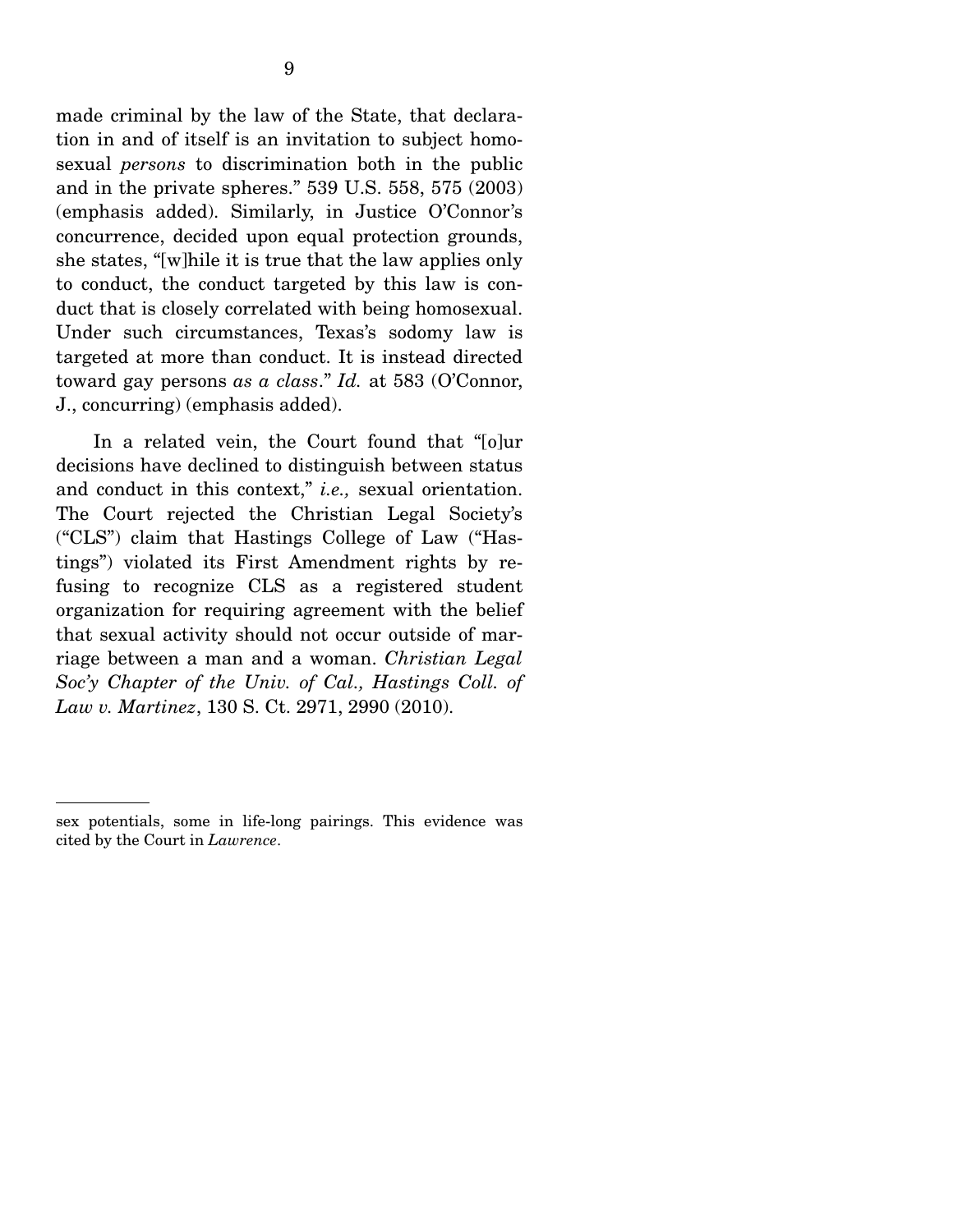The sparse precedent cited by petitioners is unavailing. Petitioners place great reliance<sup>6</sup> on the slender shoulders of the *High Tech Gays v. Defense Industrial Security Clearance Office*, 895 F.2d 563 (9th Cir. 1990) case, in which the Ninth Circuit had held that "[h]omosexuality is not an immutable characteristic" and that discrimination against gay people did not justify heightened scrutiny. 895 F.2d at 574. That decision, however, for whatever it was once worth, was plainly overruled by the Ninth Circuit itself in the *Perry* case now before the Court, as well as by *Hernandez-Montiel v. Immigration and Naturalization Service*. Moreover, *High Tech Gays* relied on *Bowers v. Hardwick*, 478 U.S. 186 (1986) since overruled by *Lawrence*. 539 U.S. at 575. In *Hernandez-Montiel*, the Ninth Circuit held that "[s]exual orientation and sexual identity are immutable; they are so fundamental to one's identity that a person should not be required to abandon them." 225 F.3d 1084, 1093 (9th Cir. 2000), *overruled in part on other* 

<sup>6</sup> Examples of other circuit court decisions finding homosexuality to be a behavioral characteristic are badly dated by virtue of the clinical research GLMA addresses below. *Cf. Woodward v. United States*, 871 F.2d 1068, 1076 (9th Cir. 1989) (arguing that "homosexuality is primarily behavioral in nature"); *Equal. Found. of Greater Cincinnati, Inc. v. Cincinnati*, 54 F.3d 261, 267 (6th Cir. 1995) ("[t]hose persons who fall within the orbit of legislation concerning sexual orientation are so affected not because of their orientation but rather by their *conduct* which identifies them as homosexual, bisexual, or heterosexual") (emphasis in original); *Ben-Shalom v. Marsh*, 881 F.2d 454, 464 (7th Cir. 1989) (finding the challenged regulation was a classification based on conduct, not on status).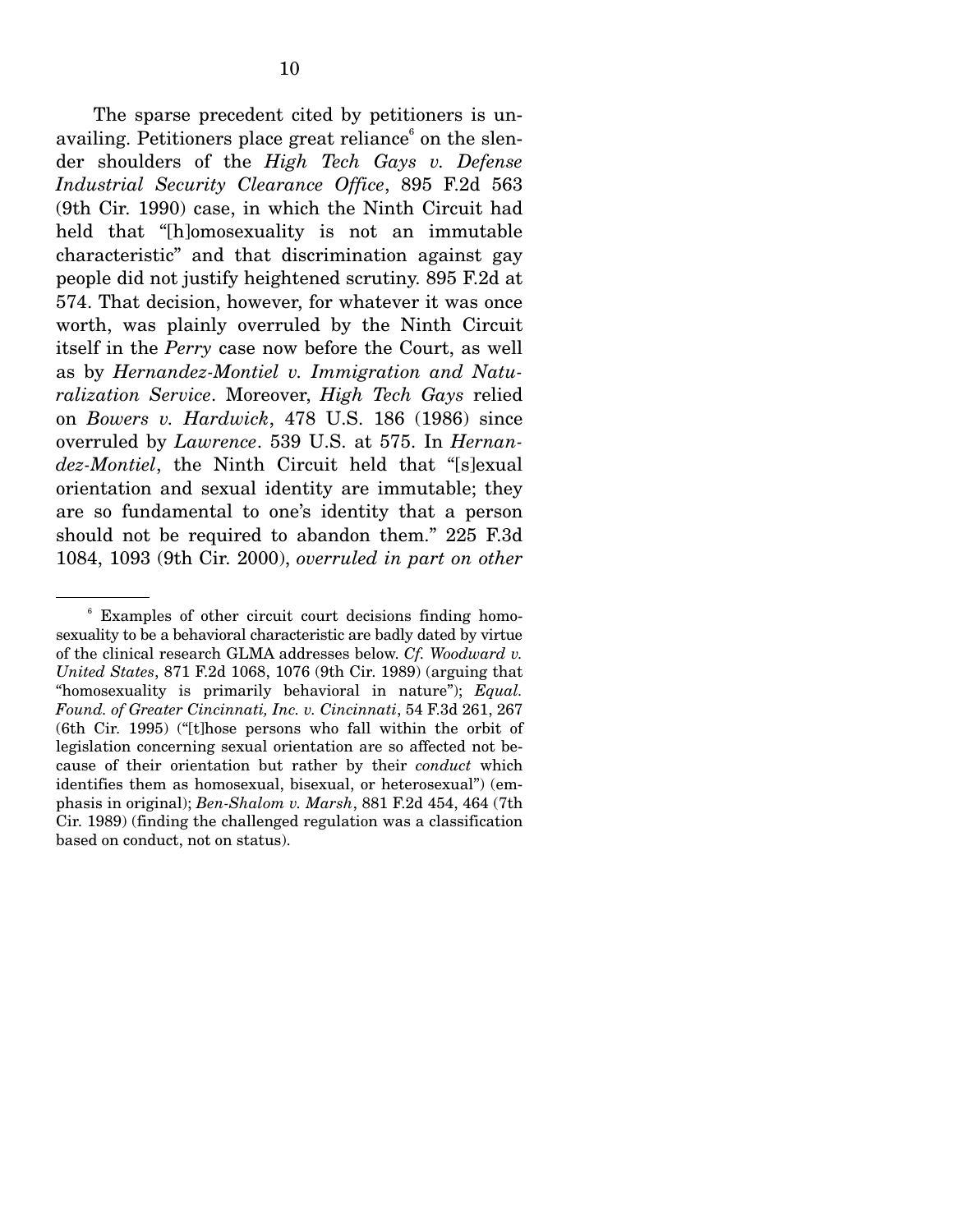*grounds by Thomas v. Gonzales*, 409 F.3d 1177 (9th Cir. 2005). The Ninth Circuit confirmed *Hernandez-Montiel*'s finding that sexual orientation is immutable for Equal Protection Clause purposes in *Karouni v. Gonzales*, 399 F.3d 1163, 1173 (9th Cir. 2005) (agreeing that homosexuality is a fundamental aspect of human identity and seeing "no appreciable difference between an individual . . . being persecuted for being a homosexual and being persecuted for engaging in homosexual acts").

 The more persuasive authority has properly found sexuality to be an immutable characteristic. *See, e.g.*, *Watkins v. U.S. Army*, 875 F.2d 699, 726 (9th Cir. 1989) (en banc) (Norris, J., concurring) (finding sexual orientation to be immutable in the eyes of the Equal Protection Clause because immutability is satisfied when the identifying trait is "so central to a person's identity that it would be abhorrent for government to penalize a person for refusing to change [it]"); *Perry v. Schwarzenegger*, 704 F. Supp. 2d 921, 966 (N.D. Cal. 2010) ("No credible evidence supports a finding that an individual may, through conscious decision, therapeutic intervention or any other method, change his or her sexual orientation."); *Golinski v. U.S. Office of Pers. Mgmt.*, 824 F. Supp. 2d 968, 987 (N.D. Cal. 2012) ("The Court finds that a person's sexual orientation is so fundamental to one's identity that a person should not be required to abandon it. Therefore, this factor weighs in favor of the application of heightened scrutiny."); *Pedersen v. Office of Pers. Mgmt.*, 881 F. Supp. 2d 294, 326 (D. Conn. 2012) (finding sexual orientation to be an immutable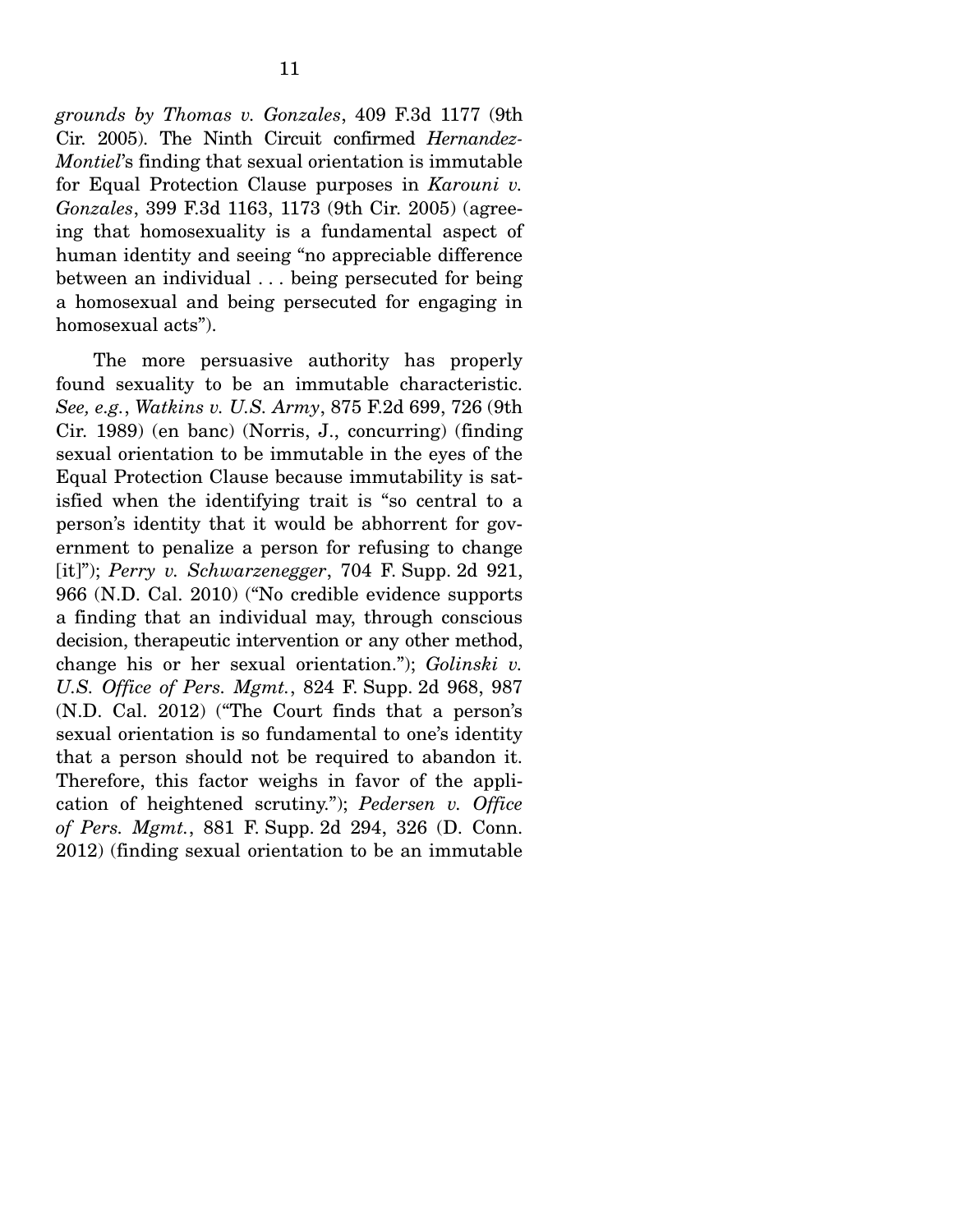characteristic); *In re Marriage Cases*, 43 Cal. 4th 757, 842, 183 P.2d 384 (2008) ("Because a person's sexual orientation is so integral an aspect of one's identity, it is not appropriate to require a person to repudiate or change his or her sexual orientation in order to avoid discriminatory treatment."); *Kerrigan v. Comm'r of Pub. Health*, 289 Conn. 135, 186-87, 957 A.2d 407, 438 (2008):

In view of the central role that sexual orientation plays in a person's fundamental right to self-determination, we fully agree with the plaintiffs that their sexual orientation represents the kind of distinguishing characteristic that defines them as a discrete group for purposes of determining whether that group should be afforded heightened protection under the equal protection provisions of the state constitution.

### **III. SEXUAL ORIENTATION IS AN INNATE HUMAN CHARACTERISTIC**

 The innate nature of sexual orientation fits squarely within the contours of the relevance of immutability previously expressed by the Court and discriminated against by DOMA. Put another way, although petitioners try to place a burden to prove immutability on respondents that they do not have. the nature of sexual orientation is a perfect example of why certain laws require heightened scrutiny. For all citizens to enjoy the equal protection of law, none can be the target of the law for something inherent to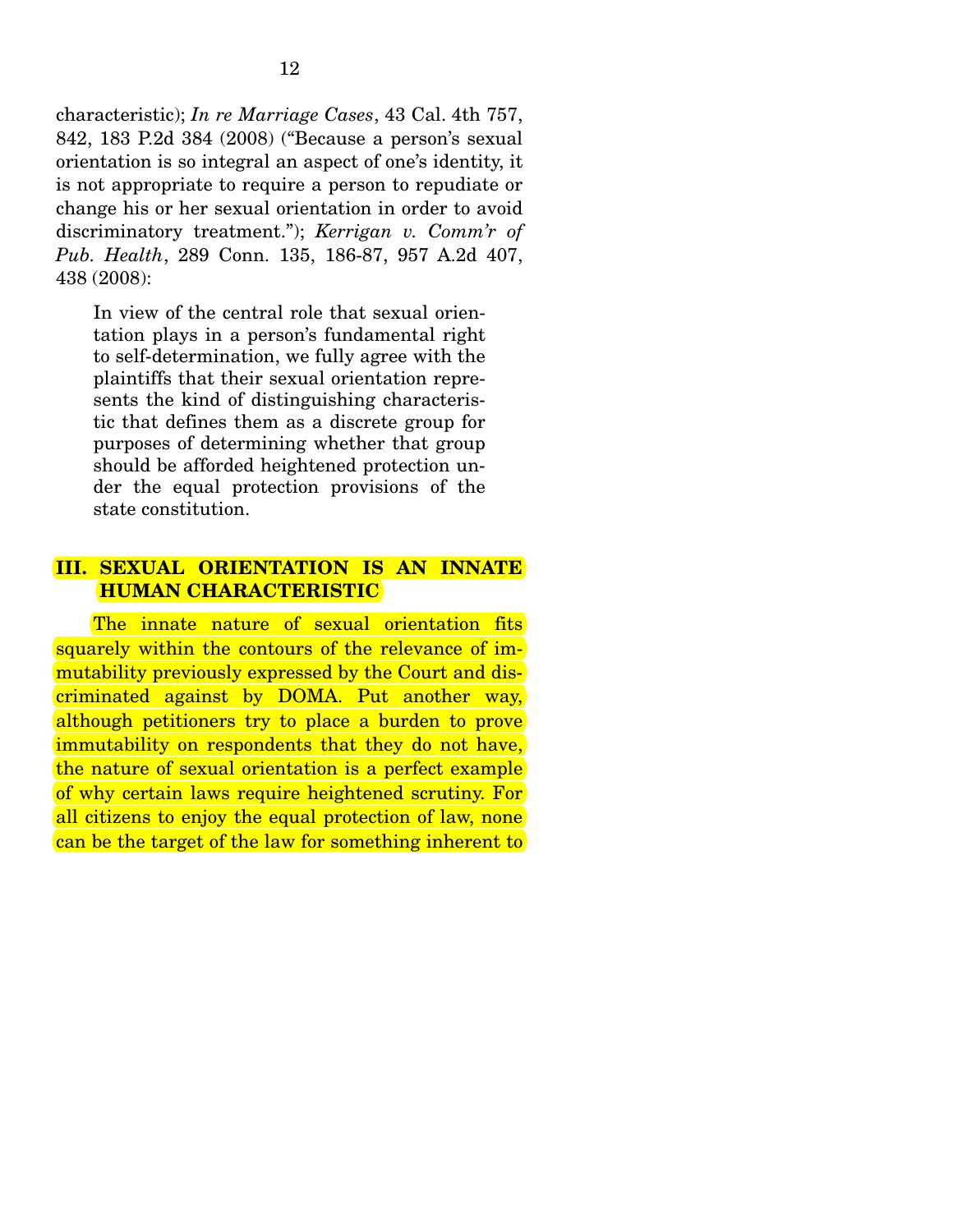their very humanity. Legion scientific evidence and study proves that sexual orientation is just such a trait. Moreover, the scientific evidence is equally clear that the consequences of treating sexual orientation otherwise, or, worse still, trying to change that orientation, have disastrous personal and social consequences.

 No peer-reviewed published scientific studies support the hypotheses that life experience causes homosexuality, that sexual orientation is learned, that there is a psychological cause of homosexuality or that sexual orientation is chosen. This scientific consensus comes from a broad range of methodologies that includes pedigree studies (the research of family history); twin studies; molecular biology; brain anatomical studies; biophysiological studies; and hormonal linkages. These traits, while expressed together, are not expressed as absolute black and white, but along a broad spectrum of gray, with some or all individuals expressing their unique sexual traits of orientation and/or gender identity innately, as they mature.

## **A. Twin Studies Confirm the Biological Component of Sexual Orientation.**

Twins present a unique opportunity to control for genetics and environment. Identical, or monozygotic, twins share identical genetic material. Fraternal twins are, genetically speaking, no different than siblings born in sequence, but can be compared relative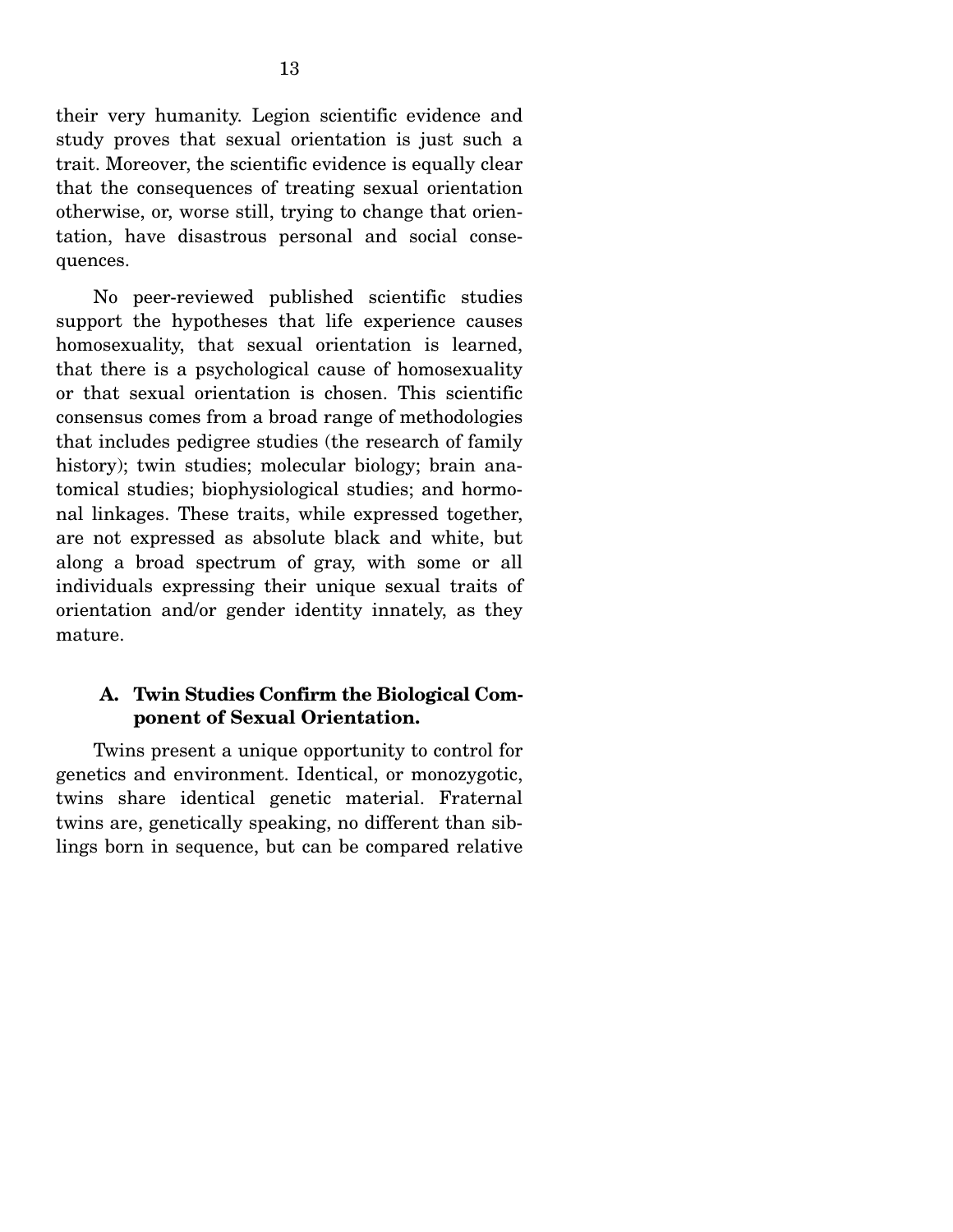to identical twins as a control for environmental factors. Moreover, in circumstances where identical twins are raised separately, examination of traits gives additional insight into whether that trait's driving force is genetic or environmental.

 Overall, a homosexual identical twin is generally *twice as likely* to share that same-sex attraction with his or her identical twin as is a gay fraternal twin with his or her non-identical twin. In one study the ratio was 52% to 22%. *See* Bailey, J.M., et al., *A Genetic Study of Male Sexual Orientation*, ARCHIVES OF GENERAL PSYCHIATRY (Dec. 1991); *see also* Whitam, F.L., et al., *Homosexual Orientation in Twins: A Report on 61 Pairs and Three Triplet Sets*, ARCHIVES OF SEXUAL BEHAVIOR (June 1993) ("Whitam 1993"); Turner, W.J., *Homosexuality, Type 1: An Xq28 Phenomenon*, ARCHIVES OF SEXUAL BEHAVIOR (Nov. 1995) ("Turner 1995"). A recent comprehensive study involving a large cohort (4,901) of twins in Australia found "statistically significant support for the existence of significant genetic contributions to the trait of homosexuality." Kirk, K.M., *Measurement Models for Sexual Orientation in a Community Twin Sample*, BEHAV. GENET. (2000). Any such genetic contribution is, by definition, innate.

 Looking then to studies of adopted twins raised in separate environments, approximately half of the heritability in sexual orientation appears attributable to a genetic component. Bouchard, T.J., et al., *Sources of Human Psychological Differences: the Minnesota Study of Twins Reared Apart*, SCIENCE (Oct. 12, 1990).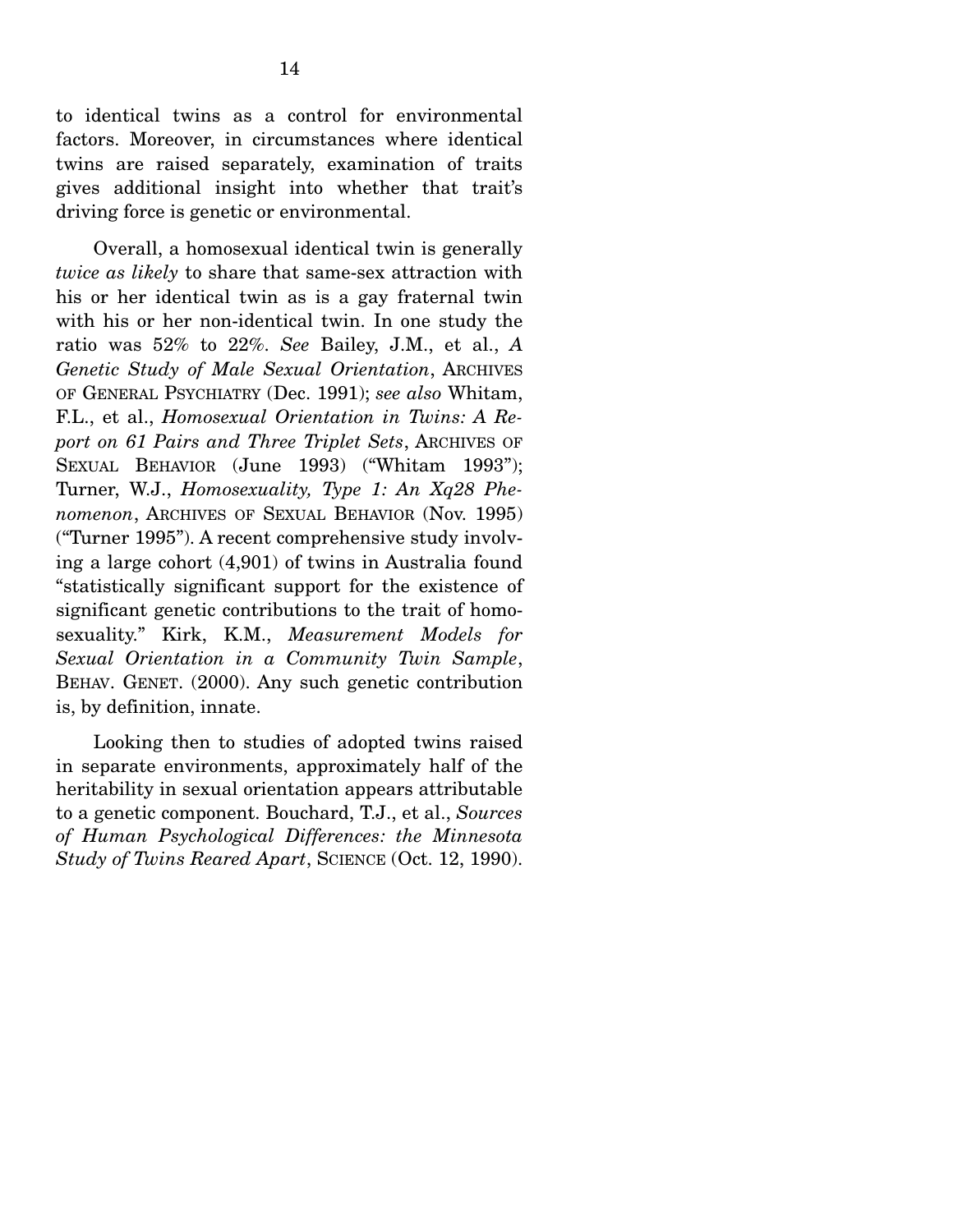15

Critically, however, identical twins, whether raised together or raised apart, showed roughly the same outcome. Pillard, R.C., *Homosexuality From a Familial and Genetic Perspective*, TEXTBOOK OF HOMOSEXU-ALITY AND MENTAL HEALTH (1996); Pillard, R.C., *The Search for a Genetic Influence on Sexual Orientation*, SCIENCE AND HOMOSEXUALITIES (1997). Some studies show that, given one twin with a same-sex orientation, the other twin will have a similar sexual orientation in roughly 50% of both male and female identical twins, but with lower rates in fraternal twins (males: 22%, females: 16%) and non-twin siblings (males: 9%; females: 14%). Baron, M., *Genetics and Human Sexual Orientation*, BIOLOGICAL PSYCHI-ATRY (June 1993); *see also* Bailey, J.M., et al., *Genetic and Environmental Influences on Sexual Orientation and Its Correlates in an Australian Twin Sample*, JOURNAL OF PERSONALITY AND SOCIAL PSYCHOLOGY (Mar. 2000). These data confirm a strong genetic contribution to sexual orientation, and although "the precise nature of these factors [has] yet to be understood" (Whitam 1993), the point is the same: whatever the proportion of that genetic contribution, it is not changeable.

 Lastly, twin studies consistently show that male sexual orientation is moderately heritable. For example, two twin studies in population-based samples both report moderate tendency to inherit characteristics, with the remaining variance being explained by non-genetic biological factors. *See* Mustanski, B.S., et al., *A Genomewide Scan of Male Sexual Orientation*, HUMAN GENETICS (2005).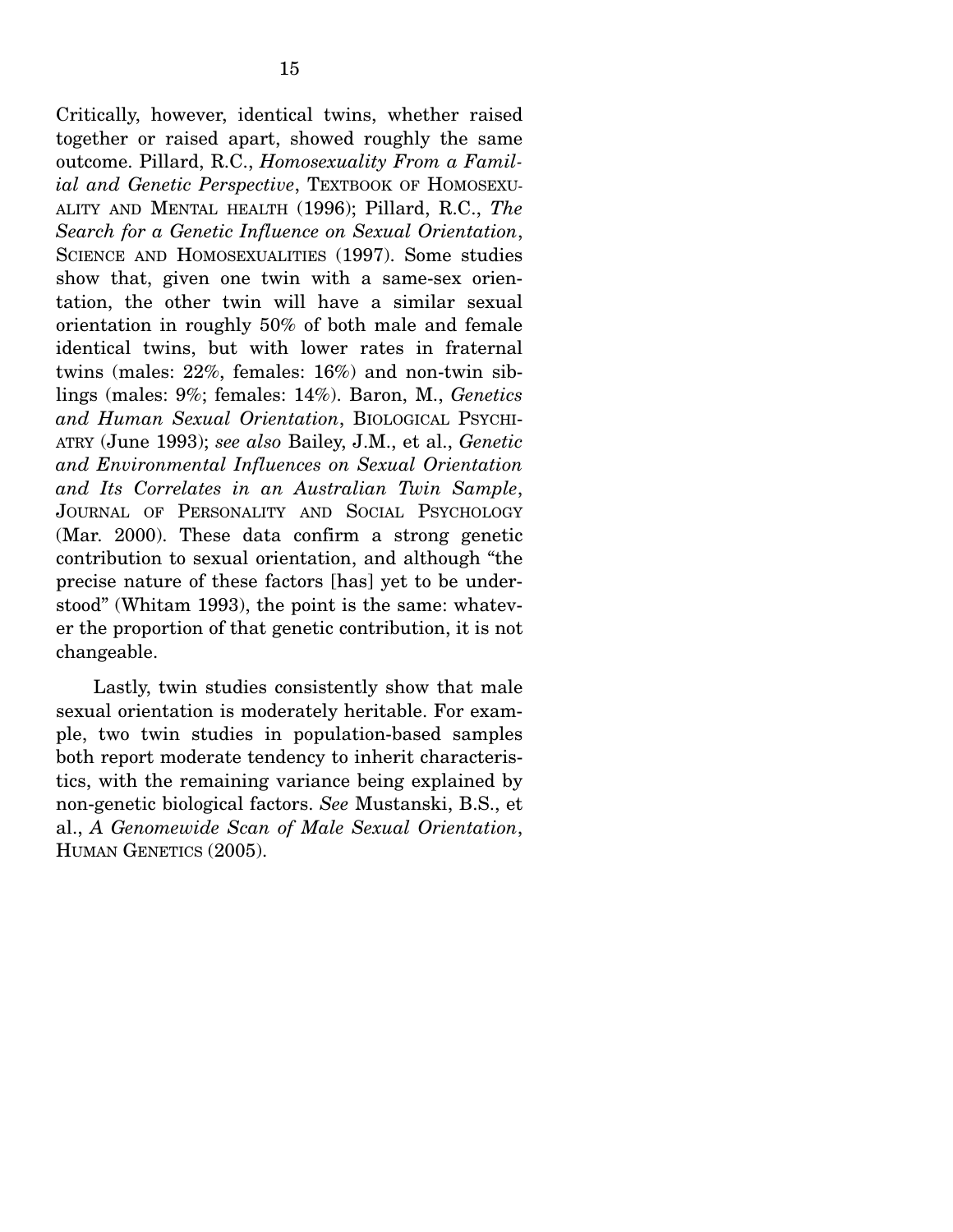### **B. Pedigree Studies Have Found that Sexual Orientation is Heritable in Families.**

A pedigree study examines a particular family tree in an attempt to discover whether certain traits are prevalent coming down from a specific set of ancestors. Both male and female homosexuality appears to run in families. Pillard, R.C., et al., *Evidence of Familial Nature of Male Homosexuality*, ARCHIVES OF GENERAL PSYCHIATRY (Aug. 1986); Pattatucci, A.M.L., et al., *Development and Familiality of Sexual Orientation in Females*, BEHAVIOR GENETICS (Sept. 1995); Pillard, R.C., *Homosexuality From a Familial and Genetic Perspective*, TEXTBOOK OF HOMOSEXUALITY AND MENTAL HEALTH (1996); Bailey, J.M., et al., *A Family History Study of Male Sexual Orientation Using Three Independent Samples*, BEHAVIOR GENETICS (1999). "Powerful evidence exists that homosexuality runs in families, and no evidence contradicts it." (Pillard 1996). Family and twin studies reveal that genetic factors play an important role in the development of sexual orientation along the entire natural spectrum of sexuality, from heterosexuality to homosexuality.<sup>7</sup>

<sup>7</sup> Mustanski B.S., et al., *A Critical Review of Recent Biological Research on Human Sexual Orientation*, ANNUAL REVIEW OF SEX RESEARCH (2002); Mustanski B.S., et al., *A Genomewide Scan of Male Sexual Orientation*, HUMAN GENETICS (Mar. 2005); Mustanski B.S., et al., *Mental Health Disorders, Psychological Distress, and Suicidality in a Diverse Sample of Lesbian, Gay, Bisexual, and Transgender Youths*, AMERICAN JOURNAL OF PUB. HEALTH (Dec. 2010); Newcomb M.E., et al., *Examining Risk and Protective Factors for Alcohol Use in Lesbian, Gay, Bisexual, and*  (Continued on following page)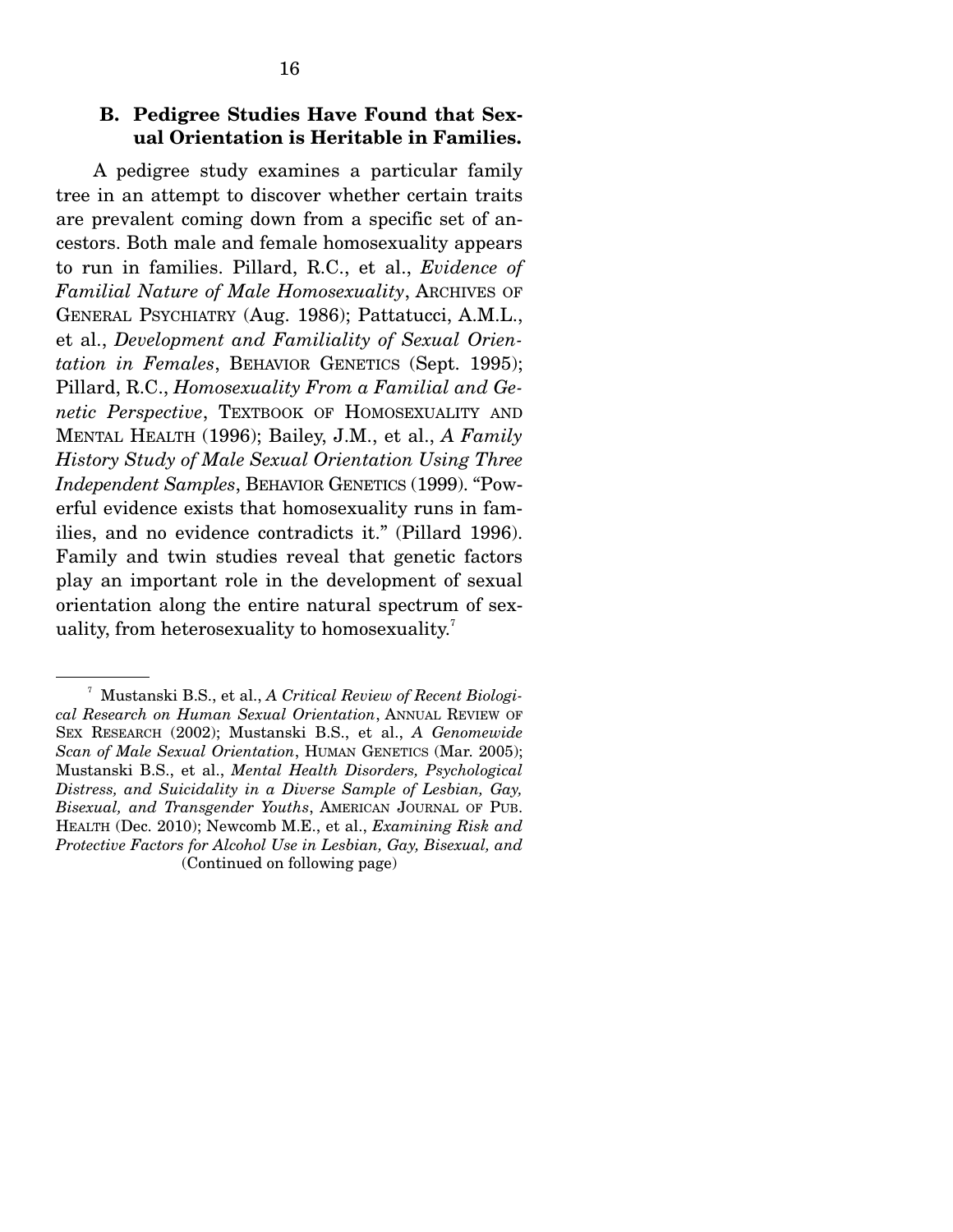### **C. Fraternal Birth Order Effect Confirms Biological Origin of Sexual Orientation.**

Over seventeen published reports of sexual orientation reveal that homosexual orientation was statistically significantly correlated with an increasing number of older brothers but not sisters. Anthony F. Bogaert, PhD has published dozens of analyses with the conclusion that the most consistent biodemographic correlate of sexual orientation in men is the number of older brothers (fraternal birth order). *See* Bogaert, A.F., et al., *Sexual Orientation, Fraternal Birth Order, and the Maternal Immune Hypothesis*, FRONTIERS IN NEUROENDOCRINOLOGY (2011). The 2011 study also demonstrated that non-biological siblings (*i.e.*, adopted or step older brothers) had no effect on men's sexual orientation. *Id*.

 Ray Blanchard, PhD has likewise found that the most broadly established finding in the area of etiological research on homosexuality is that biological older brothers increase the odds of homosexuality in later-born males, even if they were reared in different households. In contrast, sisters, step brothers or adoptive brothers have no effect on sexual orientation. *See* Blanchard, R., *Fraternal Birth Order and the Maternal Immune Hypothesis of Male Homosexuality*, HOR-MONES AND BEHAVIOR (Sept. 2001); Blanchard, R., *Quantitative and Theoretical Analyses of the Relation* 

*Transgender Youth: A Longitudinal Multilevel Analysis*, JOURNAL OF STUDIES ON ALCOHOL AND DRUGS (2012).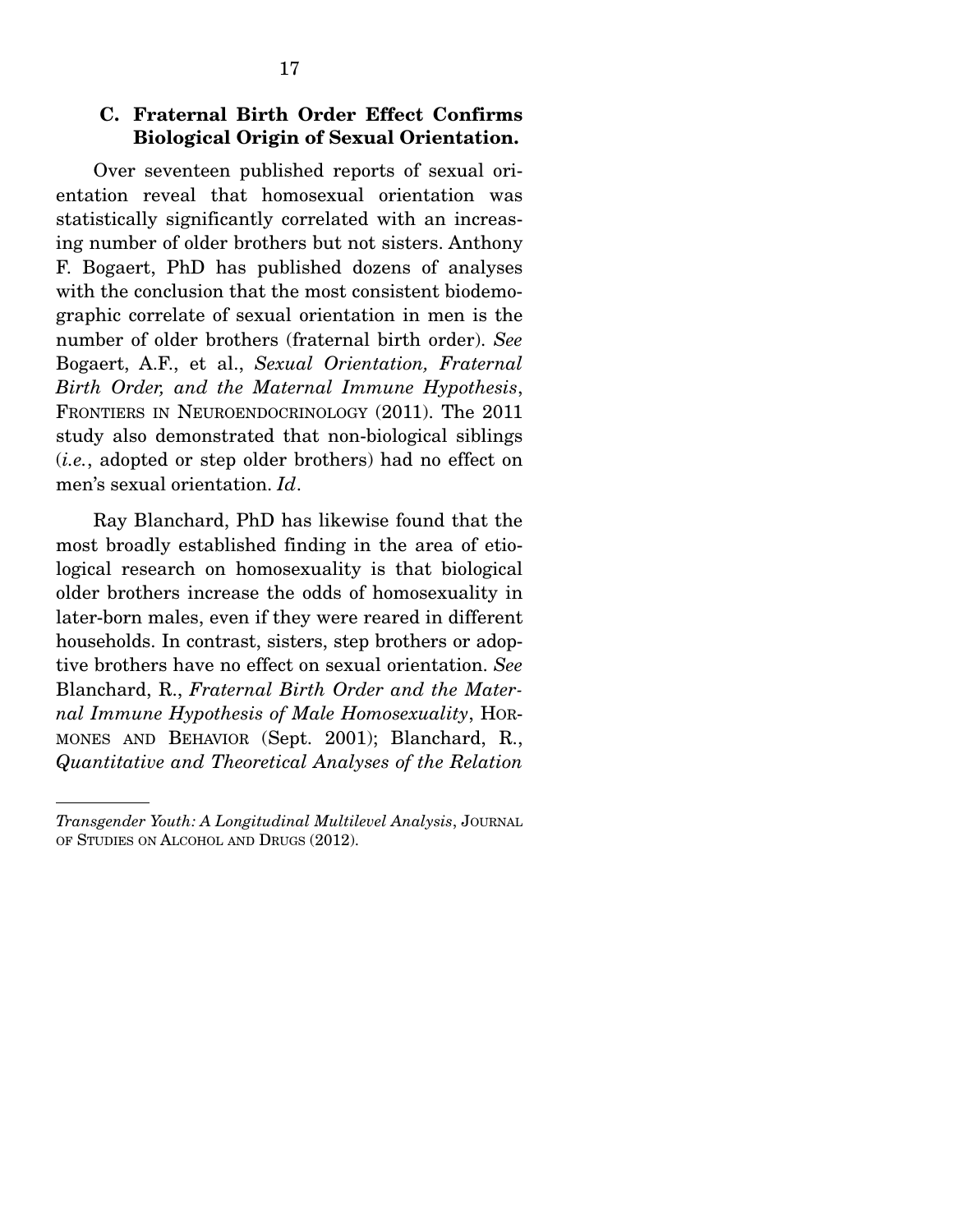### *Between Older Brothers and Homosexuality in Men*, JOURNAL OF THEORETICAL BIOLOGY (Sept. 21, 2004).

 Two recent discoveries, using a sample of 944 homosexual and heterosexual participants, showed that biological older brothers increase the odds of homosexuality, even if these older brothers were reared in a different household than a younger gay brother. To quantify the effect, "each additional older brother increases a male's odds of homosexuality by 33%." *See* Jannini, E.A., et al., *Male Homosexuality: Nature or Culture?* CONTROVERSIES IN SEXUAL MEDICINE (2010). Other studies have found that if one accepts an odds increase of 33% and assumes a prevalence of homosexuality of 2% for men with no older brothers, then the effect of fraternal birth order would exceed all other causes of homosexuality in groups of gay men with three or more older brothers and would equal all other causes in a theoretical group with 2.5 older brothers. *Id*.

 Lastly, in a 2008 study, it was found that homosexuals had a significantly greater number of brothers compared with heterosexuals. Mean numbers of older sisters, younger brothers and younger sisters did not differ between homosexuals and heterosexuals. Iemmola, F., et al., *New Evidence of Genetic Factors Influencing Sexual Orientation in Men*, AR-CHIVES OF SEXUAL BEHAVIOR (2009).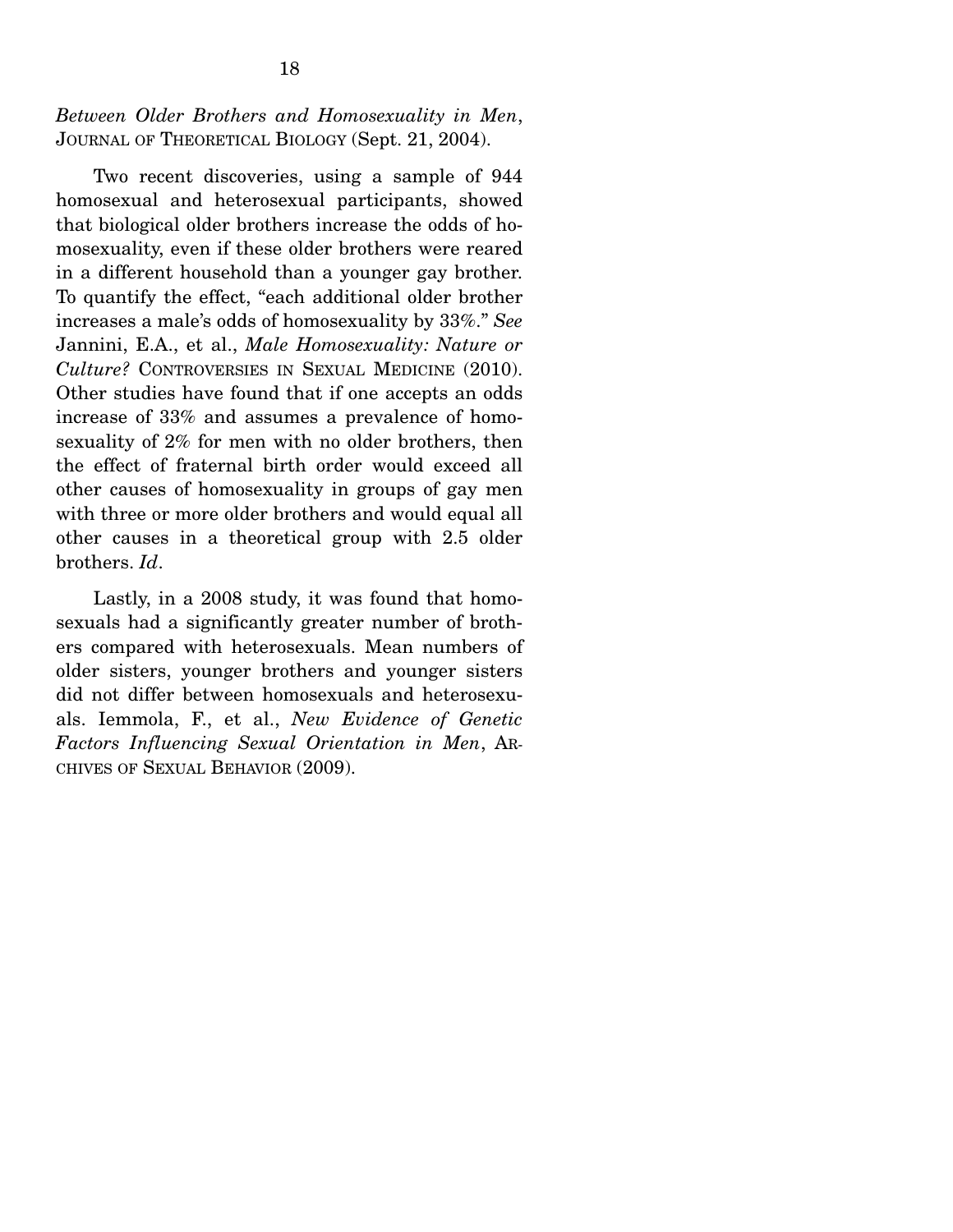## **D. Pre-Natal Hormone Levels Affect Sexual Orientation.**

All sexually dimorphic traits and skills occur on a spectrum. Prenatal androgenic (male-like) hormone variations have been repeatedly highly correlated with many neurological, physiological and anatomical traits as well as sexual thought patterns, sexual orientation, and gender identity. Because all these innate traits typically express together with sexual orientation and gender identity, there are significant areas of overlap in their respective (and mutual) biological causes.

 The sexual determination of sexual organs happens in the first trimester, well before the sexual differentiation of the brain, which is completed in the second trimester. Swaab, D.F., et al., *Sexual Differentiation of the Human Brain in Relation to Gender Identity and Sexual Orientation*, FUNCTIONAL NEU-ROLOGY (Jan.-Mar. 2009). It is therefore possible for the fetal brain to be imprinted differently than the fetal genitals, resulting in diversity of gender identity, and sexual orientation. These innate abilities and traits, conferred together in the first trimester, which typically differ between males and females, are called "sexually dimorphic traits." As children mature, their innate sexually dimorphic thought patterns, abilities and natural behaviors are expressed, as is their gender identity and later on as their sexual orientation. Because the developing fetus is exposed to so many hormones, enzymes and proteins that are secreted at varying times and varying levels, all of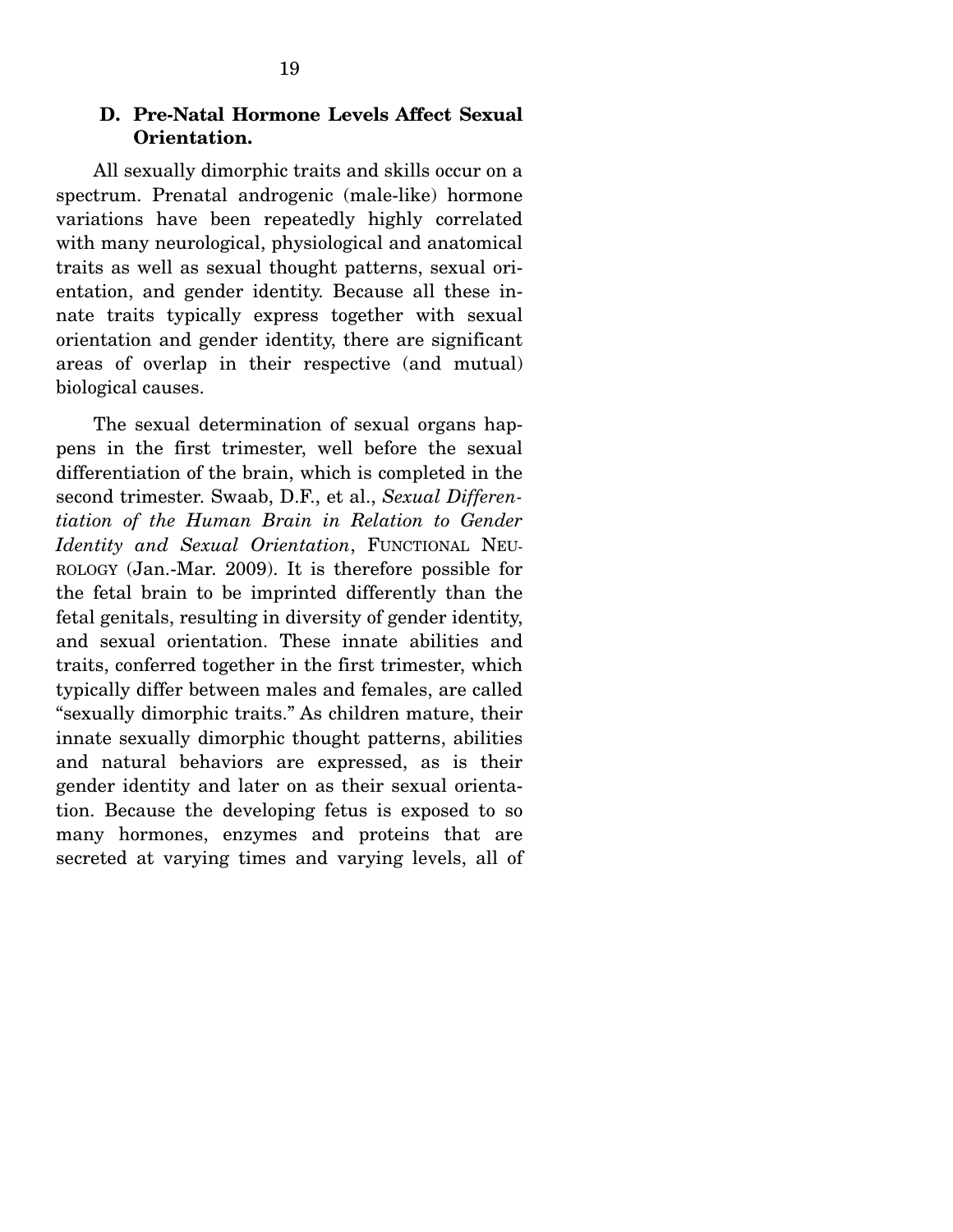the sexually dimorphic human features, from gender identity and sexual orientation, to bone structures, physiological abilities and behaviors, are conferred as continuous variables on a broad spectrum of possibilities, rather than falling into one of two binary categories. Thus, the concepts of strictly heterosexual or homosexual, solidly male or female represent the furthest ends of the spectrum. Based on the highly individualized inborn set of traits and features, the vast majority of humans fall somewhere along this continuum, with the vast majority clustered near the ends of the spectra. Dewing, P., et al., *Disorders of Gonadal Development*, SEMIN. REPROD. MED. (Aug. 2002).

 Another example of excess prenatal androgen exposure among females is seen with girls who were gestated with a fraternal male co-twin. Some of the baby boy twin's testosterone in the amniotic fluid seeps into the baby girl's amniotic fluid, causing a cluster of androgenizing changes in the sexually dimorphic play patterns, neuroacoustic functioning, bone structure, teeth, subsequent risk of eating disorders, fetal brain anatomy, and sexual orientation. Cohen-Bendahan, C.C., et al., *Is There an Effect of Prenatal Testosterone on Aggression and Other Behavioral Traits? A Study Comparing Same-Sex and Opposite-Sex Twin Girls*, HORM. & BEHAV. 47 (Feb. 2005); Cohen-Bendahan, C.C., et al., *Prenatal Exposure to Testosterone and Functional Cerebral Lateralization: A Study In Same-Sex and Opposite-Sex*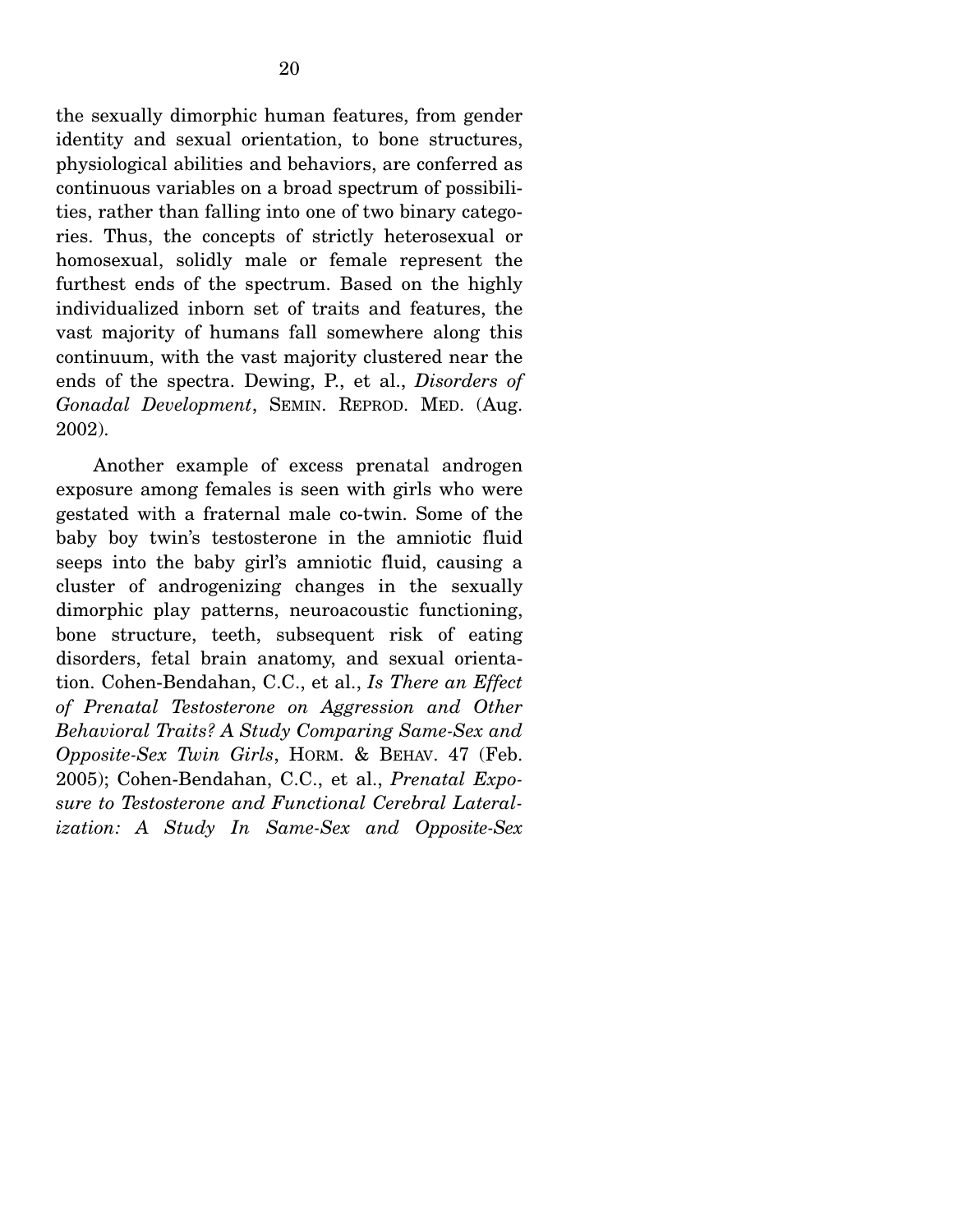*Twin Girls*, PSYCHONEUROENDOCRINOLOGY (Aug. 2004); Voracek, M., et al., *Digit Ratio (2D:4D) in Twins: Heritability Estimates and Evidence For a Masculinized Trait Expression in Women From Opposite-Sex Pairs*, PSYCHOLOGICAL REPORTS (Feb. 2007); Dempsey P.J., et al., *Increased Tooth Crown Size in Females With Twin Brothers: Evidence For Hormonal Diffusion Between Human Twins in Utero*, AMERICAN JOURNAL OF HUMAN BIOLOGY: THE OFFICIAL JOURNAL OF THE HUMAN BIOLOGY COUNCIL (Sept. 1999); Culbert, K.M., et al., *Prenatal Hormone Exposure and Risk for Eating Disorders: A Comparison of Opposite-Sex and Same-Sex Twins*, ARCHIVES OF GEN. PSYCHIATRY (Mar. 2008); Peper, J.S., et al., *Does Having a Twin-Brother Make For a Bigger Brain?*, EUR. J. ENDOCRINOLOGY (Feb. 18, 2009).

#### **1. Congenital Adrenal Hyperplasia.**

There is also compelling evidence for a contribution of prenatal hormones to the development of homosexual orientation. This is illustrated best by congenital adrenal hyperplasia ("CAH") due to 21 hydroxylase deficiency, a genetic condition in which female fetuses are exposed to unusually high levels of androgens produced by their own adrenal glands. In CAH, a defect within the CYP21A2 gene causes a disturbance in the development of an enzyme (P450c21) in the cortisol synthesis pathway, resulting in a buildup of androgens (male hormones) in the fetal blood. Money, J., et al., *Bisexually Concordant, Heterosexually and Homosexually Discordant: A Matched-Pair*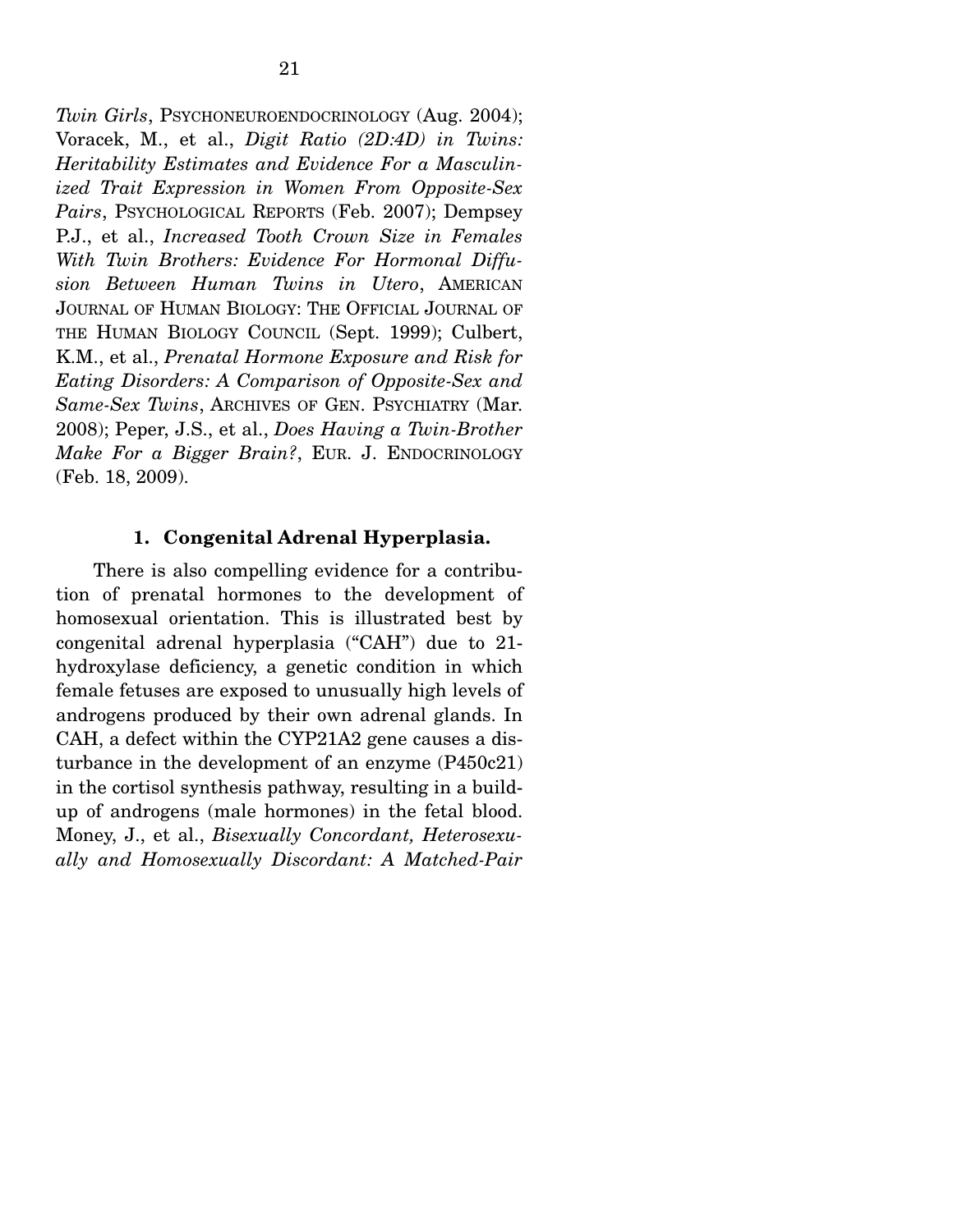*Comparison of Male and Female Adrenogenital Syndrome*, PSYCHIATRY (May 1987); Ehrhardt, A.A., et al., *Psychosexual Development: An Examination of the Role of Prenatal Hormones*, CIBA FOUND. SYMP. (Mar. 14-16, 1978); Meyer-Bahlburg, H.F., et al., *Sexual Orientation in Women With Classical or Non-Classical Congenital Adrenal Hyperplasia as a Function of Degree of Prenatal Androgen Excess*, ARCHIVES OF SEX-UAL BEHAVIOR (Feb. 2008). In 1976, this adrenal disease was called "adrenogenital syndrome" because infant girls were born with large clitorises and more male-like active play patterns,<sup>8</sup> voices,<sup>9</sup> and some of the skeletal structure typical for boys.<sup>10</sup> Many of the affected females were observed to later identify as lesbian or bisexual in adulthood, and a small proportion were observed to have transitioned to a male gender identity. $11$ 

9 Nygren, U., et al., *Voice Characteristics in Women With Congenital Adrenal Hyperplasia Due to 21-Hydroxylase Deficiency*, CLINICAL ENDOCRINOLOGY *(Oxf.)* (Jan. 2009).

<sup>11</sup> Meyer-Bahlburg H.F., et al., *Gender Development in Women With Congenital Adrenal Hyperplasia as a Function of Disorder Severity*, ARCHIVES OF SEXUAL BEHAVIOR (Dec. 2006); (Continued on following page)

<sup>8</sup> Hines, M., et al., *Androgen and the Development of Human Sex-Typical Behavior: Rough-and-Tumble Play and Sex of Preferred Playmates in Children With Congenital Adrenal Hyperplasia (CAH)*, CHILD DEV. (1994); Pasterski, V., et al., *Increased Aggression and Activity Level in 3- to 11-Year-Old Girls With Congenital Adrenal Hyperplasia (CAH)*, HORM. BEHAV. (Sept. 2007).

<sup>10</sup> Breedlove S.M., *Organizational Hypothesis: Instances of the Fingerpost*, ENDOCRINOLOGY (Sept. 2010).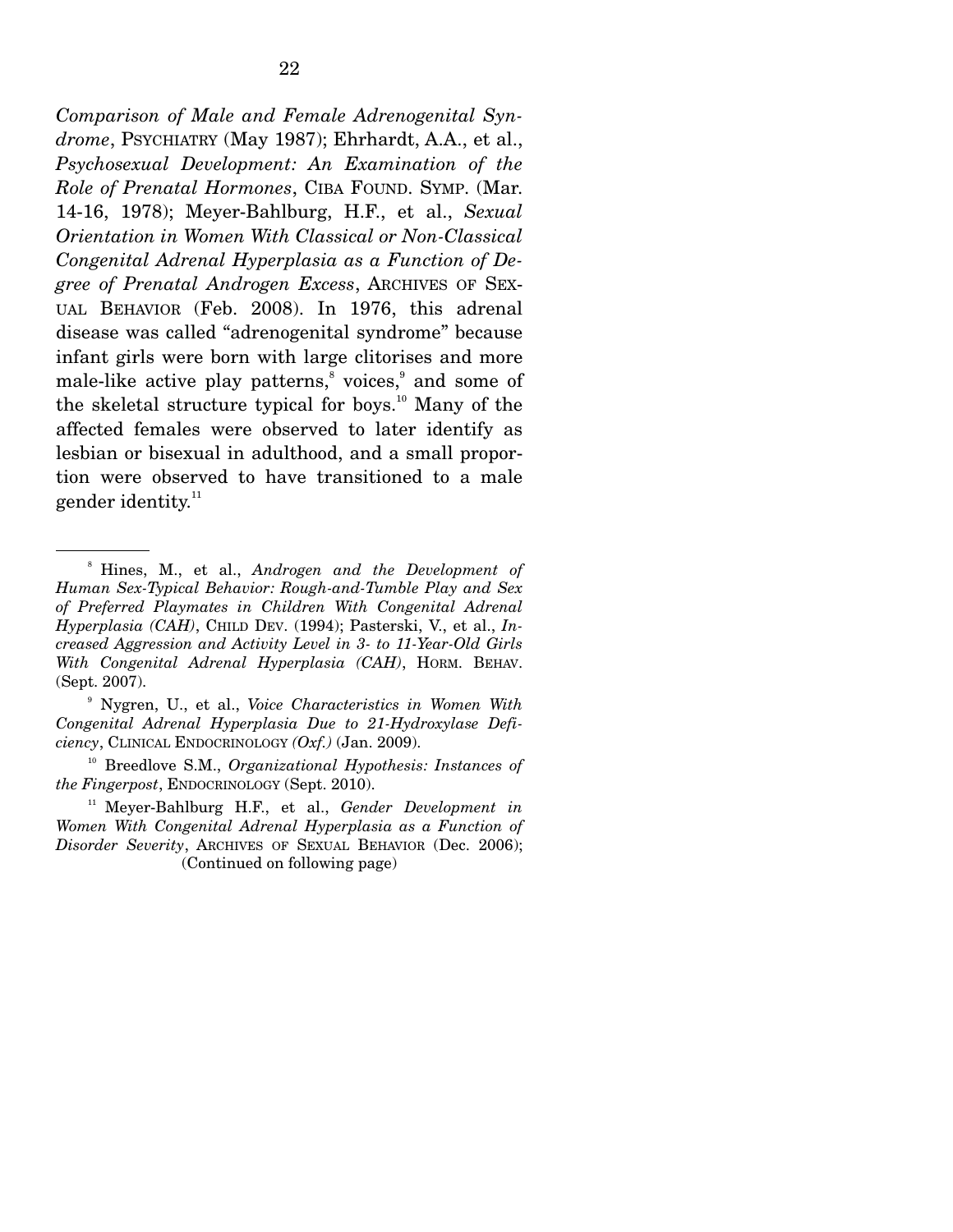From 1940 to 1970, diethylstilbestrol was prescribed for women in the first trimester of pregnancy to prevent miscarriage, but was later found to be ineffective and harmful. It also raised in a statistically significant way the chances of lesbian orientation in the female offspring, and possibly also male-to-female transsexualism in the male offspring. Ehrhardt, A.A., et al., *Sexual Orientation After Prenatal Exposure to Exogenous Estrogen*, ARCHIVES OF SEXUAL BEHAVIOR (Feb. 1985). Prenatal exposure to phenobarbital and phenytoin has been linked to higher rates of undescended testes, genital anomalies, male homosexuality, and male to female transsexualism. Dessens, A.B., et al., *Association of Prenatal Phenobarbital and Phenytoin Exposure With Genital Anomalies and Menstrual Disorders*, TERATOLOGY (Oct. 2001); Dessens, A.B., et al., *Prenatal Exposure to Anticonvulsants and Psychosexual Development*, ARCHIVES OF SEXUAL BEHAV-IOR (Feb. 1999).

Nordenskjold, A., et al., *Type of Mutation and Surgical Procedure Affect Long-Term Quality of Life For Women With Congenital Adrenal Hyperplasia*, J. CLIN. ENDOCRINOL. METAB. (Feb. 2008).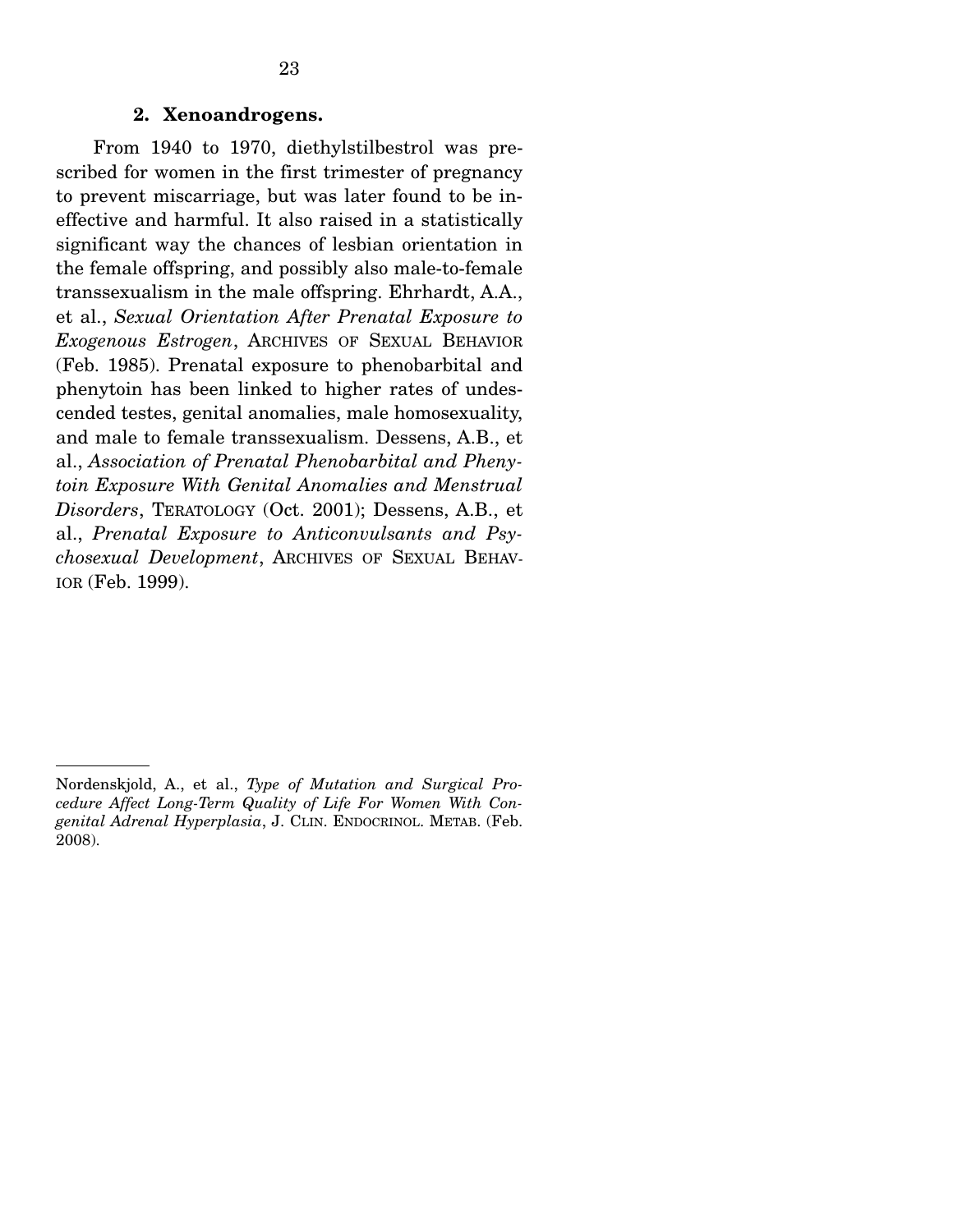### **E. Analysis of Male Genetic Material Indicates that Sexual Orientation is Heritable.**

Research into the actual genetic material carried by males also shows that sexual orientation in men is a trait housed in their very DNA. Each person has two sex chromosomes, X and Y. A female has two X chromosomes while a male has an X and a Y, and any two parents each supply one chromosome each. A mother's contribution is always an X chromosome, a father's can be either an X or a Y, and will thus determine the chromosomal sex of the child. Thus, a threshold question in considering the heritability of certain traits is whether that characteristic occurs in the X or Y chromosome.

 For any male, a gene (or genes) located in the X chromosome is necessarily inherited from his mother. By means of comparative genetic studies of a number of pedigrees, William Turner's research in 1995 indicated that gene(s) for same-sex attraction of some homosexuals reside in the terminal region of the long arm of the X chromosome (denoted Xq28) (Turner 1995); *see also* Hamer, D.H., et al., *A Linkage Between DNA Markers on the X Chromosome and Male Sexual Orientation*, SCIENCE (Jul. 1993); Pattatucci, A.M.L., *Biopsychosocial Interactions and the Development of Sexual Orientation*, LESBIAN, GAY, AND BISEXUAL IDEN-TITIES IN FAMILIES (1998); Pattatucci, A.M.L., *Molecular Investigations into Complex Behavior: Lessons from Sexual Orientation Studies*, THE INTERNATIONAL JOURNAL OF POPULATION BIOLOGY AND GENETICS (Apr.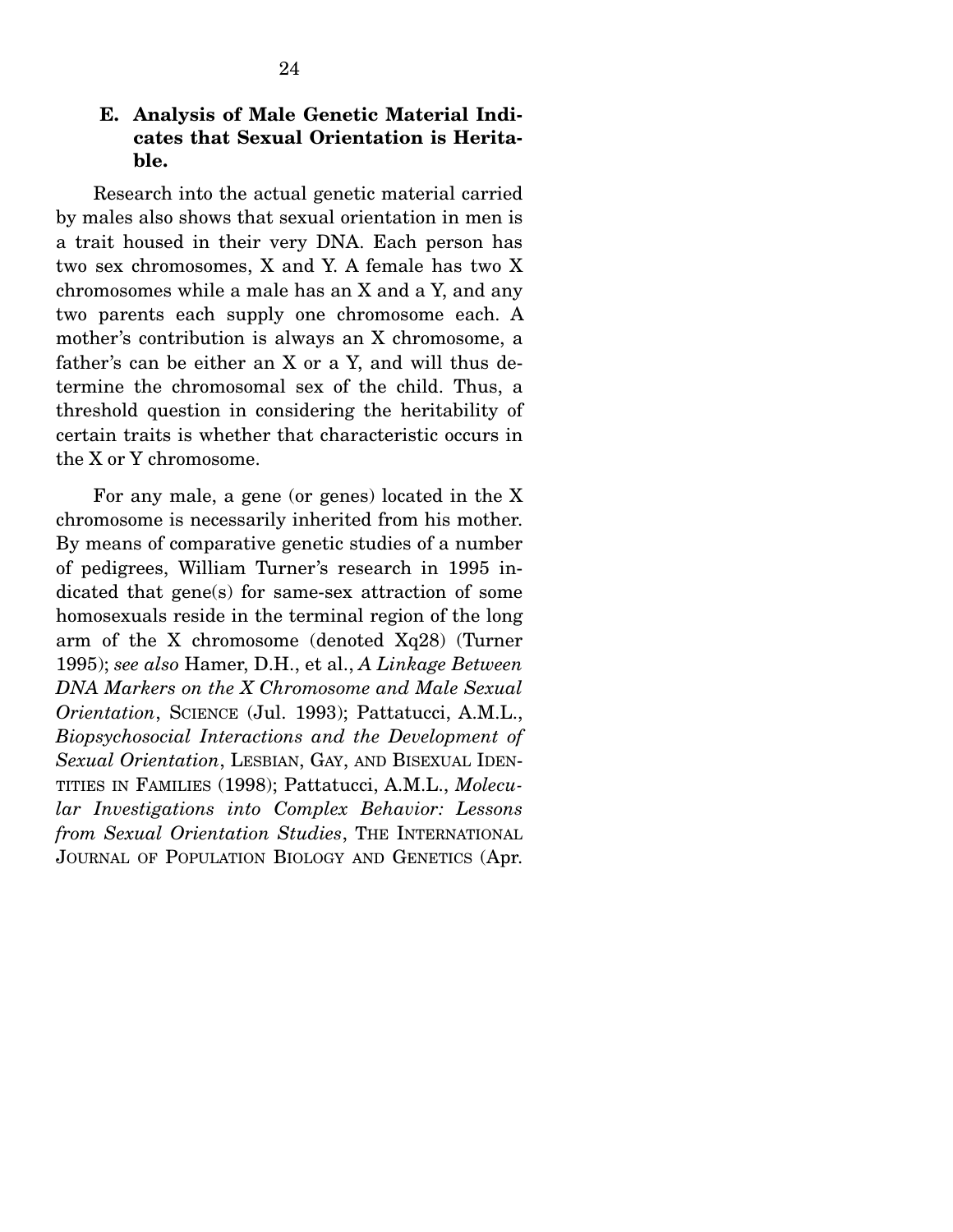1998). Turner based his conclusions on evidence derived from his pedigree studies showing that homosexual males had a significantly higher incidence of having maternal uncles who are also homosexual, implicating some component of the X chromosome.

### **F. Brain Studies Show the Biologic Roots of Sexual Orientation.**

With analysis of human genetic material on one end of the spectrum, and outward manifestations (*i.e.*, sexual orientation) on the other, examination of subsidiary biology  $-$  in particular the brain anatomy and function – further undercuts the petitioners' position. Studies dealing with brain differences between heterosexual and homosexual men showed several significant differences. The interstitial nucleus of the anterior hypothalamus ("INAH3"), located more or less in the center of the brain, is two to three times larger in straight men than in gay men. LeVay, S.A., *Difference in Hypothalamic Structure Between Heterosexual and Homosexual Men*, SCIENCE (Aug. 1991). LeVay's study is highly suggestive that hormones and fetal brain development may be interrelated, and that the INAH3 structures of gay men were more similar to those of heterosexual females than to those of heterosexual males.

 Moreover, other studies of the brain involving the anterior commissure, and the suprachiasmatic nucleus also showed structural differences between gay and straight men. Allen, L.S., et al., *Sexual*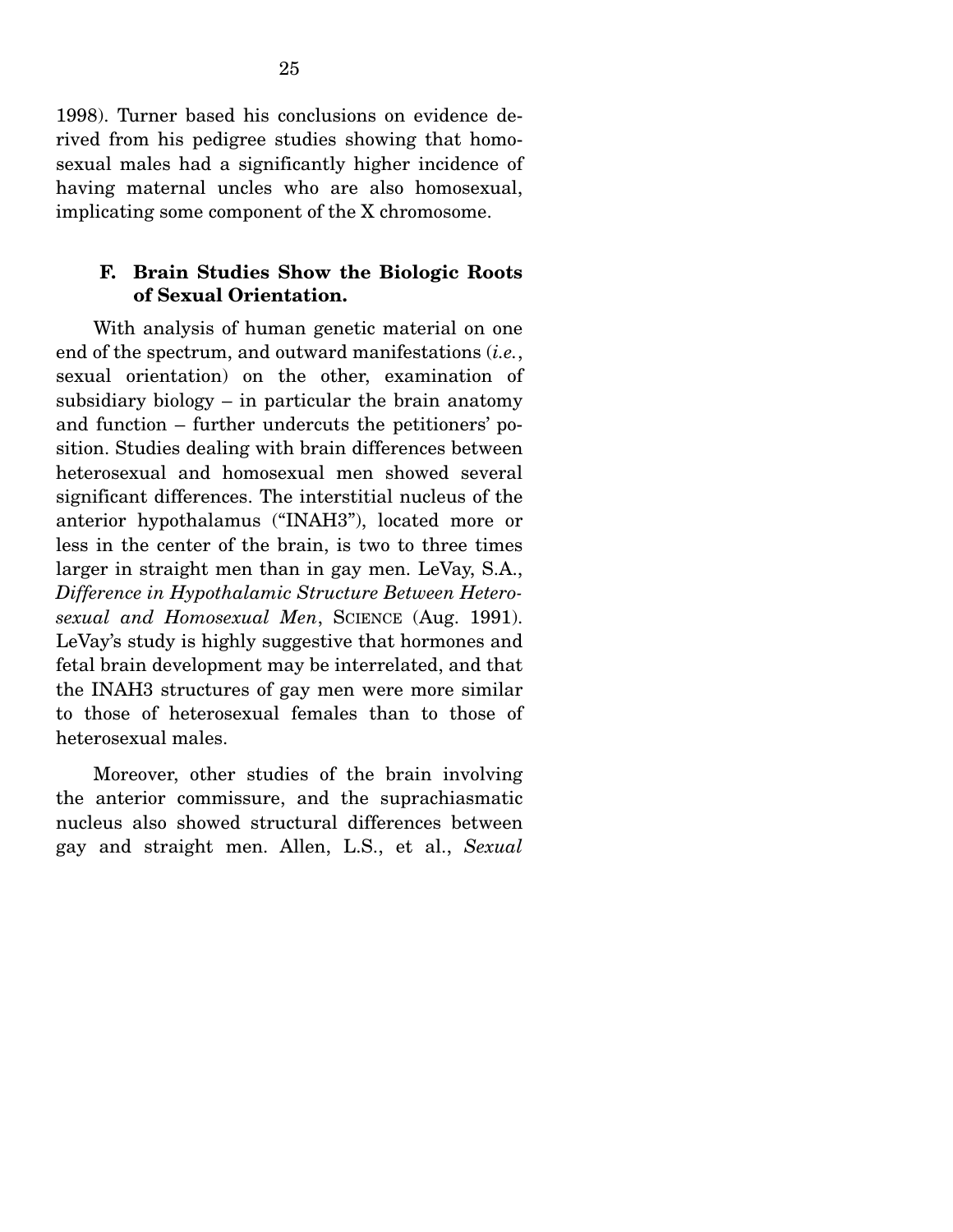*Orientation and the Size of the Anterior Commissure in the Human Brain*, PROC. NAT'L ACAD. SCI. (Aug. 1992); Swaab, D.F., et al., *An Enlarged Suprachiasmatic Nucleus in Homosexual Men*, BRAIN RESEARCH (Dec. 1990). For example, experimental studies more than forty years ago at the University of Kansas showed that manipulating the levels of testosterone during fetal development of guinea pigs and rats could influence the sexual behavior of the adult. These manipulations also affected the size as well as the structural characteristics of the sexually dimorphic nucleus in the brain. *See* LeVay, S.A., *Difference in Hypothalamic Structure Between Heterosexual and Homosexual Men*, SCIENCE (Aug. 1991). As Bailey and his colleagues (1999) state, "[t]he most influential biologic theory of sexual orientation is that male homosexuality results from incomplete masculinization of relevant brain structures during prenatal development." Bailey, J.M., et al., *A Family History Study of Male Sexual Orientation Using Three Independent Samples*, BEHAVIOR GENETICS (1999).

## **G. The Overwhelming Majority of Humans Self-Describe Their Sexual Orientation as Innate.**

Taking a view of the scientific data as a whole, it can come as no surprise that they are consistent with the views of innateness of all sexual orientation shared by members of the gay and lesbian community. For example, in a national survey conducted in 2010 with a representative sample of more than 650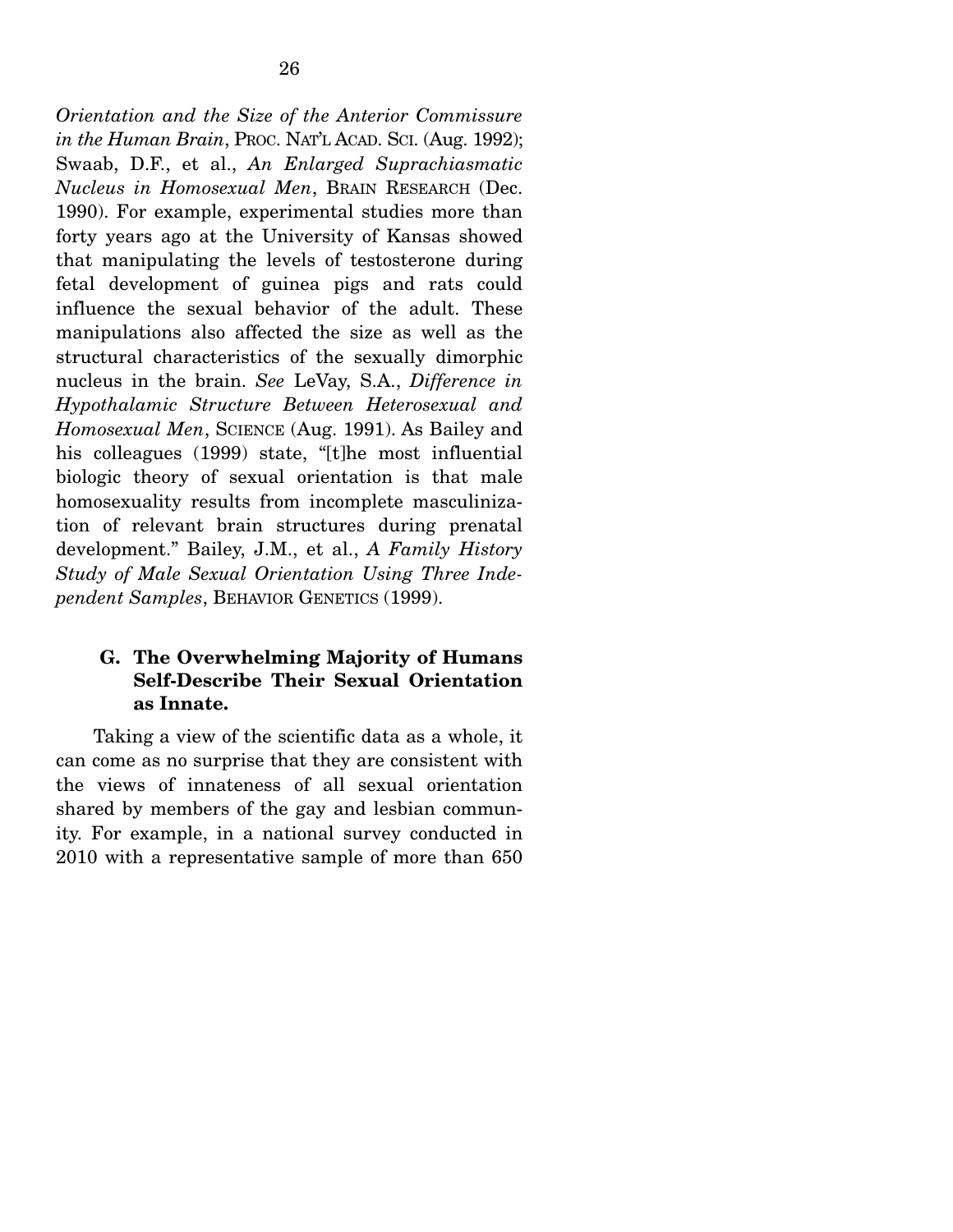self-identified lesbian, gay and bisexual adults, 95% of the gay men and 83% of the lesbian women reported that they experienced "no choice at all" or "small amount of choice" about their sexual orientation. *See* Herek, G.M., *Demographic, Psychological, and Social Characteristics of Self-Identified Lesbian, Gay, and Bisexual Adults in a US Probability Sample*, SEXUALITY RES. & SOC. POL'Y (2010). *No* peerreviewed published scientific studies support the hypotheses that life experience causes homosexuality, that sexual orientation is learned, that there is a psychological cause of homosexuality or that sexual orientation is chosen.

### **IV. MISGUIDED EFFORTS TO CHANGE SEX-UAL ORIENTATION PROVE THE INNATE-NESS OF THE TRAIT**

 Although not directly regulated by DOMA's differential treatment of married couples, sexual orientation change efforts ("SOCE") are relevant in considering the immutability of sexual orientation. The corollary to the petitioners' argument that sexual orientation is mutable and changeable is the grim reality that follows efforts to change individuals' sexual orientation. That is to say: if the petitioners were correct that homosexuals bore the brunt of DOMA because of their own "choice" and not because of innate characteristics, what would the practical consequence be of suggesting that the law's discrimination could be avoided by making a different "choice"? The answer, unfortunately, is sobering, and entails the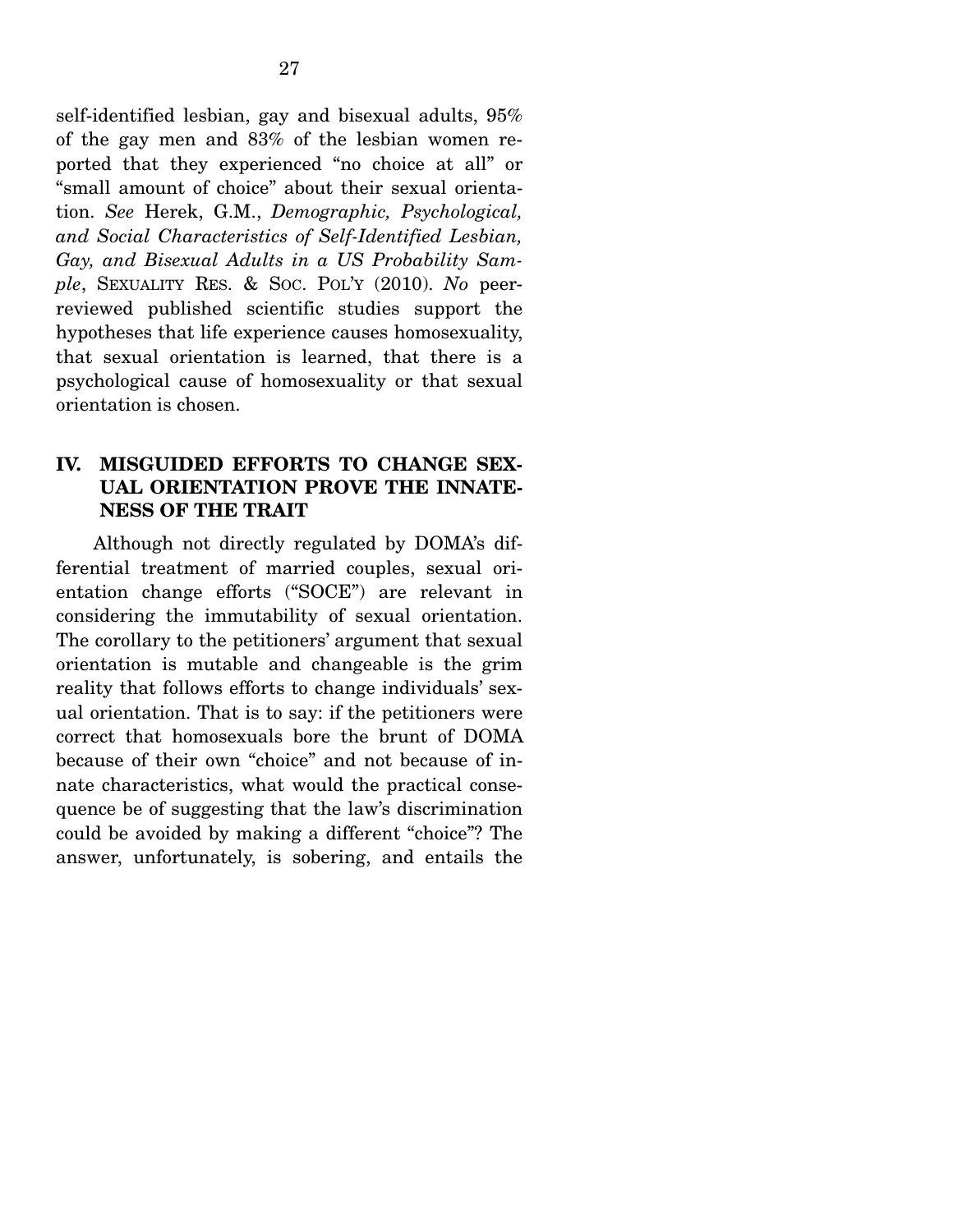causation of severe depression, anxiety, and suicides. The clinical research disproves what the petitioners blithely misunderstand as merely a change in temporal expressions. Indeed, Dr. Robert L. Spitzer, the most prominent proponent of SOCE has actually retracted his position on the grounds that the effects of SOCE were severely harmful to participants.

 The consensus among the established medical community is that SOCE are generally futile and potentially dangerous to an individual's well-being, suggesting that sexual orientation is innate. *See*  AMERICAN PSYCHOLOGICAL ASSOCIATION REPORT OF THE AMERICAN PSYCHOLOGICAL ASSOCIATION TASK FORCE ON APPROPRIATE THERAPEUTIC RESPONSES TO SEXUAL ORI-ENTATION (2009) ("[E]fforts to change sexual orientation are unlikely to be successful and involve some risk of harm."); *see also* Richard A. Posner, SEX AND REASON (1992) (describing "failure of treatment strategies . . . to alter homosexual orientation"); Haldeman, D., *The Practice and Ethics of Sexual Orientation Conversion Therapy*, J. CONSULTING & CLINICAL PSYCHOL. (1994) (describing "lack of empirical support for conversion therapy"); *see also Perry v. Schwarzenegger*, 704 F. Supp. 2d at 966 (N.D. Cal. 2010) ("No credible evidence supports a finding that an individual may, through conscious decision, therapeutic intervention or any other method, change his or her sexual orientation.").

 In fact, every major mental health organization has adopted a policy statement cautioning against the use of so-called "conversion" or "reparative" therapies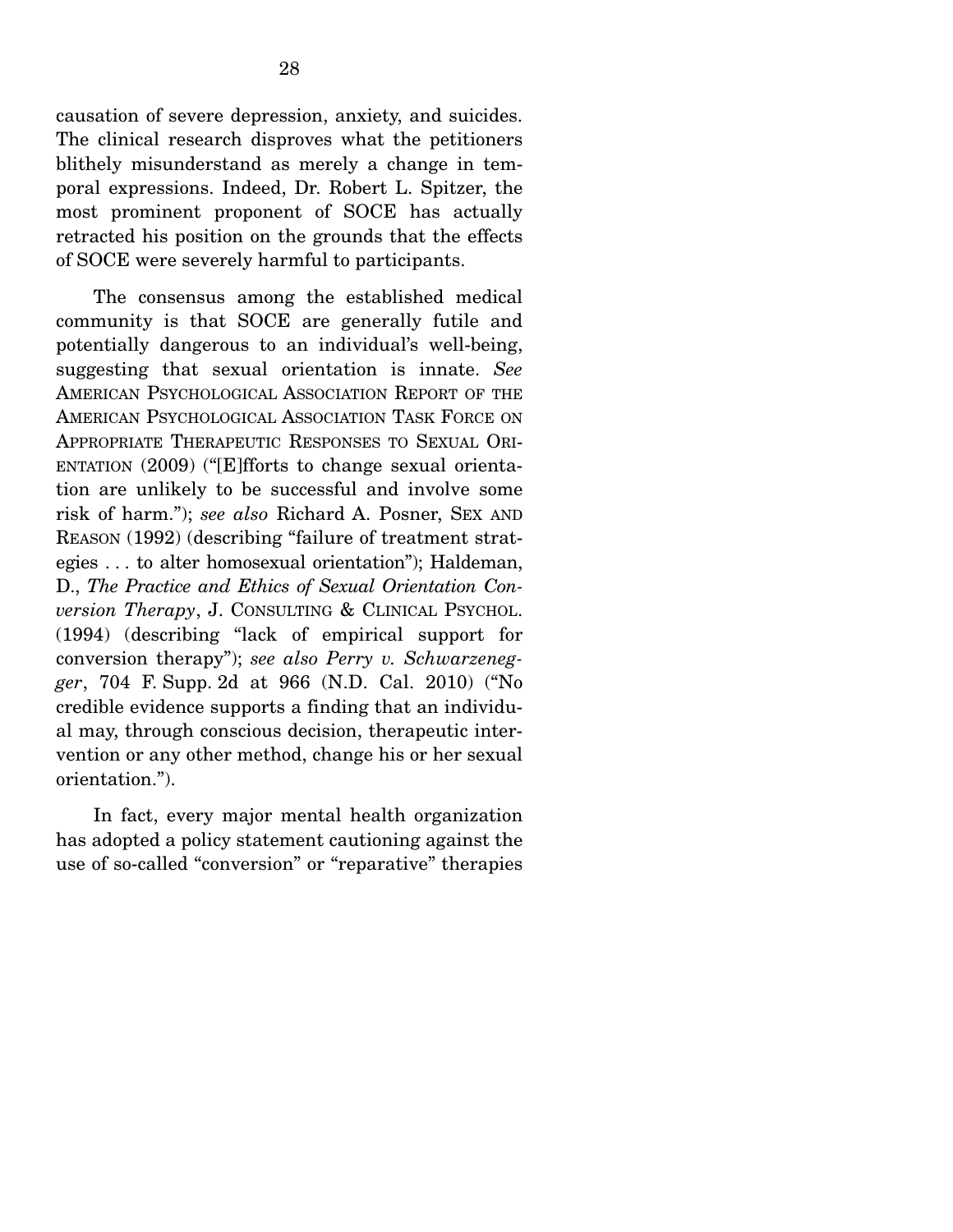to change the sexual orientation of gay and lesbian people. These policy statements are reproduced in a 2008 publication of the American Psychological Association, available at http://www.apa.org/pi/lgbt/resources/ just-the-facts.pdf. In a 2012 article, the American Academy of Child and Adolescent Psychiatry ("AACAP") advised clinicians that "there is no evidence that sexual orientation can be altered through therapy, and attempts to do so may be harmful." Adelson, S.A., et al., *Practice Parameters on Gay, Lesbian, or Bisexual Sexual Orientation*, *Gender Nonconformity, and Gender Discordance in Children and Adolescents*, J. AACAP (Sept. 2012). In a 2009 article in PEDIATRICS, documentation supported the conclusion that "minors who experience family rejection based on their sexual orientation face especially serious health risks." Ryan, C., et al., *Family Rejection as a Predictor of Negative Health: Outcomes in White and Latino Lesbian, Gay and Bisexual Young Adults*, J. PEDIATRICS (2009). The Pan American Health Organization, a regional office of the World Health Organization, issued a statement in May, 2012 that sexual orientation change efforts "lack medical justification and represent a serious threat to the health and well-being of affected people." The American Academy of Pediatrics has found that "[t]herapy directed at specifically changing sexual orientation is contraindicated, since it can provoke guilt and anxiety while having little or no potential for achieving changes in orientation." *Policy Statement, Homosexuality and Adolescence*, AM. ACAD. PEDIATRICS (1993). The American School Counselor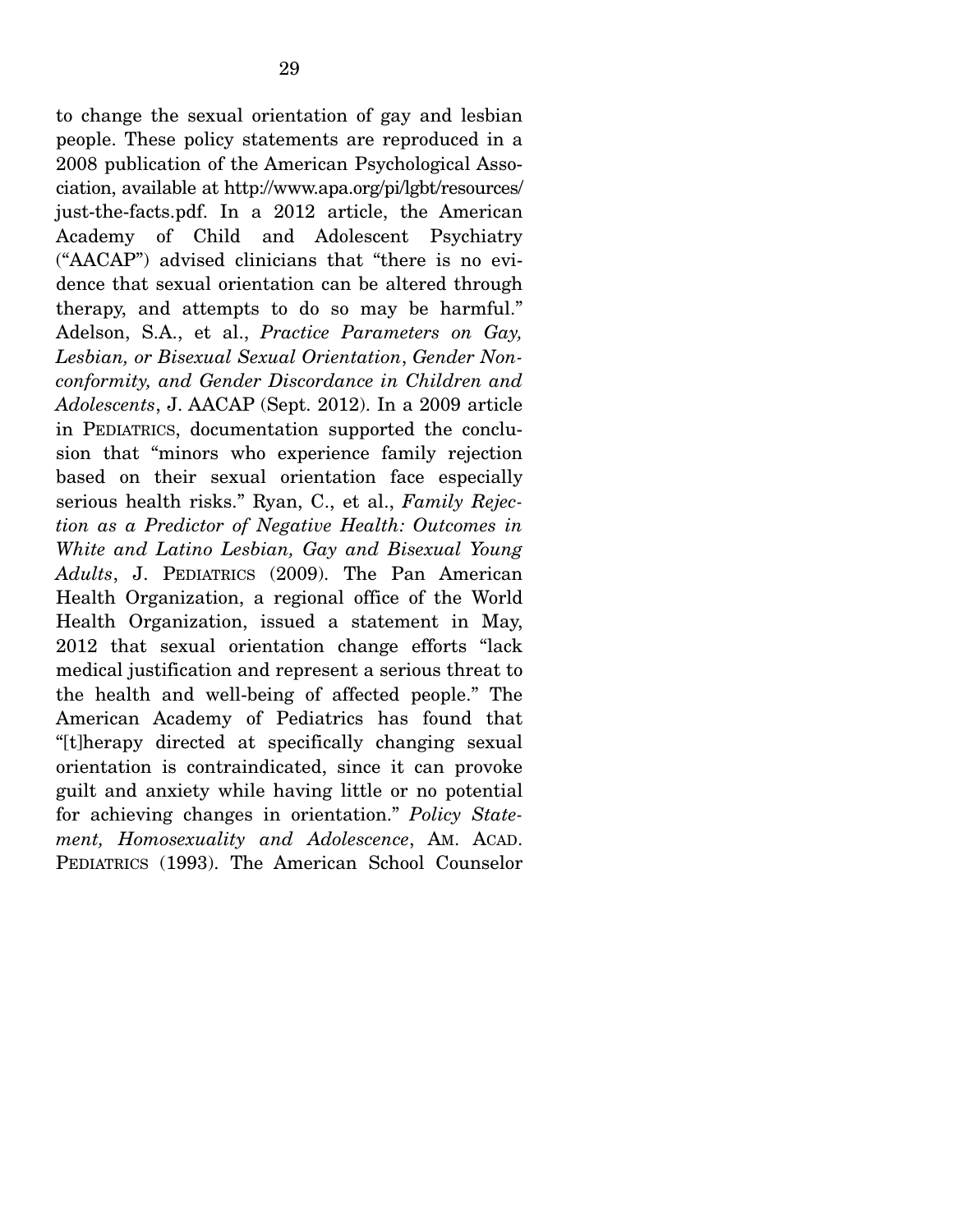Association, American Medical Association Council on Scientific Affairs and Public Health, National Association of Social Workers, American Counseling Association Governing Council, and American Psychoanalytic Association have all issued statements opposing SOCE.

 The American Psychological Association summarized this history in its 2009 Task Force paper, RE-PORT OF THE AMERICAN PSYCHOLOGICAL ASSOCIATION TASK FORCE ON APPROPRIATE THERAPEUTIC RESPONSES TO SEXUAL ORIENTATION. As a starting point, the Task Force observed that "the population that undergoes SOCE tends to have strongly conservative religious views that lead them to seek to change their sexual orientation." The Task Force posed three questions: (1) are SOCE effective at changing sexual orientation; (2) are SOCE harmful; and (3) are there any additional benefits reasonably attributable to SOCE? To do so, the Task force "decided to conduct a systematic review of the empirical literature on SOCE." *Id.* at 81. The Task Force found that "negative side effects" of those efforts included "loss of sexual feeling, depression, suicidality, and anxiety." *Id.* at 83. Moreover, the Task Force found that it does not work: "scientific evidence shows that SOCE is not likely to produce its intended outcomes. . . ." *Id.*

 These empirical findings are borne out by tragic and personal experiences. *Amici Curiae* in the matter of *Welch v. Brown* before the Ninth Circuit (addressing a statute that proposed to ban SOCE in California) stated their perspective: "the serious harms that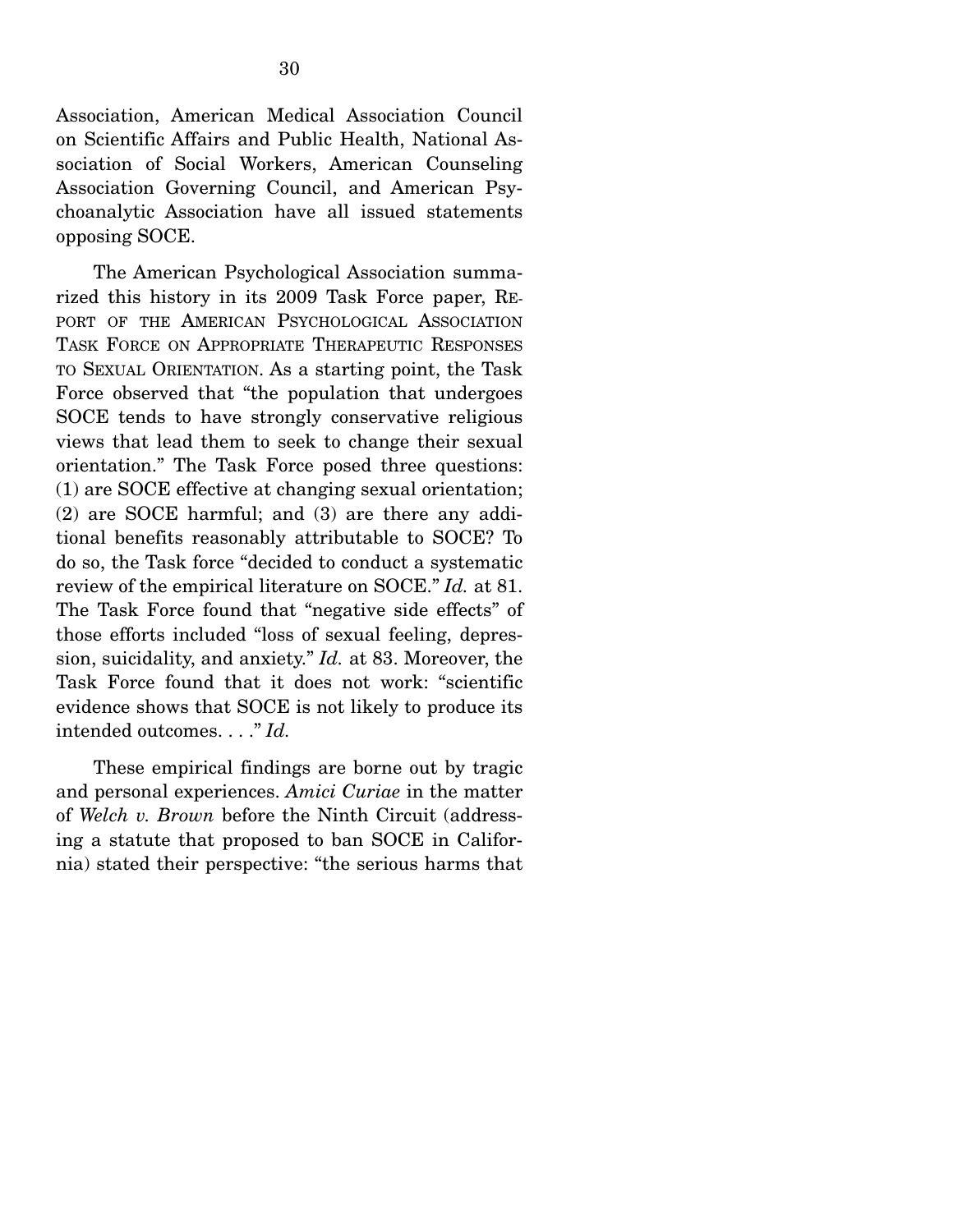[survivors of SOCE], their families, and others suffered because they were submitted to dangerous practices, illustrating the serious risk" involved. The personal testimony described the lengths to which SOCE tried to go (because the innate characteristic was naturally unresponsive to mere suggestion), including teaching participants that they were the result of "inadequate parenting," and being "sinful," all of which led to "periods of drug abuse and homelessness." Notably, the National Association for Research & Therapy of Homosexuality ("NARTH"), a vocal *Amicus Curiae* (see below), was the host for much of this misbegotten "therapy." Tragically, one of the Welch amici took his own life.

 The misguided view that SOCE proponents take is perhaps best illustrated by the experience of Dr. Robert L. Spitzer. An early proponent of destigmatizing the "disorder" classification of homosexuality, Dr. Spitzer nonetheless argued for years that SOCE could be effective. Dr. Spitzer presented a study in 2001 that claimed a majority of its participants had reported change "from a predominantly or exclusively homosexual orientation to a predominantly or exclusively heterosexual orientation." Benedict Carey, *Psychiatry Giant Sorry for Backing Gay 'Cure'*, NEW YORK TIMES (May 18, 2012). After years of corrective analysis, however, Dr. Spitzer was appropriately forceful in his retraction.

 These comprehensive and specific results obliterate the anecdotal and conclusory statements offered by petitioners and their amici that sexual orientation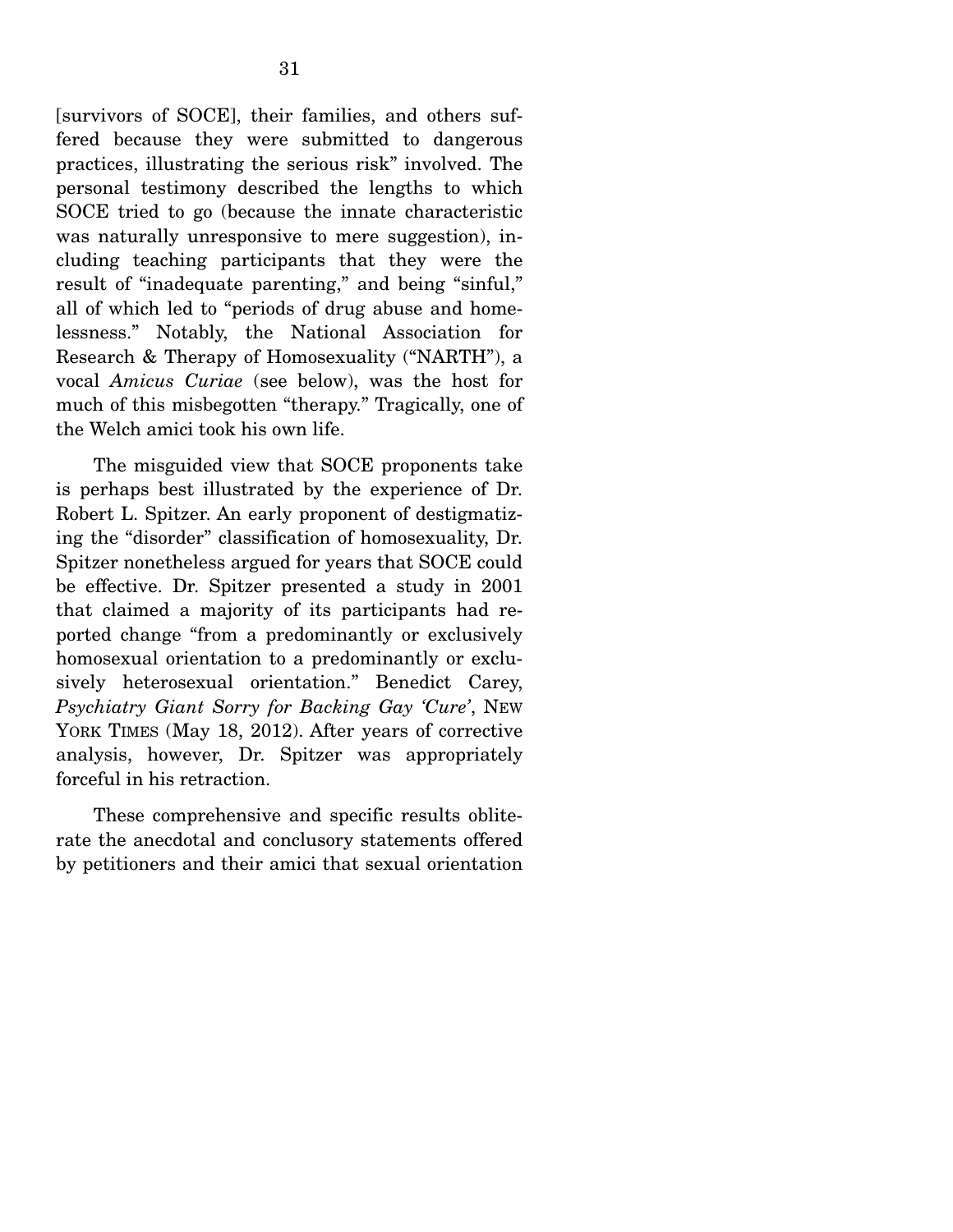is somehow changeable. Were they correct, the heartbreaking consequences of SOCE could have been avoided. That is not, unfortunately, the reality.

## **V. THE STUDIES CITED BY SUPPORTERS OF DOMA FAIL TO DEMONSTRATE THAT SEXUAL ORIENTATION IS BEHAVIORAL**

 Against the backdrop of scientific consensus that innate factors are an essential component of sexual orientation, petitioners rely on misinterpretation of published studies that actually prove the opposite point.

## **A. Petitioners' Repeated Reliance on the Work of Lisa Diamond Actually Demonstrates that Sexual Orientation is Innate, Not the Reverse.**

Probably the studies most distorted from their original conclusions are those of Dr. Lisa Diamond. Although petitioners' current brief is silent about Dr. Diamond's work, petitioners took a different strategy in the Court of Appeals, and their amici here cite Dr. Diamond liberally out of context (*see, e.g.*, McHugh *Amicus Curiae* Br. at 8, 10, 21, 22, 25, 27), as have other amici who oppose marriage equality (*see, e.g.*, Frederick Douglass Foundation as amicus in the matter of *Golinski v. Office of Personnel Mgmt.*, Nos. 12-15388 and 12-15409 (9th Cir. June 11, 2012)). Dr. Diamond's work has been cited for arguments it does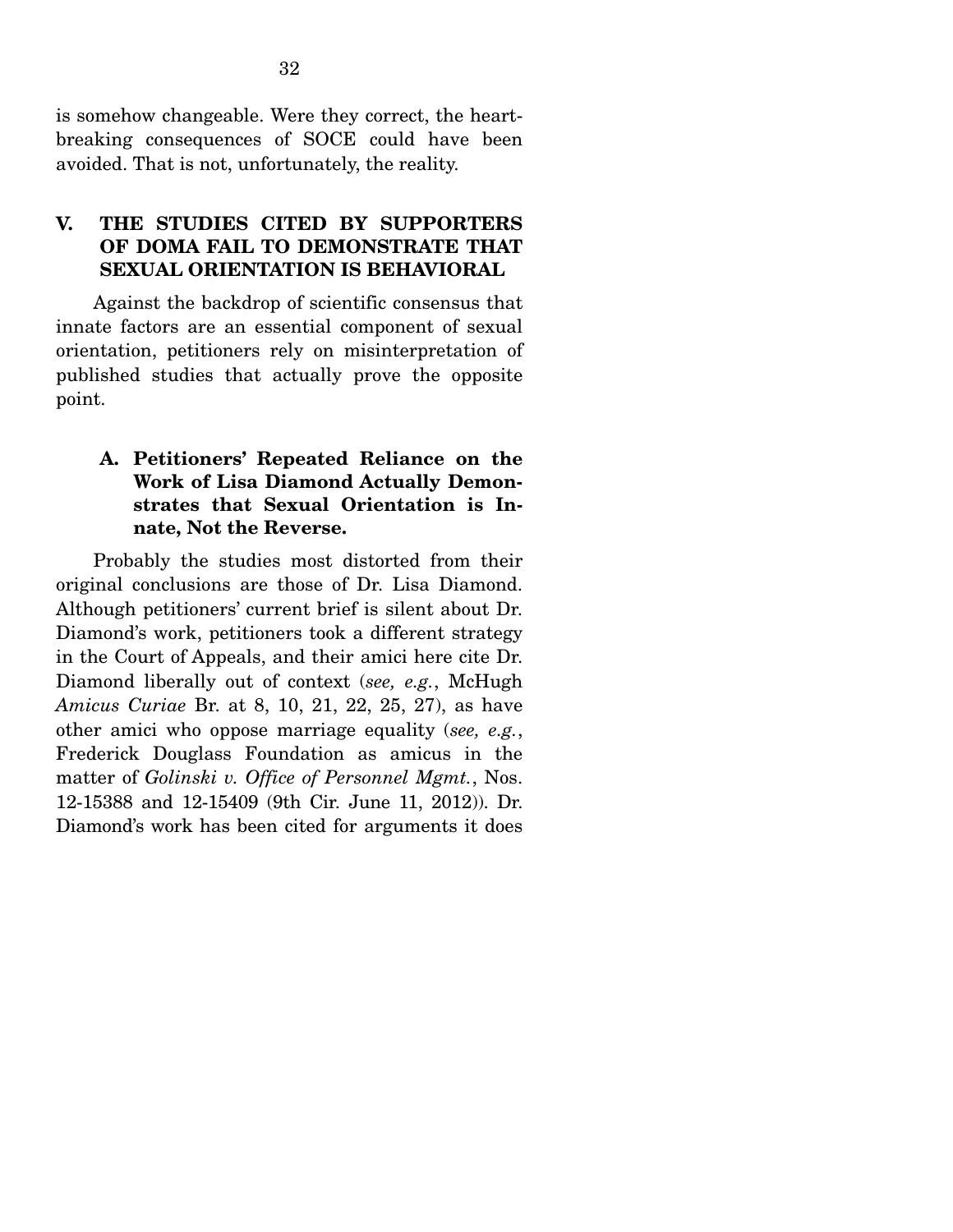not support, to the point that Dr. Diamond herself has felt compelled to speak out.

 Diamond conducted a 2-year study and published her conclusions in *Sexual Identity, Attractions, and Behavior Among Young Sexual-Minority Women Over a 2-Year Period*, 36 DEVELOPMENTAL PSYCHOLOGY 241, 247 (2000). That study was cited in defense of DOMA (to argue against immutability) by the Frederick Douglass Foundation as amicus in the matter of *Golinski v. Office of Personnel Mgmt.*, Nos. 12-15388 and 12-15409 (9th Cir. June 11, 2012), ECF No. 59*.* The amicus argued that Diamond had found that "[h]alf of the young women in this sample relinquished the first sexual-minority identity they adopted." This is an oversimplification to the point of rendering Diamond's work unrecognizable. In fact, Diamond's 2000 paper starts from the premise that "sexual attractions appear fairly stable" once developed. 36 DEVELOPMENTAL PSYCHOLOGY at 246. Diamond acknowledges some fluidity in sexual identity as youth explore their sexual thoughts in a family, educational system and society that encourages one orientation over the other. Dr. Diamond, also notes that it "may be an inevitable consequence of the fact that most young women in this sample . . . experience attractions for both sexes. This non-exclusivity leaves open the possibility for multiple identities and behaviors over time, even when attractions remain stable." *Id*. at 246-47. In addition, Diamond points out that "numerous researchers have argued that there is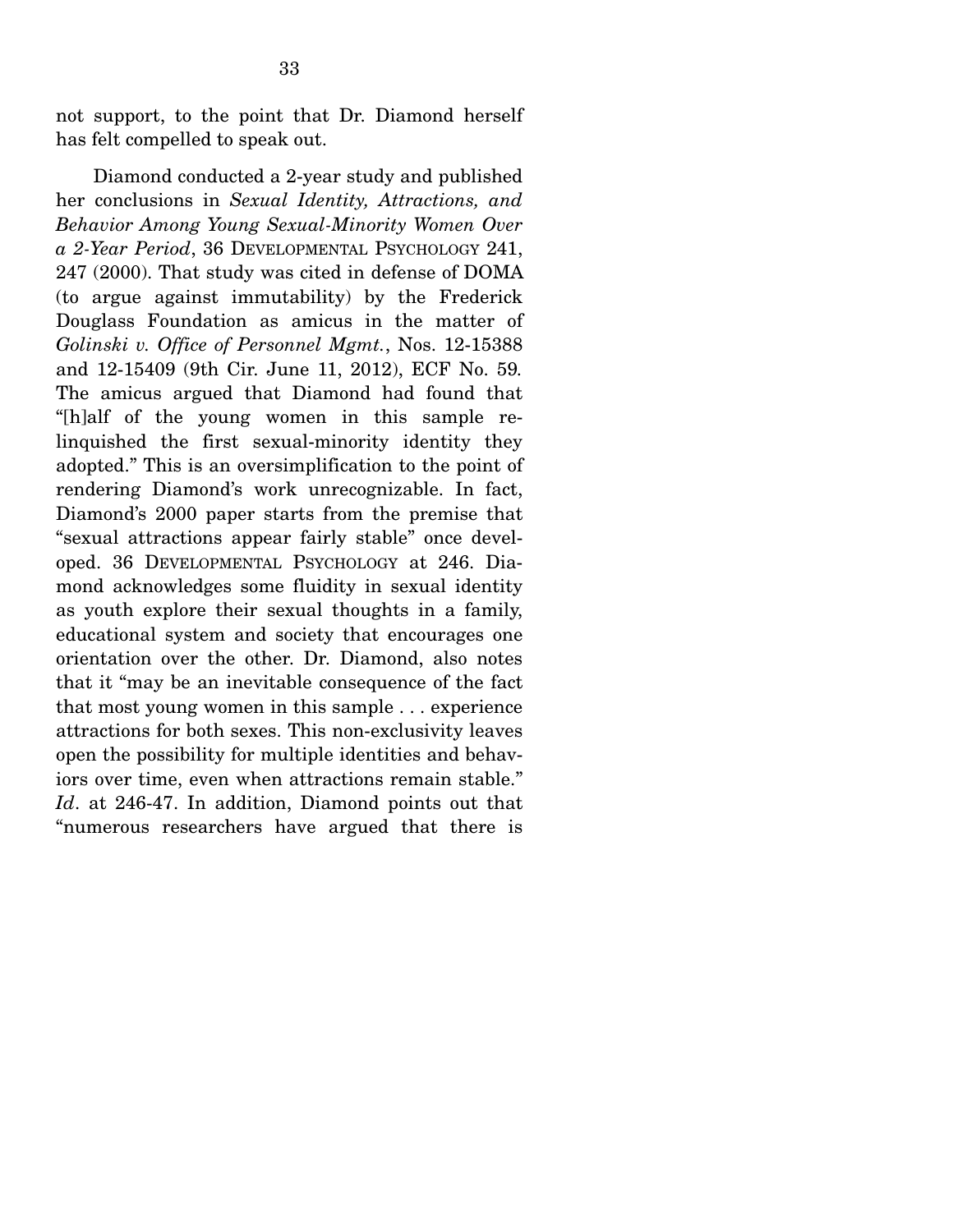extensive overlap between lesbianism and bisexuality, and the findings here support this view." *Id.* at 247.

 This overlap undercuts any attempt by petitioners and their amici to convert self-identification of differing attractions over the study period into a categorical change of status. Diamond says no such thing. Indeed, given the identified overlap, it would follow naturally that at least some of the respondents would call themselves by a different sexual identity, even if their sexual attraction for a particular gender remained constant.

 Diamond also published her analysis of a 10-year longitudinal study in 2008. *See Female Bisexuality from Adolescence to Adulthood: Results from a 10-* Year Longitudinal Study, DEV. PSYCHOLOGY (2008). Once again, the Frederick Douglass Foundation and McHugh conflate data concerning specific incidents of attraction with wholesale renunciation of sexual orientation. Diamond observes that "[b]y the 10-year point, 67% of participants had changed their identities at least once since T1, and 36% had changed identities more than once." *Id.* at 9. These statistics are not limited solely to lesbians, but to the entire pool of participants, which includes women who identify as bisexual, lesbian, or *who, critically, are undecided*. Bisexual and unlabeled women were more likely to switch between bisexual and unlabeled identities. Such a change is not a change between heterosexual and homosexual, necessarily, or even likely. Moreover, it makes perfect sense that persons who initially identify as undecided later declare an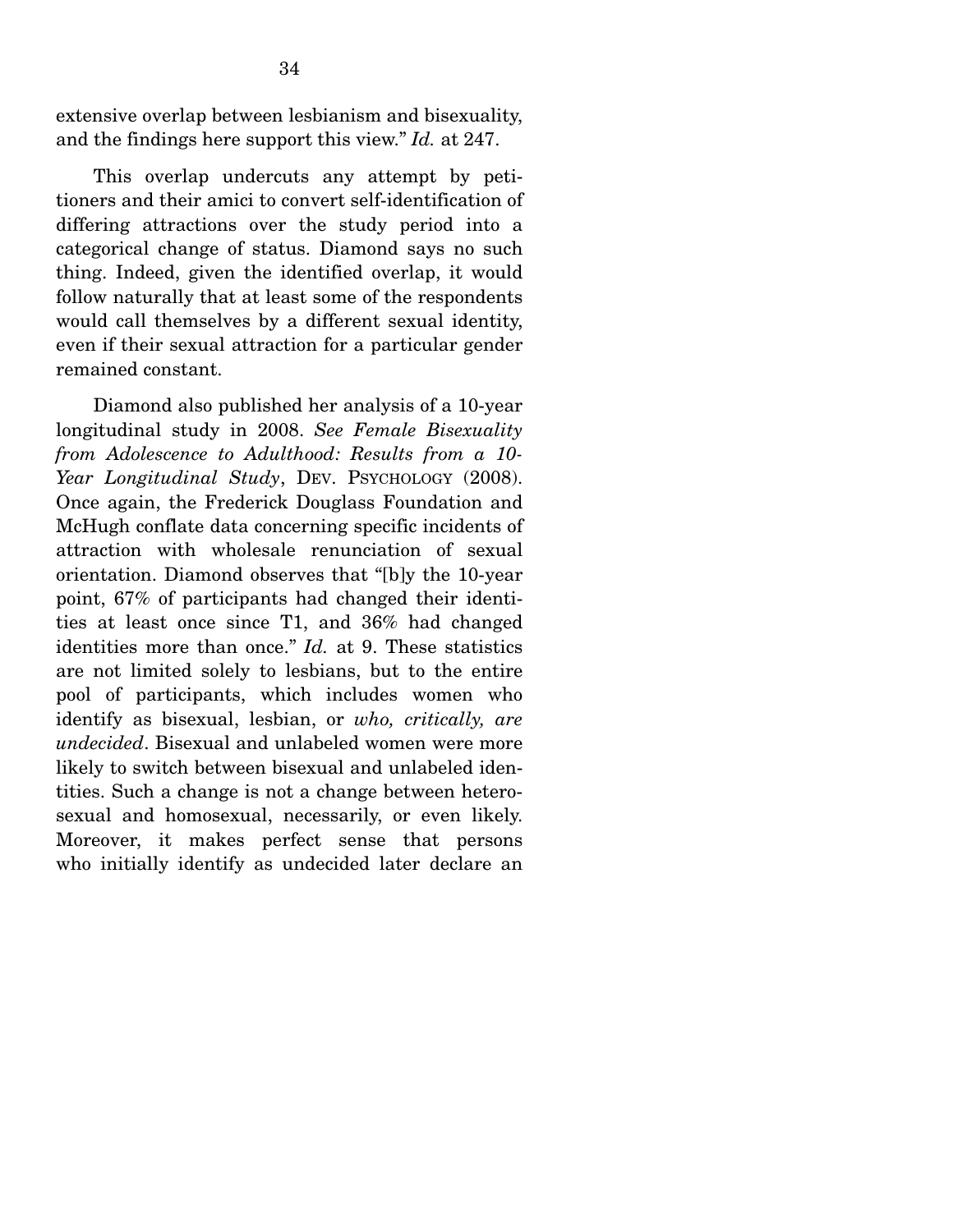orientation (either heterosexual or homosexual); that is not really a change at all. Sexual orientation is not binary, black and white, either or. Rather it is an innate urge that expresses on a spectrum as a result of the prenatal biology.

 Finally, Diamond is again wrenched from her actual research in the amicus brief to the First Circuit in *Gill v. Office of Personnel Mgmt.*, filed by NARTH. NARTH claims that "[i]n the last decade Dr. Lisa Diamond reported significant longitudinal data that clearly shows the fluidity of the sexual orientation of women," pointing to *What We Got Wrong About Sexual Identity Development: Unexpected Findings From a Longitudinal Study of Young Women in Sexual Orientation and Mental Health: Examining Identity and Development in Lesbian, Gay, and Bisexual People*, SEXUAL ORIENTATION AND MENTAL HEALTH: EXAMINING IDENTITY AND DEVELOPMENT IN LESBIAN, GAY, AND BISEXUAL PEOPLE, 79 (A.M. Omoto & H.S. Kurtzman, eds. 2005). Once again, however, the fact that Diamond found sexual fluidity in her sample pool is partially attributed to the fact that 28% of participants were uncertain about their sexuality, and another 30% identified as bisexual. A significant percentage of those who were uncertain would be expected ultimately to adopt a sexual identity, thus resulting in a change in label but not of orientation.

 Proponents of DOMA cite certain studies to suggest that if there are *any* environmental influences on sexual attraction, sexual orientation cannot be an innate characteristic. This is plainly not so as a matter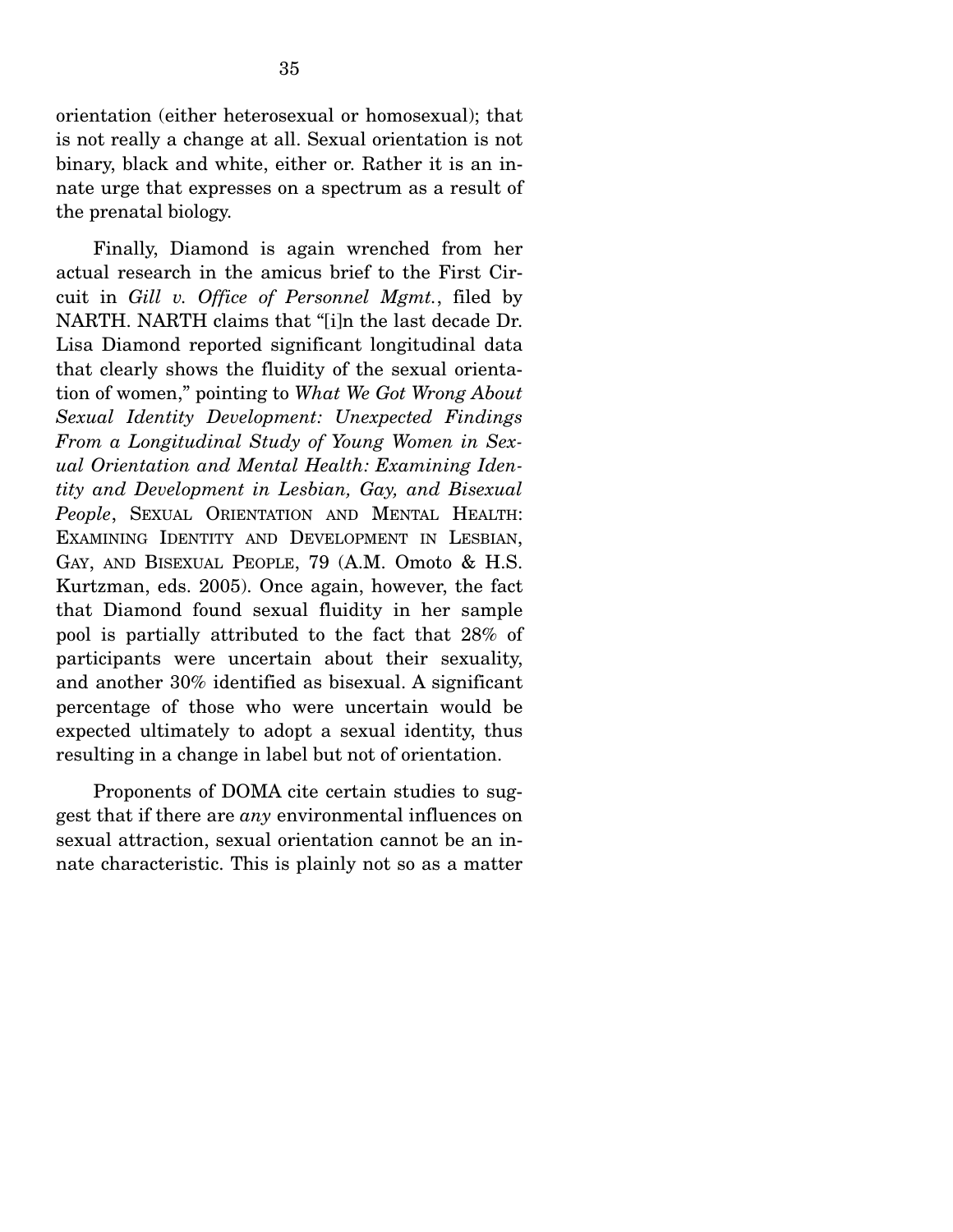of logic, and the authority that petitioners cite actually confirms findings of genetic determination as well. *See* Langstrom, N., et al., *Genetic and Environmental Effects of Same-Sex Sexual Behavior: A Population Study of Twins in Sweden*, ARCHIVES OF SEXUAL BEHAVIOR (2010) ("Langstrom"). The *Golinski* amicus brief by the Frederick Douglass Foundation at 9 cites Langstrom as "finding [that] genetic effects explained .34-.39 of the variance in men and .18-.19 of the variance in women and concluding that "'same-sex behavior arises not only from heritable but also from individual specific environmental sources.'" This concedes some genetic correlation, of course. *See* Langstrom at 77 ("Our results support the notion that same-sex behavior arises not only from heritable but also from individual-specific environmental sources"). Not only that, but the entire study's value is limited by the fact that findings of "same-sex behavior was relatively rare," *id.*, and that even in a sexually liberated country like Sweden, "the number of pairs where both twins choose to reveal same-sex behavior will remain limited." *Id*. at 79.

 Not surprisingly, Dr. Diamond herself has flatly repudiated these strained interpretations. In particular, she noted "no matter how many times I endeavor to clarify what fluidity means, and what my research shows, it doesn't seem to matter." *See* HUFFINGTON POST, *The Doctor is Out . . . and Outspoken: An Interview with Dr. Lisa Diamond* (May 12, 2012). To make the point clear, Dr. Diamond submitted an affidavit to the District Court below on August 20, 2011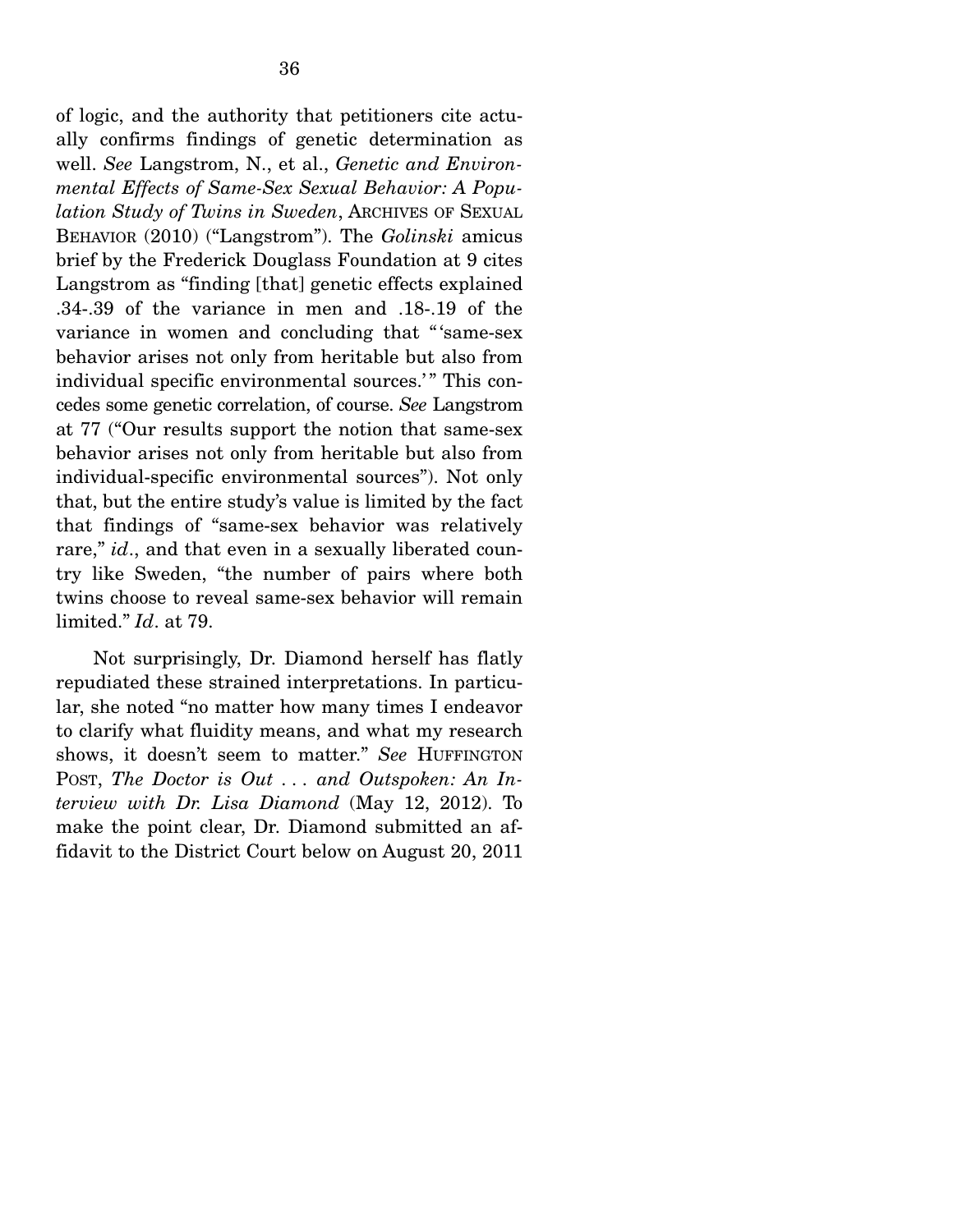in response to citations to her research, in which she reminded the Court (emphasis added):

**My quoted statement** concerns the scientific and popular debates over the defining characteristics of LGBT individuals and it **says nothing whatsoever about the immutability of sexual orientation itself**. Hence, [petitioner Bipartisan Legal Advisory Group of the House of Representatives ("BLAG")] has incorrectly characterized my research. BLAG [ ] states [ ] that "according to multiple studies, a high number of persons who experience sexual attraction to members of the same sex early in their adult lives later cease to experience such attraction." In support of this claim BLAG provides the following quote from one of my articles: "50% [of respondents] had changed their identity label more than once since first relinquishing their heterosexual identity." **This quoted statement refers to sexual identity labels (i.e., how individuals describe and interpret their sexuality), and not to sexual orientation.**

Expert Affidavit of Lisa M. Diamond, PhD, No. 3:10 cv-01750-VLB (D. Conn.), Sept. 14, 2011, ECF No. 99, at pp. 2-3. Dr. Diamond herself thus makes the point by negative implication: a change over time in the way individuals label their levels of sexual attraction – particularly where one of the labels is the overlapping category of bisexual – does not even imply, let alone demonstrate, a fluidity of sexual orientation itself.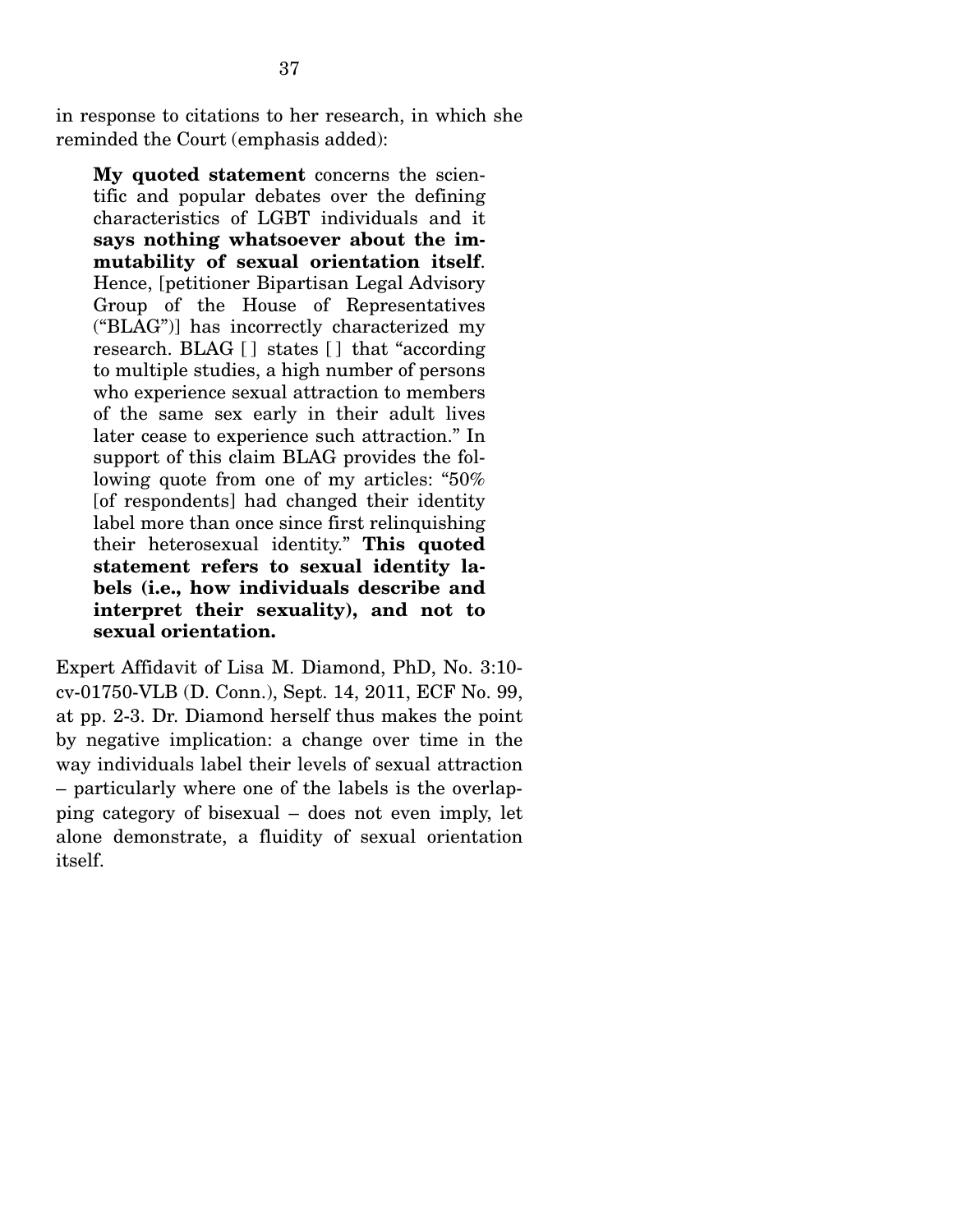## **B. Petitioners' Other Studies Do Not Support the Conclusion that Sexual Orientation is Behavioral.**

Bearman, P., et al., *Opposite-Sex Twins and Adolescent Same-Sex Attraction*, 107 AM. J. OF SOCI-OLOGY 1179, 1180 (2002), has been cited for the proposition that "efforts to establish genetic or hormonal effects on sexual orientation have been 'inconclusive at best.'" *See, e.g.*, McHugh Br. at  $20$ <sup>12</sup> This study involved 3,139 pairs of siblings who were in the seventh through twelfth grades, a time of sexual exploration and development. Of this pool, 784 pairs were twins. The biggest flaw with this approach is that the vast majority of individuals in the study were not involved in any same-sex sexual behavior (if any sexual behavior at all), and their youth precluded any firm establishment of orientation. In light of this limitation, the authors chose instead to focus on same-sex *attraction*, which is known to be fluid in youth as they begin to explore their sexual urges and navigate in a society that stigmatizes one orientation over the other. More to the point, the authors acknowledge that "the number of adolescents involved in homosexual relationships is too small in our sample to assess genetic influence statistically with any confidence." Bearman at 1200.

<sup>12</sup> *Hollingsworth* petitioner *Amicus Curiae* McHugh cites several studies for this proposition, all of which fail for the same reasons.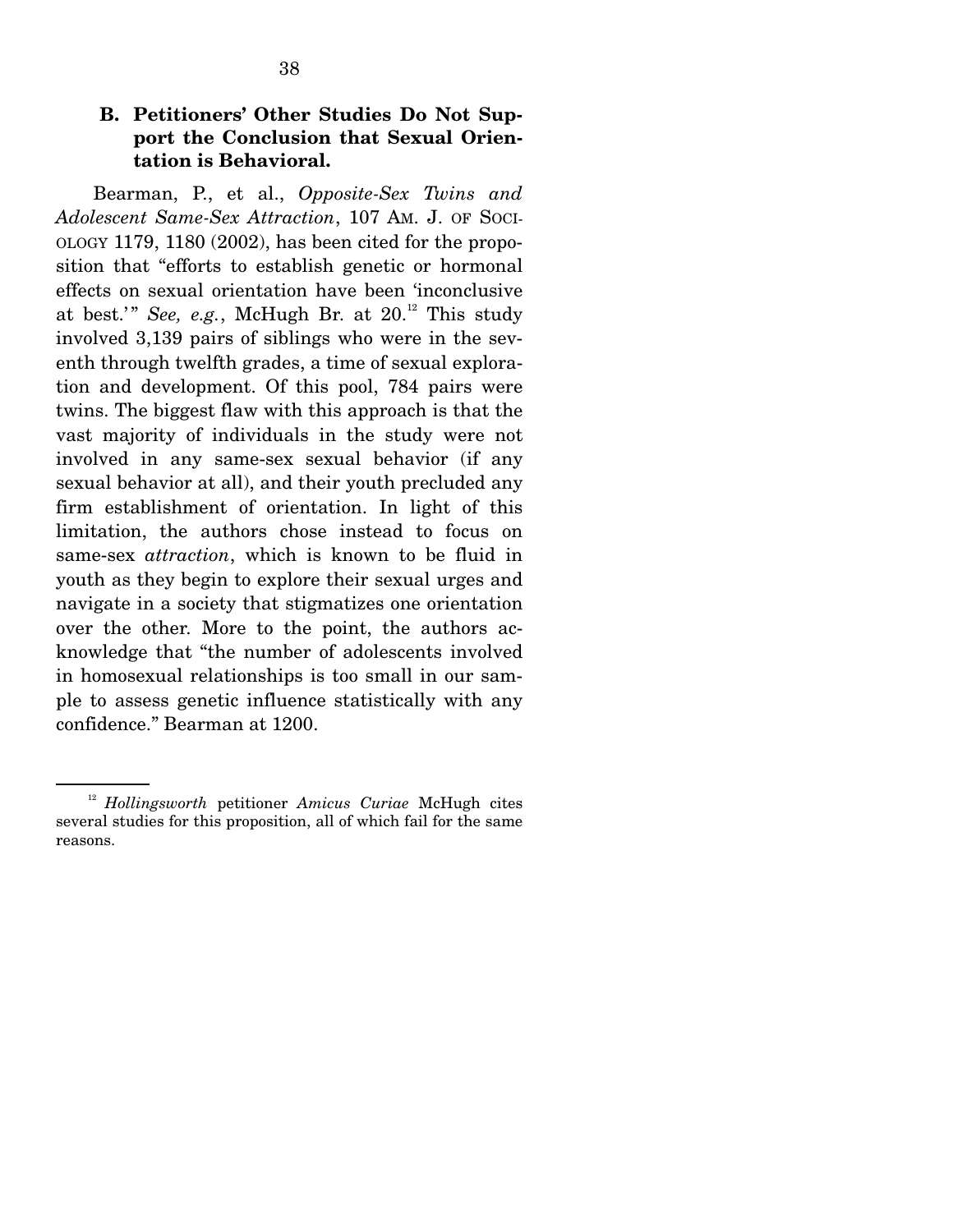BLAG cites Dr. Letitia Anne Peplau in support of its argument that the origins of sexual orientation are "not well understood," BLAG Br. 55 (quoting JA 500), and that some people "cannot 'be readily characterized as heterosexual, homosexual, or perhaps bisexual.'" BLAG Br. 56 (quoting Linda D. Garnets  $\&$ Letitia Anne Peplau, *A New Paradigm for Women's Sexual Orientation: Implications for Therapy*, 24 WOMEN & THERAPY 111, 113 (2001). But the fact that scientists have not yet discovered exactly how sexual orientation is determined does not mean that there is any scientific debate about whether it is changeable. Similarly, as Dr. Peplau explained in a declaration submitted in this case, "the significant majority of adults exhibit a consistent and enduring sexual orientation." ¶ 23. Not only is sexual orientation stable for the significant majority of adults, but, as Dr. Peplau stated, BLAG is wrong to assert that sexual orientation is an amorphous category: "in national surveys in the U.S., nearly all participants are able to indicate their sexual orientation category." ¶ 15.

#### **CONCLUSION**

--------------------------------- ---------------------------------

 Sexual orientation is an innate human characteristic that deserves the full and equal protection of the